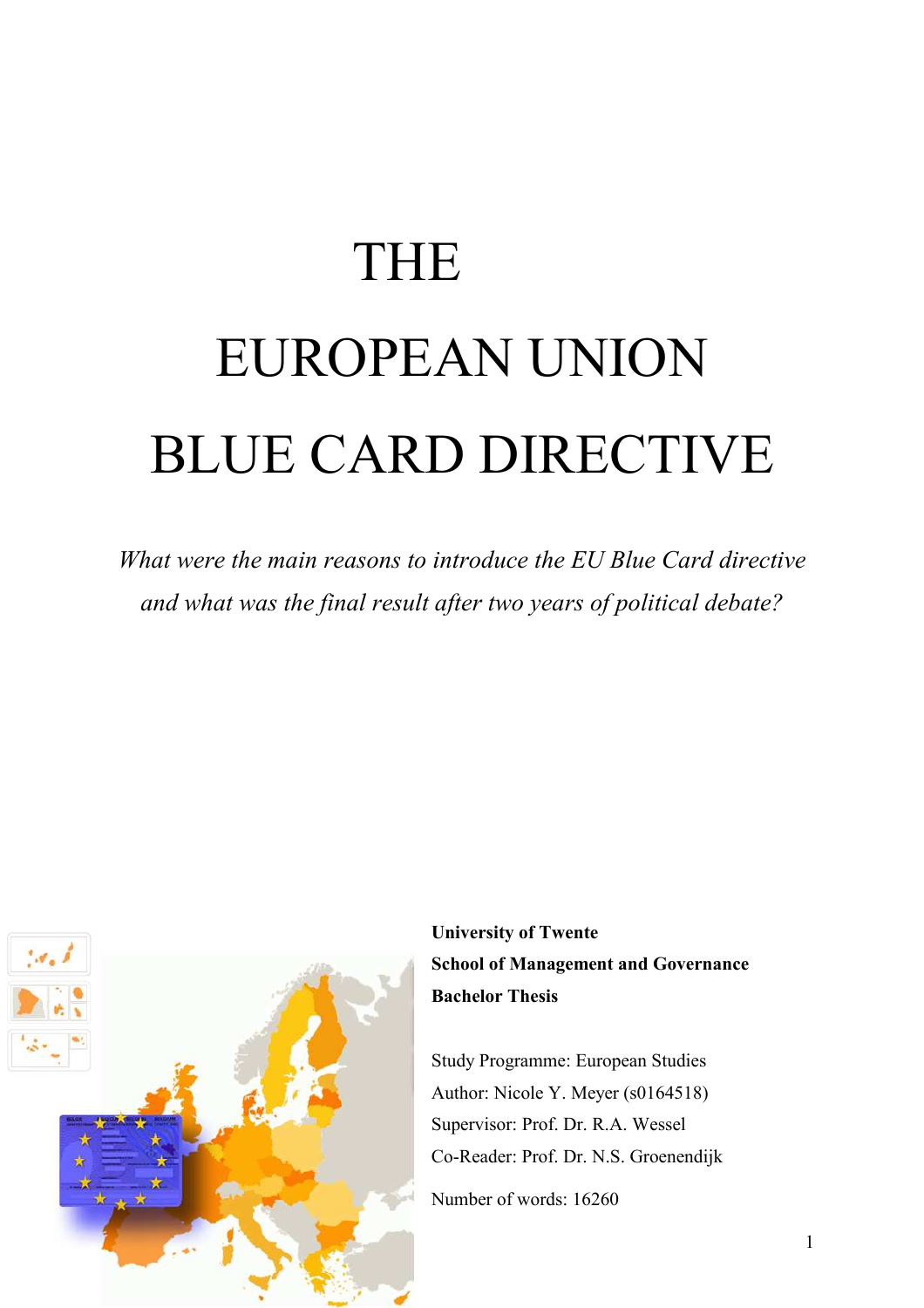#### **Abstract:**

*This Bachelor thesis is concerned with the European Union Blue Card directive. Given that the history of EU immigration policy did not start until the Treaty of Maastricht which incorporated immigration policy into the legal framework of the EU, the Blue Card can be considered an important breakthrough in the field of EU immigration policy. So far, only little research about the Blue Card directive has been done. Therefore, the central research question of this thesis is: What were the main reasons to introduce the EU Blue Card directive and what was the final result after two years of political debate? With the Blue Card directive, the EU managed to agree on a common regulation for legal migration at the EU*  level for the first time. Though immigration policy is a sensitive field for the EU Member *States, the increasing global competition for highly skilled workers and the mid-term failure of the Lisbon Agenda demand that the EU comes up with a harmonious policy to manage economic migration. As the thesis will point out, the Blue Card directive was subject to controversial debates in the main institutions of the EU involved in the decision-making process. Much compromising had to be done till the directive was finally adopted on 25th May 2009. Different from the Commission's intention to create an exclusive system providing for a uniform entry and residence permit for highly qualified third-country nationals, the Blue Card became rather a symbol of good-will than a strong measure for attracting highly skilled migrants.*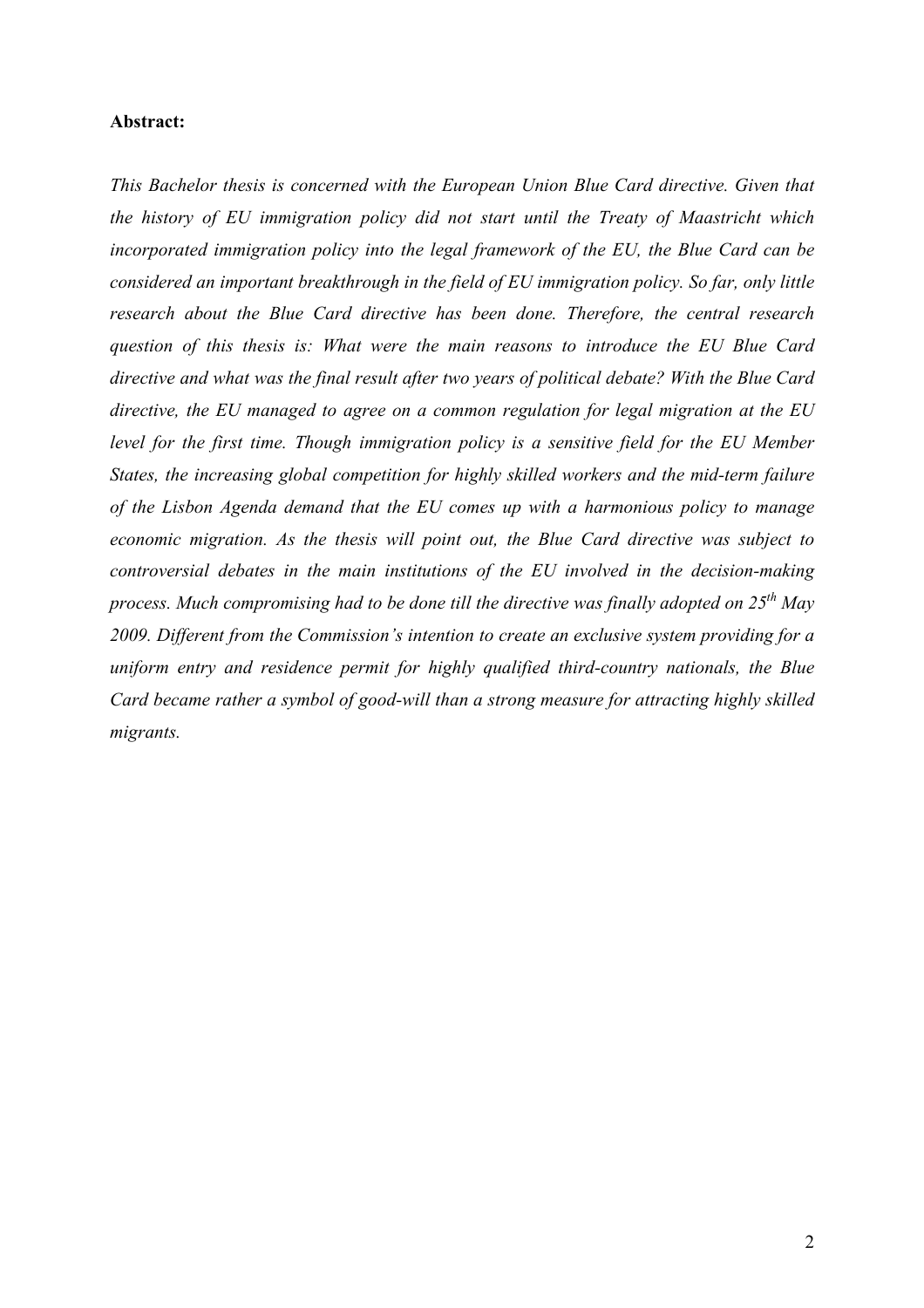# **List of Abbreviations**

| CoR              | Committee of the Regions                               |
|------------------|--------------------------------------------------------|
| <b>EC</b> Treaty | Treaty establishing the European Community             |
| <b>EESC</b>      | European Economic and Social Committee                 |
| EP               | European Parliament                                    |
| EU               | European Union                                         |
| <b>JHA</b>       | Justice and Home Affairs                               |
| <b>LIBE</b>      | Committee on Civil Liberties, Justice and Home Affairs |
| <b>MDGs</b>      | Millennium Development Goals                           |
| <b>TFEU</b>      | Treaty on the Functioning of the European Union        |
| UK               | United Kingdom                                         |
|                  |                                                        |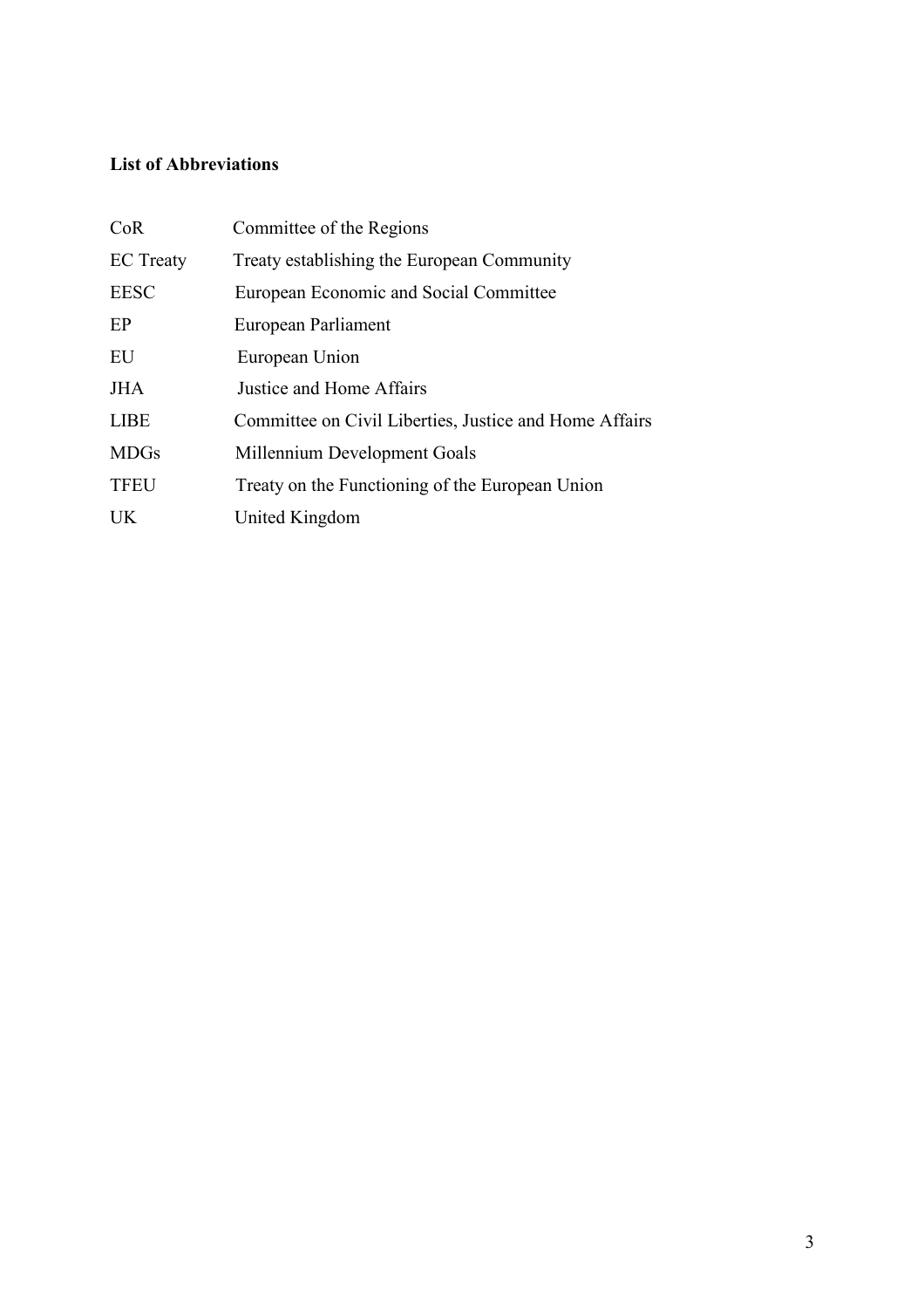| <b>Table of contents</b>                                                                                                                                                                                                                                                       |                      |  |
|--------------------------------------------------------------------------------------------------------------------------------------------------------------------------------------------------------------------------------------------------------------------------------|----------------------|--|
| Chapter                                                                                                                                                                                                                                                                        | Page                 |  |
| Introduction<br>$\mathbf{1}$                                                                                                                                                                                                                                                   | 05                   |  |
| Background of the introduction of the Blue Card – The EU's immigration policy<br>2.                                                                                                                                                                                            | 07                   |  |
| Challenges for the EU - Why the EU needs the Blue Card<br>3.                                                                                                                                                                                                                   | 10                   |  |
| 3.1. The demographic problem and shifts on the labour market<br>3.2. The Lisbon Strategy and the global race for talent                                                                                                                                                        | 11<br>12             |  |
| The EU Blue Card – A controversial debate<br>4.                                                                                                                                                                                                                                | 14                   |  |
| 4.1. The ambitious proposal of the European Commission<br>4.1.1. The Commission's prerequisites for becoming a Blue Card holder<br>4.1.2. The proposed rights and benefits of a Blue Card holder<br>4.1.3. The Blue Card as an exclusive admission system for the EU           | 15<br>15<br>17<br>19 |  |
| 4.2. The positions of the Member States in the Council of the EU<br>4.2.1. The Member States' dissention on the admission requirements<br>4.2.2. National concerns about special rights for Blue Card holders<br>4.2.3. National sovereignty versus an exclusive Blue Card     | 20<br>21<br>24<br>26 |  |
| 4.3. The opinion of the European Parliament<br>The European Parliament's concerns about the admission requirements<br>4.3.1.<br>The European Parliament and its commitment to generous rights<br>4.3.2.<br>4.3.3. The European Parliament's support for an exclusive Blue Card | 28<br>29<br>30<br>32 |  |
| 4.4. The opinion of the Committee of the Regions and the European Economic and<br>Social Committee                                                                                                                                                                             | 34                   |  |
| The final Blue Card directive – More a symbol than an effective solution<br>5.                                                                                                                                                                                                 | 35                   |  |
| Increased discretion for the Member States<br>5.1.<br>The trade-off concerning the rights of a Blue Card holder<br>5.2.<br>The missed chance to create a common entry and residence permit<br>5.3.                                                                             | 36<br>38<br>40       |  |
| Conclusion<br>6.                                                                                                                                                                                                                                                               | 42                   |  |
| <b>Bibliography</b><br>7.                                                                                                                                                                                                                                                      | 45                   |  |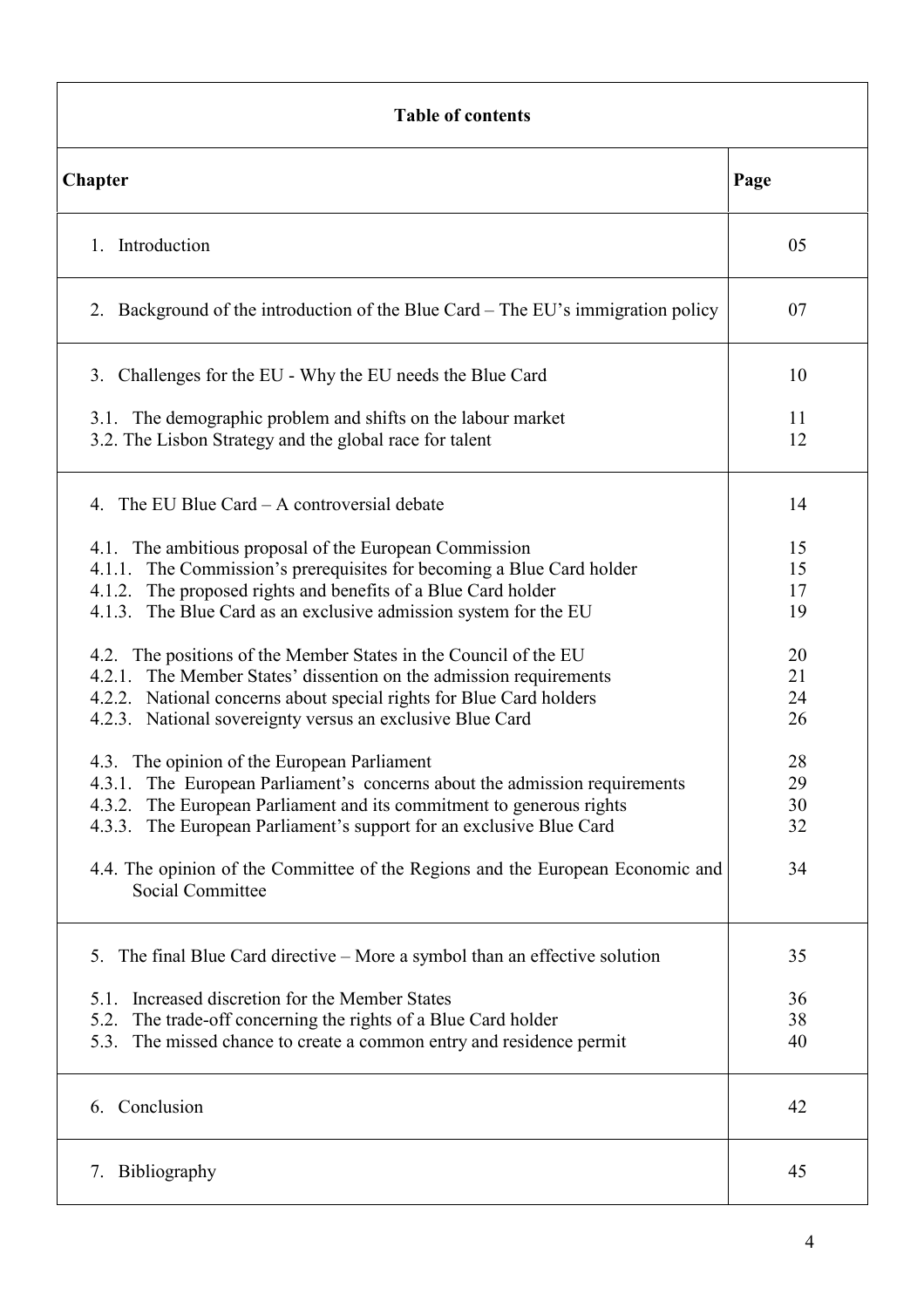#### **1. Introduction**

Immigration policy has always been a highly debated policy area in the European Union (EU). It tends to touch upon issues that are sensitive for the 27 Member States like employment rates, social solidarity, welfare, cultural diversity, border controls, criminal prosecution and national security. It is often perceived as a threat and associated with negative effects such as decreasing the economic and social welfare of the host country's population. Thus, Member States are reluctant to give up parts of their national sovereignty in the field of immigration policy for common laws and policies at the EU level. Furthermore, the fact that all Member States have different regulations regarding legal migration makes it difficult to find an agreement. However, beyond the background of an increasing global competition for highly skilled migrants the EU needs a common and coherent immigration policy to be capable of managing economic migration successfully and strengthening its position in the world economy.

With "Council Directive 2009/50/EC of May 2009 on the conditions of entry and residence of third-country nationals for the purposes of highly qualified employment", commonly called "Blue Card directive", the EU managed to agree on a common regulation for legal migration for the first time. The legal basis of the directive is Article  $63(3)(a)$  and (4) of the Treaty establishing the European Community (EC Treaty) (Article 79 Treaty on the Functioning of the European Union  $(TFEU)^{1}$  and it is due to be implemented into national law till 2011. The directive aims to faciliate the admission of highly qualified third-country nationals that would like to take up employment on the territory of an EU Member State for more than three month by means of a fast-track procedure. Therefore, it introduces a single applicant procedure and a single residence and work permit, the so-called "Blue Card", for them. Moreover, it gives them a common set of rights, secures their legal status and provides for family-reunification. Overall, the directive can be considered a breakthrough in the field of legal migration.

As the Blue Card directive was adopted very recently, most of the scholarly literature is not directly concerned with the directive and only touches the topic. One rarely finds literature that deals with the directive as it was actually adopted. The purpose of this Bachelor thesis is to help closing this gap. Therefore, the central question of the thesis is:

<sup>&</sup>lt;sup>1</sup> The EC Treaty was replaced by the TFEU on December 1<sup>st</sup>, 2009.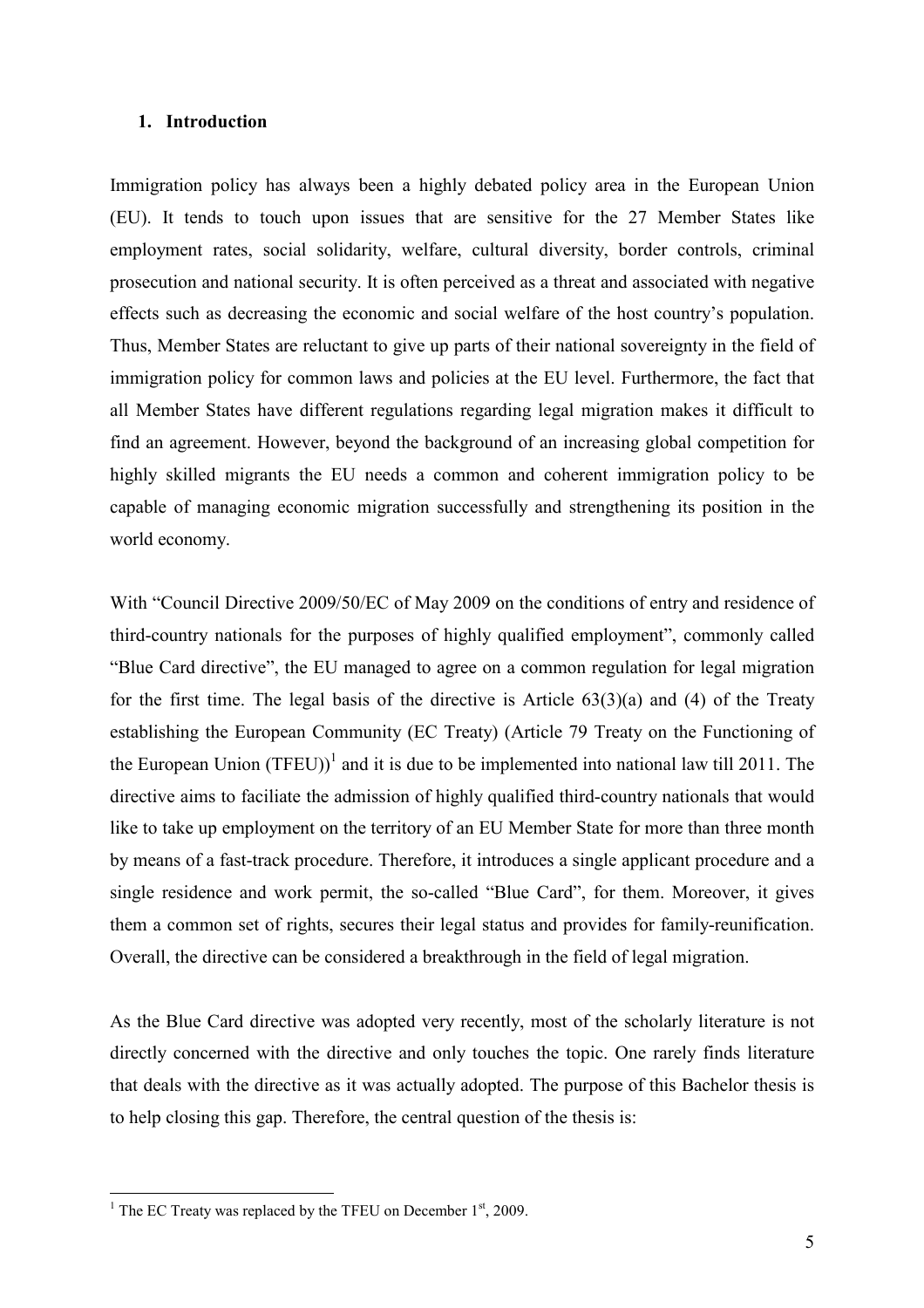*What were the main reasons to introduce the EU Blue Card directive and what was the final result after two years of political debate?* 

To find an answer to this question, the second chapter of this thesis will start by providing for an outline of the development of the EU's immigration policy towards the Blue Card directive. This background information is useful in order to understand why the Blue Card is an important breakthrough for the EU in the field of legal migration.

In the third chapter, the thesis will adress the question why the EU is in need of the Blue Card. Given the difficulties involved in finding common agreements in a policy area as delicate as immigration, one might think it would be the best to leave it in the hands of the Member States. But as the chapter will point out, the challenges of demographic change, transformations of the labour markets, the Lisbon Strategy and the global competition for highly skilled workers require common policy measures for the EU.

The fourth chapter will turn to the controversies in the Blue Card debate. Policy-making in the EU always involves a number of actors. Therefore, the chapter will examine the positions of the different actors involved in the debate and highlight the conflicts regarding the key elements of the directive which were identified with the help of the literature. Given the limited scope of the thesis, the focus will be on the main actors. These are the European Commission, the European Parliament (EP) and the Council of Ministers. For the Council of Ministers, one should note that it represents the opinions of the 27 Member States. As it will be impossible to analyze the positions of all Member States in detail, they will be narrowed down to the most peculiar ones. Next to these main bodies, the thesis will have a glance at the opinion of the Committee of the Regions (CoR), representing the regional and local levels of the EU and the European Economic and Social Committee (EESC) whose position can be regarded as representing the interest of the civil society.

Having these different positions, the fifth chapter of this thesis will finally come to the question what the final directive, as it was adopted in 2009, looks like. This way, it will unravel the compromises that were made and point out their effect on the final Blue Card directive.

In the last chapter of this thesis, a conclusion will be given. It will reflect on what was found out in the course of the research and sum up the main results in order to come up with a final answer to the central research question.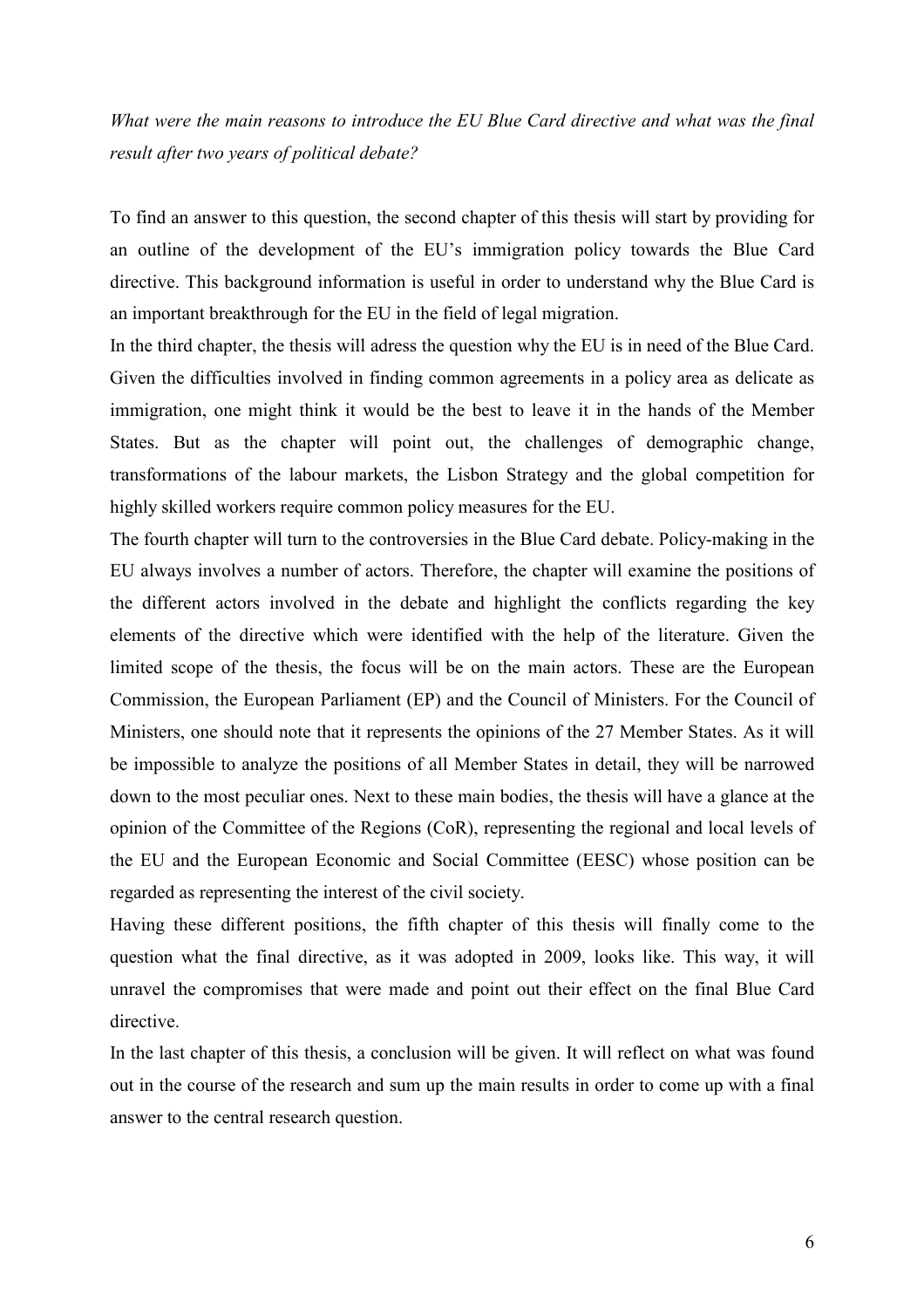The methodology that will be used for the purpose of this Bachelor thesis is "desk research". One source of information will be literature related to the Blue Card directive like literature about the EU's immigration policy and the role of highly skilled migrants more generally. Such literature is helpful to approach the topic and collect sufficient knowledge and background information about the broader context of the Blue Card. Moreover, the thesis will use literature that is directly concerned with the directive which will help to get a first impression about the directive and the points which deserve special attention. Another important source of information are policy documents, for example interinstitutional files from the Council to the Commission. These kinds of documents provide for a deeper insight. They are crucial for finding out opinions of the different actors involved in the process and reasons why they supported or opposed the Blue Card directive, respectively certain provisions. A huge help in that respect are the "Outcome Proceedings" from the Council's Working Group on Migration and Expulsion. As they contain footnotes with the Member States' comments on the Commission proposal, they are useful to identify the seemingly most important and controversial elements of the proposal. It should be remarked that especially for the Council, it is hard work to find out documents reflecting the positions in the Blue Card debate as much of its work is done quite intransparent at an informal level.

#### **2. Background of the introduction of the Blue Card – The EU's immigration policy**

The EU Blue Card directive was adopted by the Council of Ministers of the EU on May  $25<sup>th</sup>$ , 2009. To understand how the Blue Card fits into the broader context of EU immigration policy and why it is an important step for the EU, this chapter will sketch the development of the immigration policy at the EU level.

The starting point of the EU's immigration policy can be scheduled in 1992, so one can say that its history is a rather recent one. Beyond the background of the Single Market, mobility and the freedom of movement of persons became increasingly omnipresent and pressing issues for the EU and its Member States. Therefore, the Treaty of Maastricht declared that the EU should become an area of freedom, security and justice and for the first time referred to immigration as a matter of common interest (Bias, 2004). It incorporated immigration policy into the intergovernmental third pillar of the Treaty, Justice and Home Affairs (JHA), and thereby made it part of the legal framework of the EU. The Council became the central actor in this policy field. It shared the right of initiating legislative proposals with the Commission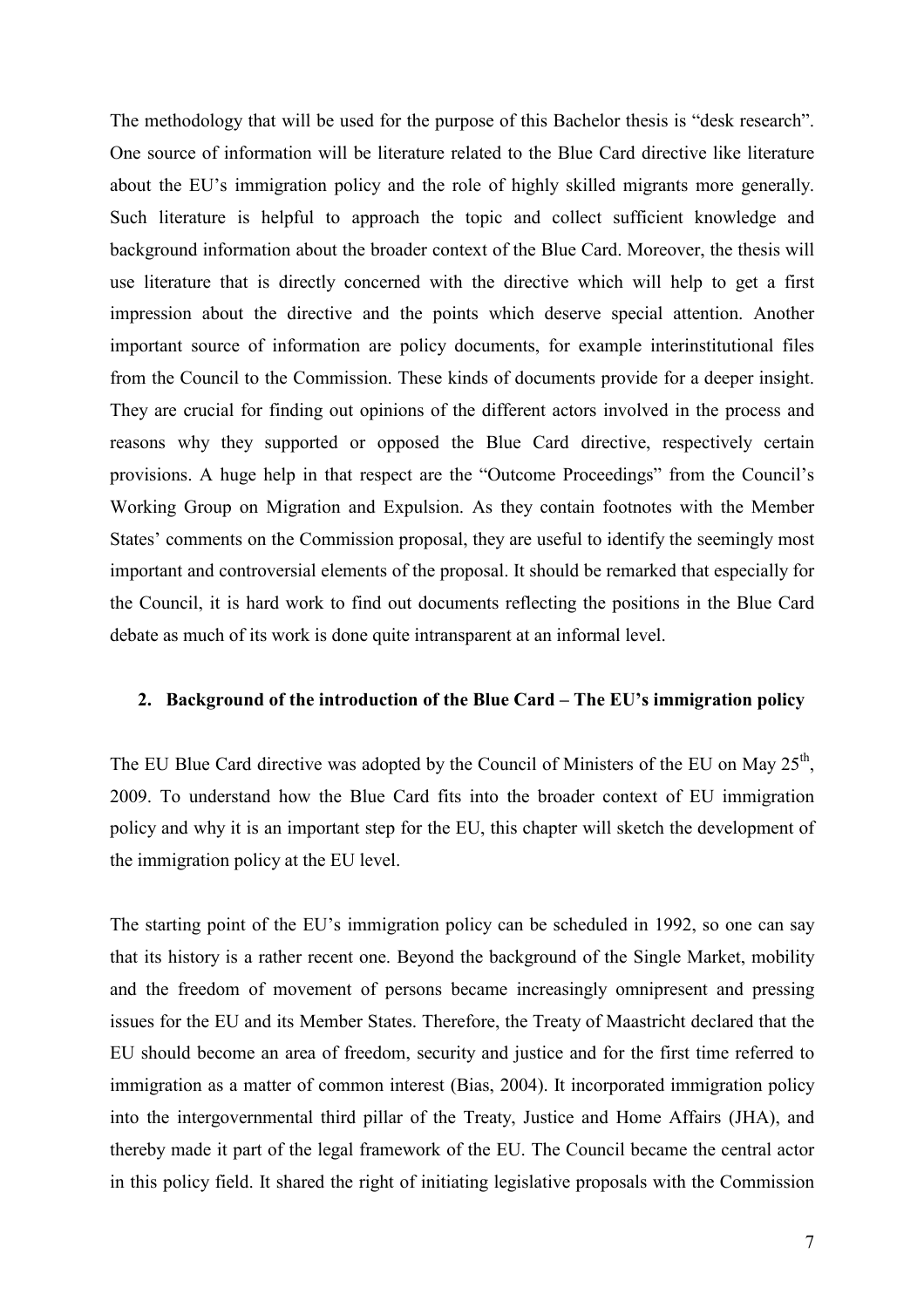and needed to adopt acts by unanimity. The role of the EP was limited in that the Council only had to consult it before adoping legal acts.

The Treaty of Amsterdam slightly shifted this balance of power. It transferred immigration policy to Title IV of the supranational first pillar and thus made the Commission the initiator of legislation. But the Council kept its powerful position because immigration remained subject to unanimity voting and merely consultation of the EP which reflects Member States' sensitivity in this area concerning giving up their sovereignty in favour of the  $EU^2$ .

In the same year, the 1999 Tampere European Council urged the EU to develop measures for a common immigration policy. This aim became a milestone of the Tampere Programme and gave impetus to the Commission's efforts to initiate an in-depth discussion on a strategic project for economic migration. Within that context, the Commission examined a comparative study on the admission of third-country nationals for paid employment and self-employed economic activities in 2000. The study highlighted the complexity of national administrative rules and procedures within the EU that were faced by third-country nationals applying for an employment and by employers who would like to hire third-country nationals. Consequently, it illustrated the need for some harmonization. In response to the study, the Commission made a first attempt to propose a directive "on the conditions of entry and residence of third-country nationals for the purpose of paid employment and self-employed economic activities" in 2001. Though the target group of this directive was broader than that of today's Blue Card directive, one can call this directive the "forerunner" of the Blue Card because it had similar aims, amongst others a single application procedure for admission, common admission criteria and more rights for third-country nationals (European Commission, 2006). The Council defeated the proposal due to too diverging views of the Member States after a first reading despite positive feedback from the other EU institutions. Nevertheless, the Commission continued to stress the importance to investigate the legal means for thirdcountry migrants in the 2003 Thessaloniki European Council.

The Commission became more concrete following the The Hague European Council in 2004 which envisaged the creation of common immigration policy guidelines and stressed the importance of an open debate on economic migration at an EU level. This way, it launched a

<sup>&</sup>lt;sup>2</sup> With the TFEU, immigration policy became subject to co-decision procedure and qualified majority voting in the Council which finally placed the EP on a more equal footing with the Council. The TFEU calls the codecision procedure the "ordinary legislative procedure" and defines it in Article 294 TFEU (ex Article 251 of the EC Treaty).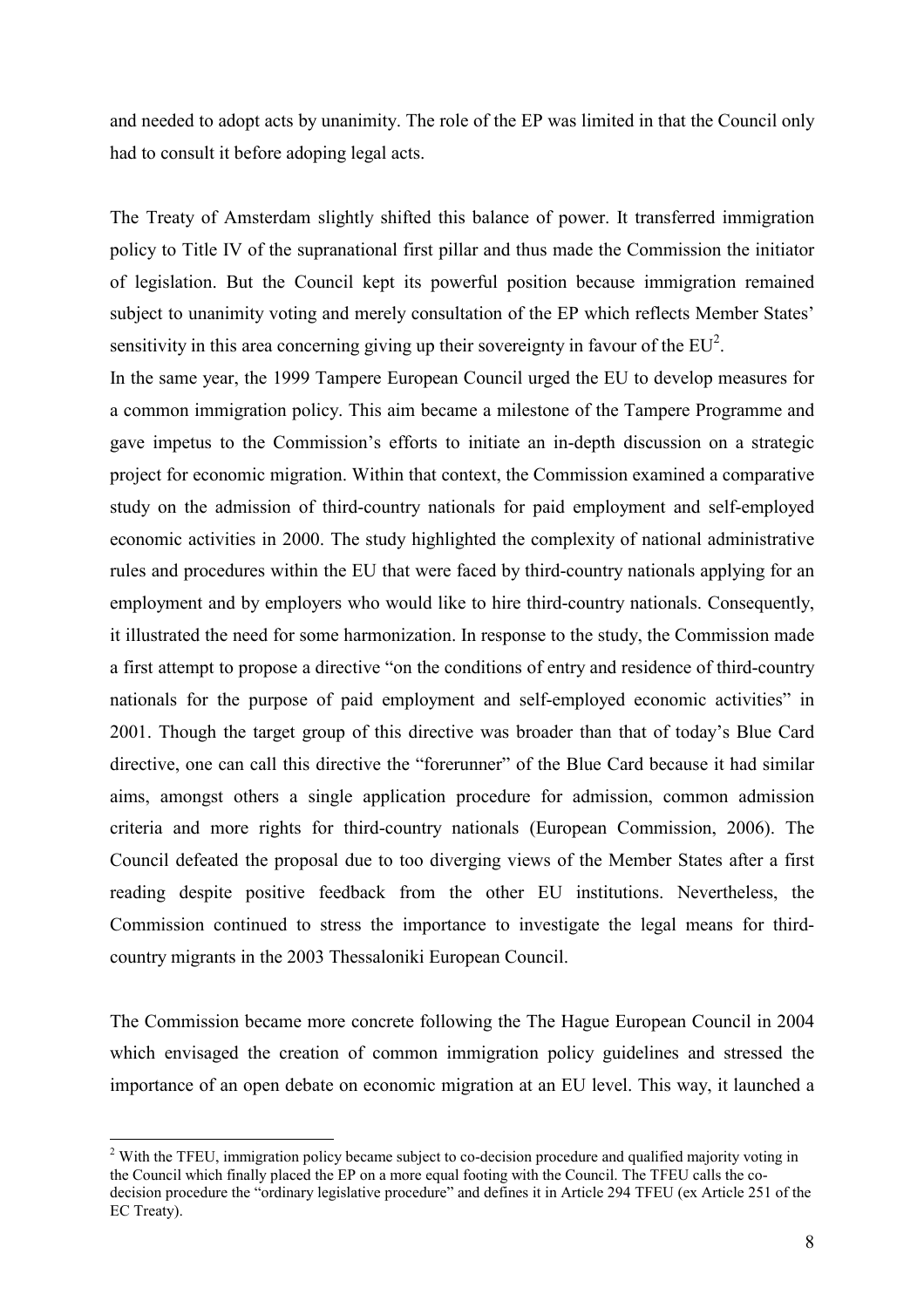**"**Green Paper on an EU approach to managing economic migration" in January 2005. The Commission noted in the paper that the EU should establish admission schemes for special categories of workers like highly skilled workers (European Commission,  $2005a$ )<sup>3</sup>. Several months later, the Commission's "Policy Plan on Legal Migration" was adopted. The Commission was mandated by the European Council to set up such a plan within the The Hague Programme. The Policy Plan laid down a road map for the The Hague Programme and thereby produced a list of measures that should be adopted between 2004 and 2009. The plan was in line with the Commission's earlier attempt to provide for common rules regarding the migration of third-country workers to the EU. It argued that given the Lisbon Agenda and the demographic deficit, the EU labour markets need workers from third countries to overcome labour and skill shortages in certain economic sectors (European Commission, 2005c). Thus, the plan stated that four specific directives concerning the entry and residence of the following categories of third-country workers would be presented by the Commission between 2007 and 2009: highly qualified workers, seasonal workers, renumerated trainees and intra-corporate transferees<sup>4</sup>.

Overall, the Commission's plan constituted a fragmented approach and was different from the general expectations that a comprehensive plan embracing all skill levels would be established (Flamigni & Plaetevoet, 2009). The reason for dividing up the immigration of third-country nationals for employment purposes into sectors and proposing directives in this field step-by-step can be traced back to the failed adoption of the directive in 2001 (European Commission, 2006). Proposing again a universal directive covering the whole range of skills would have been too delicate given the remaining sensitivity of Member States when it comes to economic migration and its effects on national labour markets. A public consultation carried out with the Green Paper in 2005 revealed that a sectorial approach was more favoured and more flexible than a horizontal approach (European Commission, 2007d). Moreover, previous consultations from the Commission found out that the sector of highly qualified workers was more likely to get support from the Member States than that of lower skilled workers (Guild et al., 2009).

Thus, at the High Level Conference on Legal Migration in Lisbon in September 2007, Franco Frattini<sup>5</sup>, Commissioner for Justice, Freedom and Security, scheduled the proposal for the first directive from the Policy Plan.

<sup>&</sup>lt;sup>3</sup> At that time, the Commission had the idea of a creating an "EU Green Card".

<sup>&</sup>lt;sup>4</sup> In addition, a framework directive guaranteeing a common framework of rights for third-country nationals that are legally employed in the EU but do not yet have a long-term residence status would be proposed.

<sup>&</sup>lt;sup>5</sup> Franco Frattini was Commissioner for Justice, Freedom and Security from 2004 till 2008.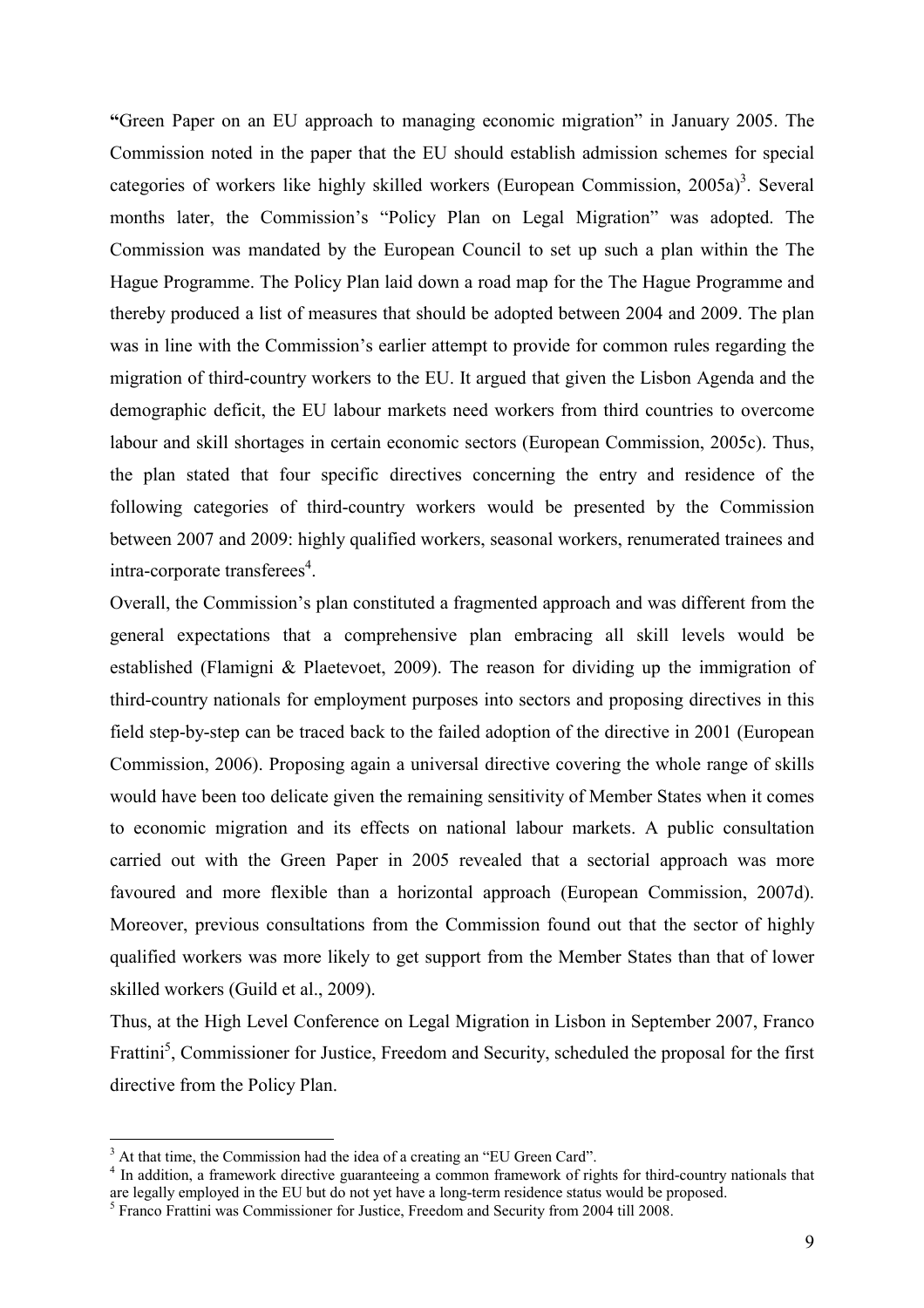On October 23rd, 2007 the moment arrived and the Blue Card directive, formally called "Council Directive 2009/50/EC on the conditions of entry and residence of third-country nationals for the purposes of highly qualified employment" was proposed.

As it will be illustrated in the following chapters of this paper, it took two years of political debates in the Council till the Blue Card directive, though much compromised, could be adopted in May 2009. Given that the directive faced more opposition than anticipated by the Commission, the propositions of the remaining directives of the Policy Plan were delayed and are supposed to follow in 2010.

The future EU immigration policy can be considered to become increasingly selective. This is reflected in the European Pact on Immigration and Asylum, a document of political intent that lays down a roadmap for the future EU immigration policy (Collett, 2008b). It was established by the European Council in 2008 and aims to pave the way for demand-driven legal immigration. Thus, the emphasis is on the immigration of workers and professionals whose skills fit to the Member States' needs. At the same time, the combat of illegal immigration shall be tightened. The importance of the pact is reaffirmed by the European Council in the Stockholm Programme, the follow-up programme of the The Hague Programme which will lay down the guidelines for the EU Member States' justice and home affairs from 2010 till 2014. Having the interests and needs of the citizens as focal point, one main priority of the programme is the "development of a foreward-looking and comprehensive European migration policy" (Council of the European Union, 2009b, p. 3). Though the programme has no special emphasis on highly qualified employment, it stresses that the future EU labour migration policy needs to be flexible, demand-driven and responsive to the national labour markets, a course also reflected by the Blue Card directive.

#### **3. Challenges for the EU - Why the EU needs the Blue Card**

Having this background information, the question arises why the EU, particularly the Commission, considered it important to make the EU more attractive for economic migrants. Especially the Blue Card directive was given a special position as it was the first of four specific directives to be adopted within the Commission's Policy Plan on Legal Migration. First of all, it was considered to be welcomed by the Member States. Globalization and the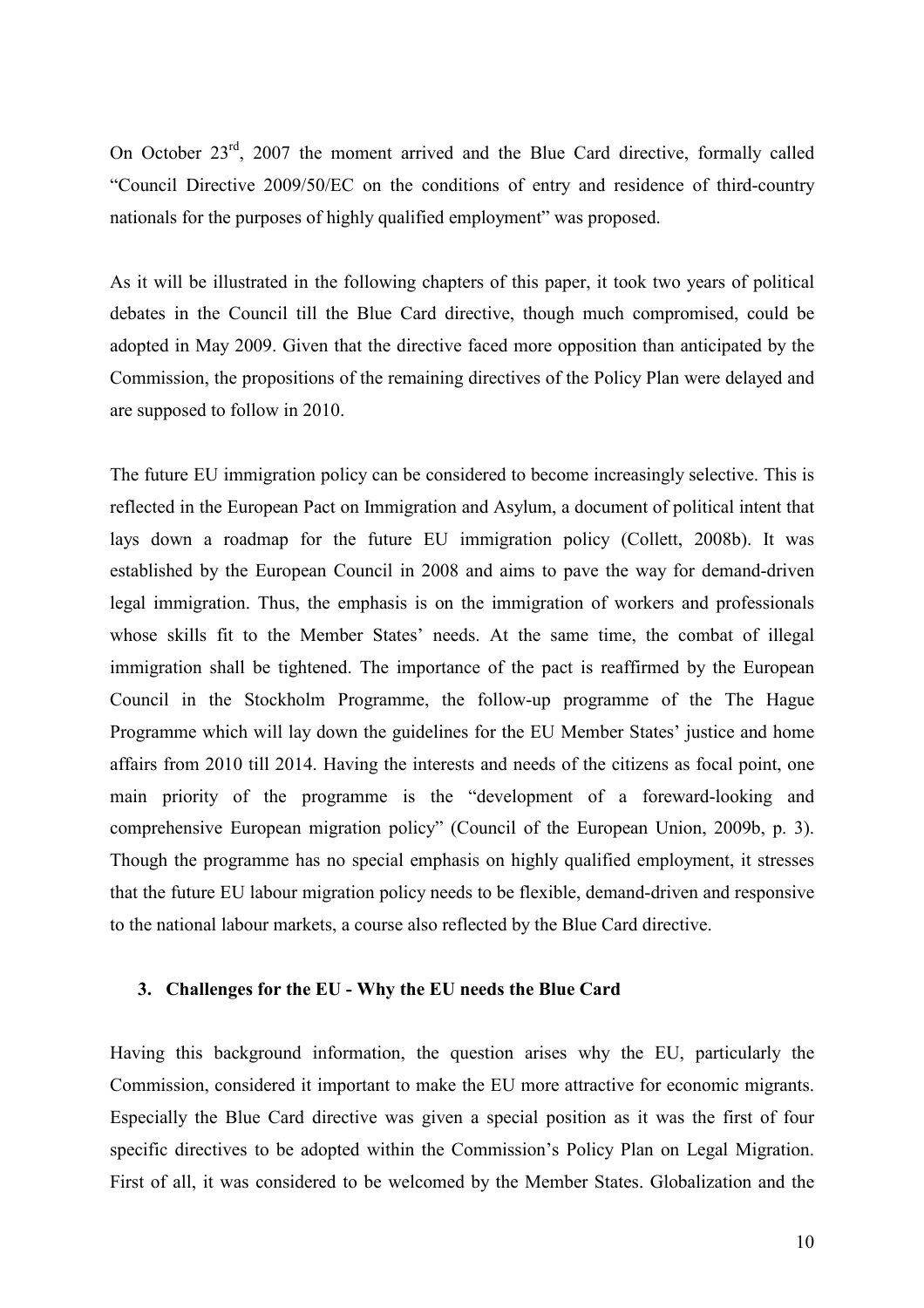ongoing need for technological innovations caused that the economies of the EU Member States transformed from industrial to knowledge-driven economies (Zaletel, 2006). This way, human resources became a central factor for encouraging economic growth. The Member States recognize that immigration of highly skilled workers can contribute to the accumulation of human resources. Furthermore, they are aware that imported human resources can have positive spill-over effects on the economy by transferring skills and technologies (Zaletel, 2006).

Secondly, and even more important, the special position of the Blue Card directive mirrows the significance the Commission attaches to the directive as a solution to current problems of the EU. These are on the one hand problems within the EU itself and on the other hand problems related to the EU's ambitious goals set out in the Lisbon Strategy and the global "battle for brains". Thus, in the following, the reasons for why the EU needs the Blue Card will be elaborated.

# **3.1. The demographic problem and shifts on the labour market**

A core argument underlying debates about the creation of policy measures that aim to stimulate immigration is that the EU is suffering from a decline in population because the fertility rates within the EU have fallen sharply (Castles, 2006). According to calculations of Eurostat (2008a), the statistic agency of the EU, the EU's population will only continue to grow up to 521 million till 2035 compared to 459 million in January 2008 and then start to decline to 506 million in 2060. Already in 2015, the death-rates are considered to outnumber the birth-rates in the EU. This means that immigration is the only factor that can provide for economic growth and sustain the balance, at least till 2035 (Eurostat, 2008a). In some Member States, the decline of population already started in 2004. Especially the Eastern European Member States are seriously threatened by negative growth-rates: Bulgaria, Latvia, Lithuania and Romania will experience a population decline of more than 20% between 2008 and 2060 (Eurostat, 2008a). If one believes the forecasts, the only Member States that will continue to experience a population growth till 2050 are Luxemburg, Ireland, Cyprus, Malta and Sweden (Eurostat, 2005).

As the decreasing fertility is combined with an increasing live-expectancy, 30% of the EU population will be older than 65 in 2060 (Eurostat, 2008a). This implies that the workforce in the EU will decline and thereby slow down economic growth. Furthermore, the welfaresystems will increasingly get under pressure. While in these days, there are four persons of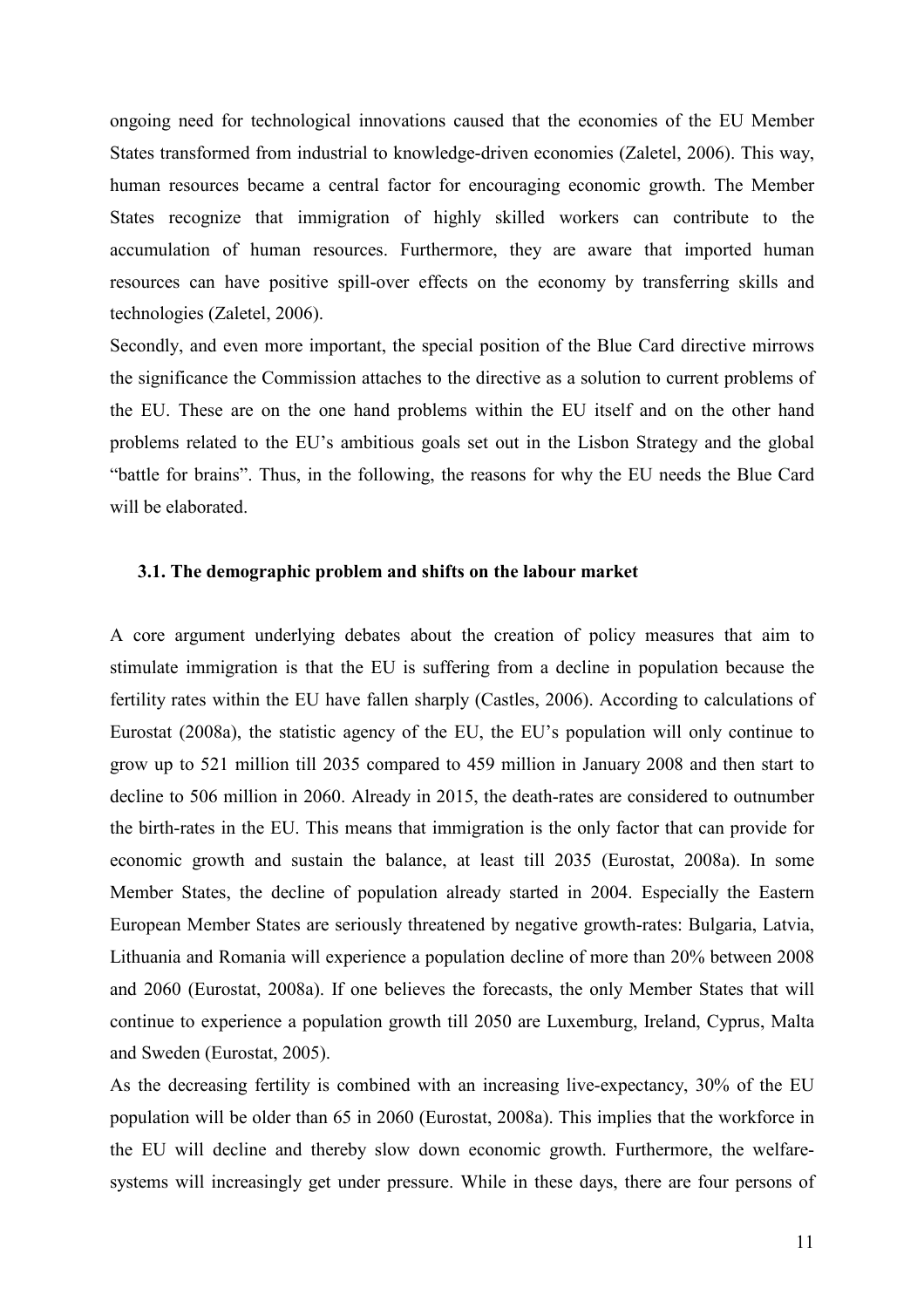working-age for every person aged 65 or more, the distribution will change till 2060 to only two persons of working age for every person aged 65 or more (Eurostat, 2008a). Thus, there is basically a need for immigrants.

The special need for a policy measure that has its emphasis on highly qualified migrants arises from changes on the labour market. The labour markets of the EU, as mentioned above, developed to knowledge-driven economies. The downside of this transformation is that the demand for manual workers decreases while the demand for highly-skilled non-manual workers increases and has a remarkably high employment rate of 83,2% (European Commission, 2007c). The need for highly qualified workers will continuously increase in the future as the high education sectors in the EU experience an employment growth of 3% per year which is three times more than in other sectors (European Commission, 2007c). Given the demographic problems, the EU's human resources will not suffice to cope with these challenges in the future because there are already shortcomings today.

Consequently, the EU needs the Blue Card to attract highly qualified workers from third countries that fill the emerging gaps on the Member States' labour markets.

#### **3.2. The Lisbon Strategy and the global race for talent**

The Lisbon Agenda launched by the European Council in 2000 set the EU the ambitious goal to become the world's most competitive economy by 2010. The economic pillar of the strategy aimed at turning the EU into a competitive, dynamic, knowledge-based economy. However, in 2005 a report on the mid-term review written under the guidance of the former Dutch Prime Minister Wim Kok pointed out that the EU is still far away from fulfilling the targets set within the strategy. So also with regards to the failure of the Lisbon Agenda, it would be necessary for the EU to welcome more highly qualified workers in order to posess the human resources needed for a competitive and dynamic knowledge-based economy because the EU still did not give up these goals. It launched a new strategy, called "Europe 2020" in 2010. Though this strategy is less ambitious than the Lisbon Strategy, it aims to help the EU out of the current economic crisis and to ensure that it can conduct sustainable economic activities in the future. A priority of the new strategy is to provide for intelligent growth, meaning the development of an economy that is build upon knowledge and innovation. It foresees that till 2020, the number of workplaces for highly qualified migrants will rise to 16 million compared to an increase of only 12 million for lower qualified ones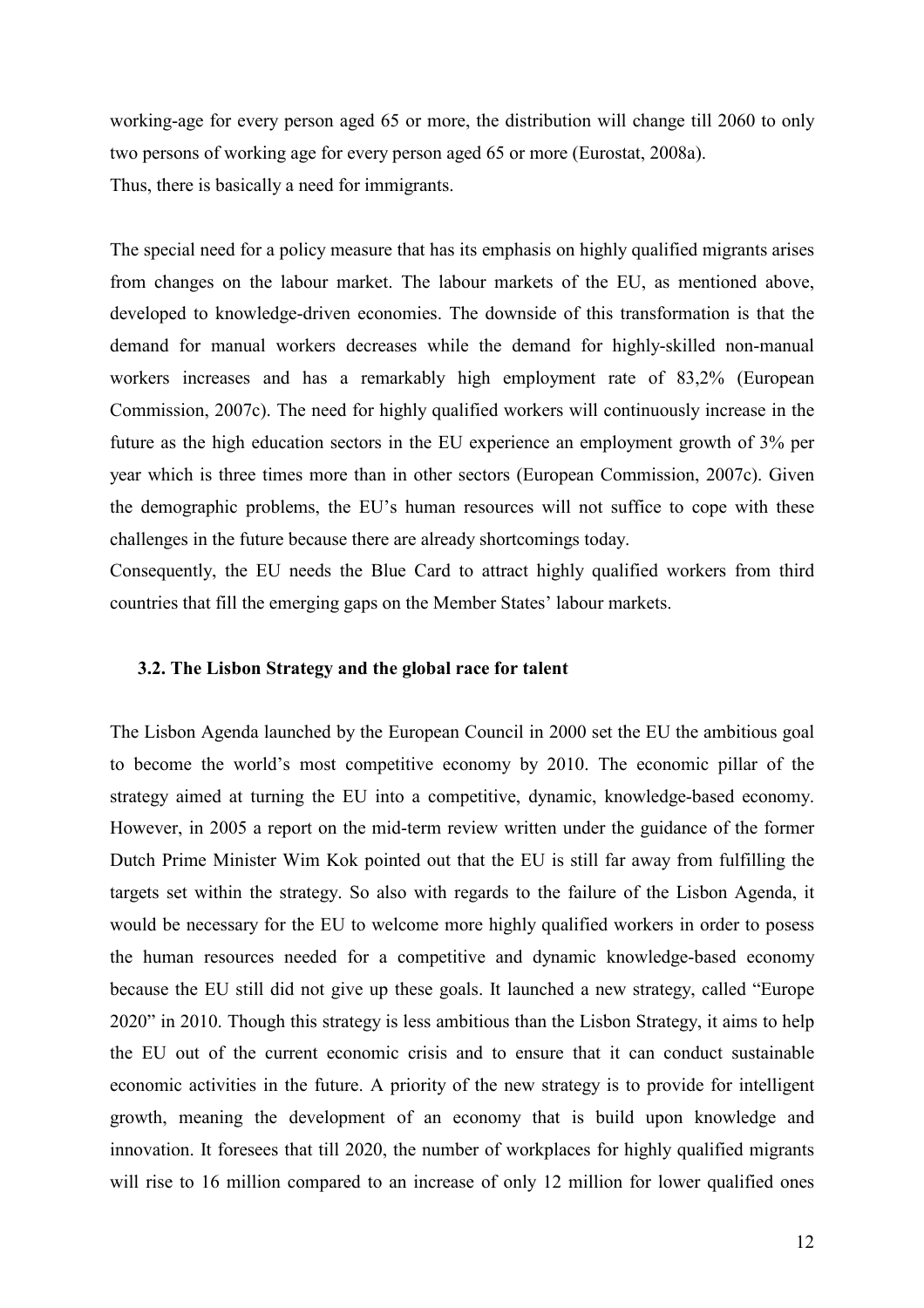(European Commission, 2010). Consequently, the population of the EU constantly needs to gain further qualifications and improve its skills. But given the demographic changes, one can assume that the domestic workforce will not suffice to fill the places of employment.

The problem arising at that place is that the EU seems to be quite unattractive for immigrants compared to other destinations. A "global competition" for highly qualified migrants emerged as the restructuring into a knowledge-driven economy is also experienced in other parts of the world. Traditional immigration-magnets such as the USA, Canada, Australia and New Zealand started to develop policies that target the attraction of highly skilled migrants much earlier than the European countries did (Shachar, 2006). The EU clearly lags behind compared to other immigrant-destinations. Only 1.75% of the total of the employee population in the EU are highly qualified workers from third countries. In contrast to that, the percentage of highly qualified workers from third countries in the total of the employee population is 9.9% in Australia, 7.3% in Canada, 3.2% in the USA and even 5.3% in the EU's neighbouring country, Switzerland (European Commission, 2007f). These figures are three years old, but so far, no more recent data was published and it is reasonable to assume that also in 2010 the EU is lagging behind<sup>6</sup>.

A huge disadvantage of the EU vis-à-vis its global competitors is that it is no single actor but made up of 27 different Member States. All EU countries have special schemes which are demand-driven, the only exception being the United Kingdom  $(UK)^{7}$  (European Commission, 2007e). Moreover, all systems cover certain categories of highly skilled workers and follow the universal trend of liberalizing their schemes. Nevertheless, there are variations in pace and depth (Cerna, 2008). There is neither a common definition of what is a "highly qualified worker" nor are there common entry and residence conditions. Only ten Member States have schemes for highly qualified third-country nationals that cover more than scientists, artists, intra-corporate transferees, university professors, etc. (European Commission, 2007f). Furthermore, while some Member States like the UK, Ireland and the Netherlands have rather open programmes for highly skilled migrants, countries such as Sweden, Austria, Denmark, Italy and Spain are quite restrictive (Cerna, 2008). Overall, this causes that the admission procedures, rules and regulations are very complicated for potential immigrants. Also, the

<sup>6</sup> Checked out by phoning Eurostat on 21 May 2010.

 $<sup>7</sup>$  The UK has a system which does not require the presence of a job offer or working contract before admission</sup> is granted.

<sup>&</sup>lt;sup>8</sup> Austria, Belgium, Germany, Denmark, France, Greece, Ireland, the Netherlands, Portugal and the United Kingdom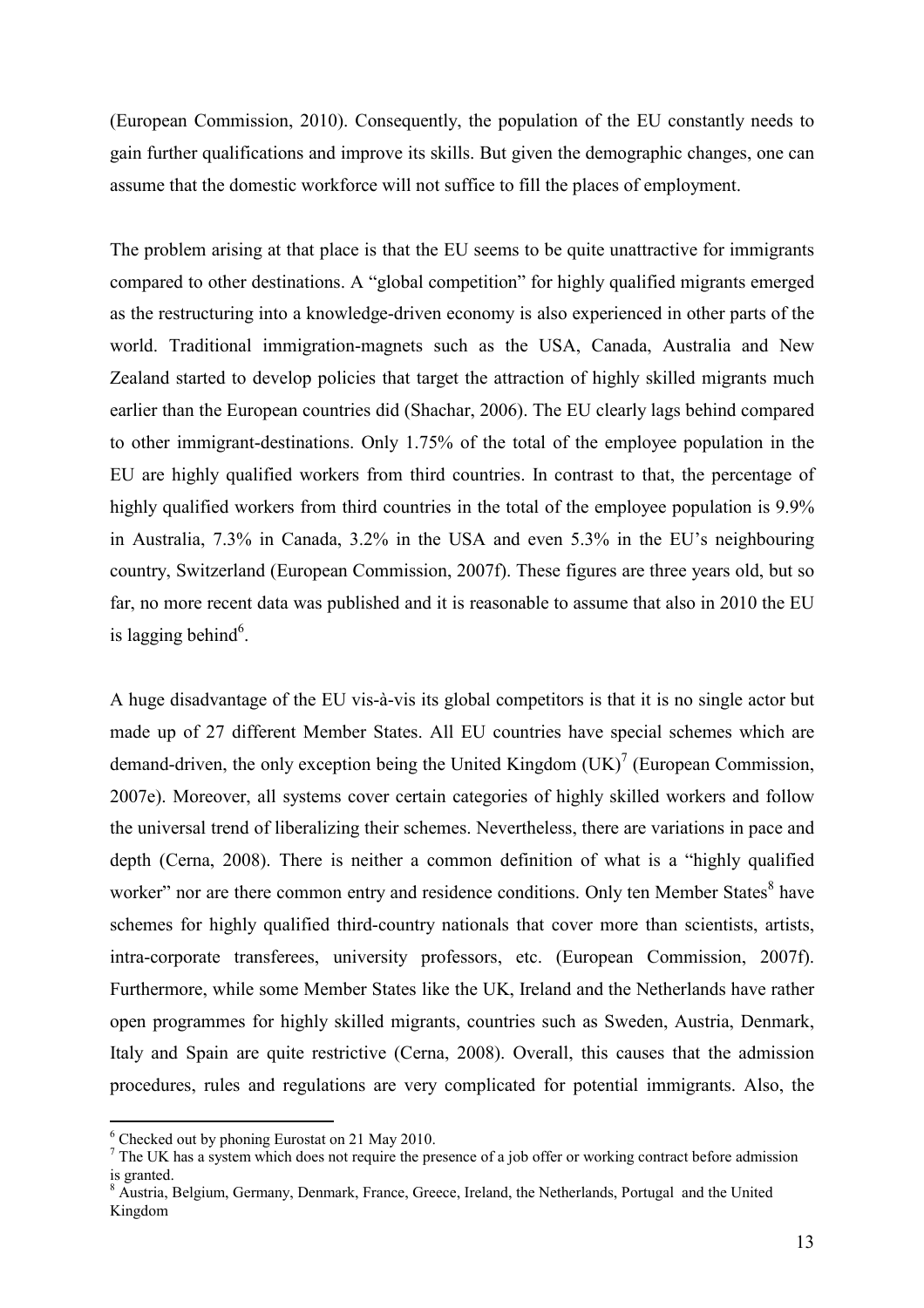intra-EU mobility of highly qualified workers from third countries is limited as they enjoy this privilige only after having acquired a long-term residence permit. According to Council Directive 2003/109/EC, such a permit requires five years legal and continuous residence in a Member State and even after the fulfillment of this requirement, the free movement may be limited by the second Member State (European Commission, 2007e).

A common regulation like the Blue Card simplifies the procedures and lowers the barrier for highly qualified third-country nationals, making the EU a more attractive destination and offering more transparency. In addition, via such an instrument, the EU represents itself as a common area for highly skilled migrants. On the one hand, this is beneficial because the natural advantage of the EU as a whole is bigger than that of single Member States (Zaletel, 2006). On the other hand, being a common area decreases the competition for highly skilled migrants between the Member States themselves (Kaden, 2009). This is an important contribution because there are already imbalances between the Member States: while in Ireland, Luxembourg and Sweden approximately half of the foreign-born population has a tertiary-education, that proportion is significantly smaller in southern Member States like Greece and Italy (Collett, 2008a).

#### **4. The EU Blue Card – A controversial debate**

The current situation of the European Union and the future predictions leave no doubt that a common action is needed. Nevertheless, the Commission's proposal for a Council directive on the conditions of entry and residence of third-country nationals for the puposes of highly qualified employment met with refusal from a variety of actors involved in its implementation process. In the following, it will become clear that the original proposal of the Commission was very ambitious and subject to many objections in the Council. Much compromising had to be done till the final text could be adopted in the Council in May 2009.

To unravel how the final Blue Card directive was established, one needs to ask what were the positions of the different actors involved in the Blue Card debate. This chapter will start with the position of the European Commission and introduce the core elements of the Commission's proposal. After that, the Council's, respectively the Member States' point of view regarding these issues will be analyzed. As the Blue Card directive is part of the sensitive field of EU immigration policy, the directive was due to be adopted unanimously by the Member States which makes the Council a key actor in the debate. The third section of the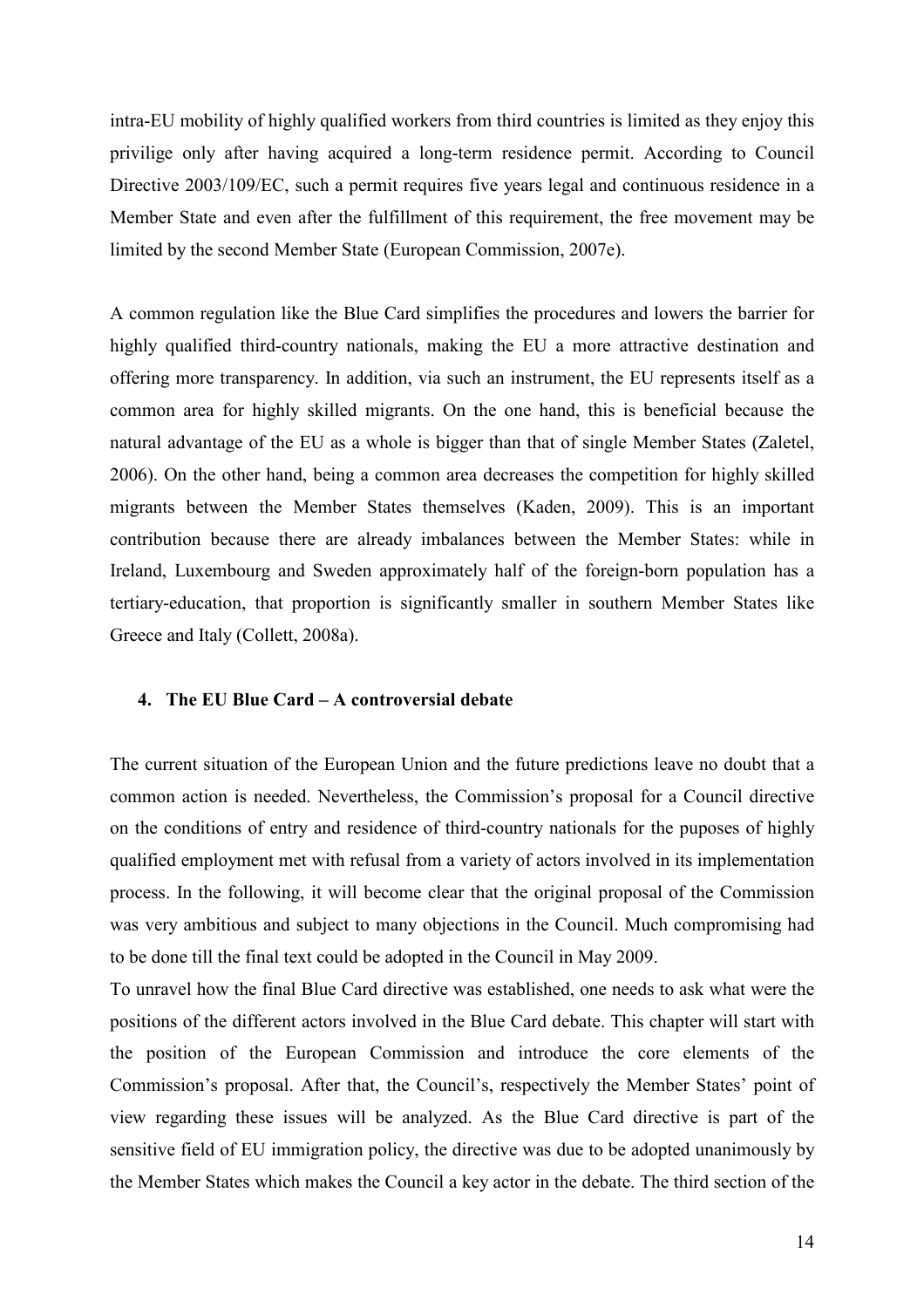chapter will then come to the position of the EP, though its role in the legislative process was limited to being consulted. Besides, the chapter will shed a light on the opinion of the CoR and the EESC regarding the proposal.

# **4.1. The ambitious proposal of the European Commission**

The so-called Blue Card directive was proposed by the European Commission on 23<sup>rd</sup> October 2007. Given the problematic that was outlined in the third chapter, the Commission found that the Member States alone are not able to rise to the challenges and to face the global competition for highly qualified workers.

In the Commission's opinion, a Community action would on the one hand make sure that highly qualified workers from third countries are admitted under the same rules, granted the same rights throughout the EU and enjoy cross-border mobility. On the other hand, the Member States would maintain sufficient flexibility because the instrument chosen by the Commission was a directive, giving them discretion regarding how to achieve the result. Thus, according to the Commission, the proposed Blue Card directive neither hurt the principle of subsidiarity, nor the principle of proportionality. Moreover, the Commission noted throughout its proposal that the directive should not affect the principle of Community preference, meaning that before a highly qualified worker from a third country is admitted, it should be made sure that there is no one at the domestic labour market that could conduct the employment (European Commission, 2007d).

#### **4.1.1. The Commission's prerequisites for becoming a Blue Card holder**

A core element at the heart of the Commission's proposal was the definition of who is a highly qualified migrant that should be admitted to the EU under the directive.

Instead of giving a broad definition of the target group, the Commission opted for a split definition to make misgivings amongst the Member States less likely. In this manner, it provided first of all for a definition of the basic concepts involved in the directive. A key term in that resepect is "highly qualified employment". According to Article 2(b) of the proposal, highly qualified employment "means the exercise of genuine and effective work under the direction of someone else for which a person is paid and for which higher educational qualifications or at least three years of equivalent professional experience is required" (European Commission, 2007d, p.19). Related to this is the term "higher professional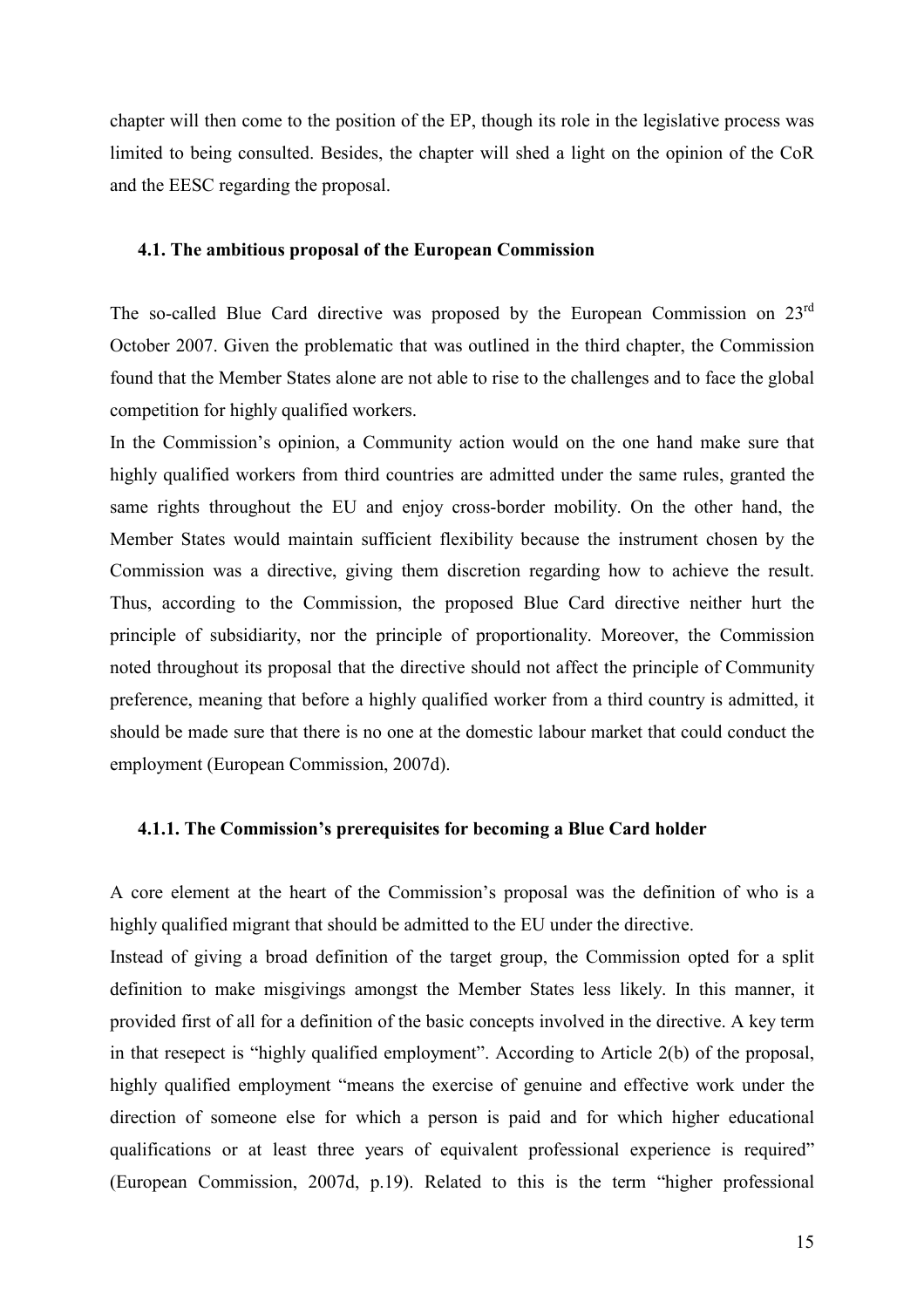qualifications" which was defined in Article 2(h) as either qualifications attested by higher education qualifications or "at leat three years equivalent professional experience" (European Commission, 2007d, p.19).

Secondly, the Commission linked higher professional qualifications to admission criteria. The criteria for admission were set out in Article 5 of the proposal. Next to basic requirements like a valid work contract or binding job offer for at least one year and evidence of a valid travel document as set out in Article 5(1), a main criterion prescribed by Article 5(2) for getting a Blue Card was meeting the salary threshold specified in the proposed directive. The Commission's proposed threshold required that the gross monthly salary specified in the work contract or binding job offer is at least three times the minimum gross monthly wage set by national law. In cases where no minimum salary exists, the Commission proposed to set the threshold at at least three times the minimum income. It considered this threshold to be an important requirement to prevent Member States from setting a wage that would be too low to be accepted by highly qualified nationals or EU citizens. In addition, the threshold should enhance intra-EU mobility for those who aquired EC long-term residence by limiting Member States in their possibility to affect each others negatively with too low levels of wages which could cause that the workers have recourse to social assistance systems (European Commission, 2007d).

In order to be able to attract young professionals to the EU via the directive, the Commission provided for derogations from the general admission criteria for highly qualified migrants under the age of 30 in Article 6. As this group of persons usually lacks sufficient professional qualifications to claim high salaries, the Commission proposed in Article 5(2) to decrease their salary threshold to at least two-thirds of the national threshold. Article 6(b) allowed Member States to abandon the treshold completely for applicants that acquired the Bachelor's or Master's degree in the EU. Moreover, Article 6(c) stated that young professionals should not be required to have additional professional experience besides their higher education qualifications if not required under national legislation (Guild, 2007).

For persons fulfilling the conditions of Article 5 and 6, the Commission envisaged the issuing of a Blue Card by the competent authorities of the Member States. The Commission set period of validity of the Blue Card at two years and a renewal should cover the same period of time. In case the work contract expires at a period covering less than two years, Article 8(2) stipulated that the Blue Card should be valid for the term of the work contract plus three months.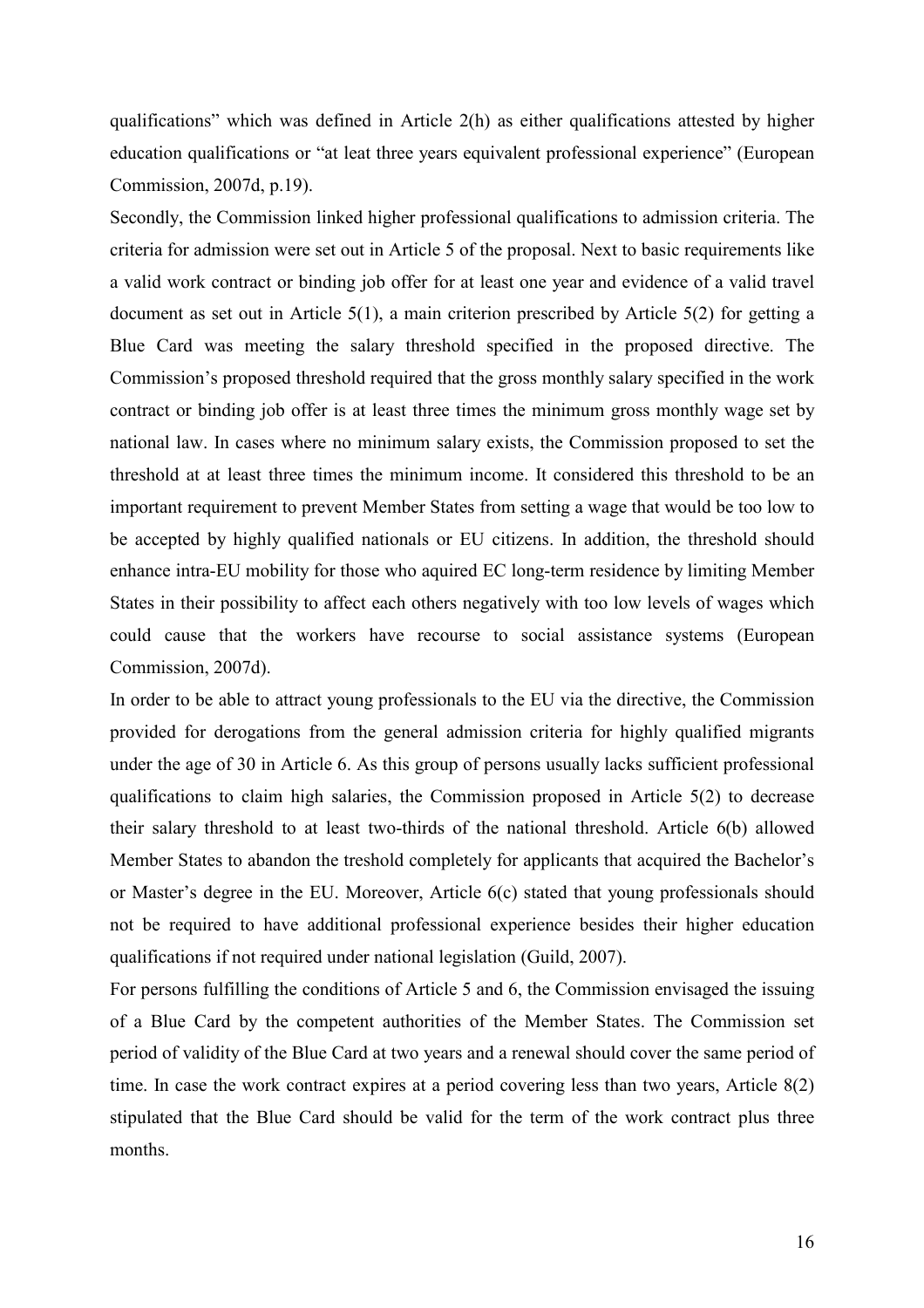As the admission of the Blue Card should be a "fast-track procedure", Article 12(1) gave Member States a deadline of 30 days for making their decision whether or not to issue a Blue Card, counting from the day the application was made. Only in exceptional cases, the proposal granted an extension of the deadline to an additional period of 60 days.

It is important to note that though the Commission provided for a quite dense framework according to which Member States should determine who is eglible to enter the EU by means of the Blue Card, it also payed attention to national sovereignty concerns. Member States were not obliged to accept every Blue Card applicant fulfilling the criteria outlined above. According to Artcile 7, it still remained in the hands of the Member States to determine the volumes of workers that should be entitled with a Blue Card. Moreover, according to Article 9(2), Member States could apply an economic-needs test which means that they were allowed to reject workers for labour market reasons or could, in line with the principle of Community preference, prefer EU citizens for labour market reasons (European Commission, 2007d). Thus, the Commission left some discretion to the Member States.

#### **4.1.2. The proposed rights and benefits of a Blue Card holder**

Once entitled with a Blue Card, the proposal endowed Blue Card holders with special rights which formed another crucial element of the proposed directive.

The Commission aimed to link the rights of the highly qualified workers to their length of stay in the EU. This way, Article 13(1) provided that for the first two years of legal residence, the labour market access should be restricted in that the workers have to comply to the provisions of Articles 5 and 6. Furthermore, the authorities of the Member State concerned should have to authorize modifications of his/her work contract which affect the conditions for admission or changes in terms of the work relationship. After these two years, Article 13(2) stipulated that the Blue Card holders must be granted "equal treatment to nationals when it comes to access to highly qualified employment" (European Commission, 2007d, p 25). But one should remark at this point that the labour market access of third-country nationals should not hurt the principle of Community preference as it was set out in Article 13(5).

According to Article 15(1)(f), the owner of a Blue Card was also placed on equal footing regarding social law, e.g. in terms of receiving social assistance, though Article 15(2) and (3) stipulated cases in which the Member State could restrict equal treatment concerning study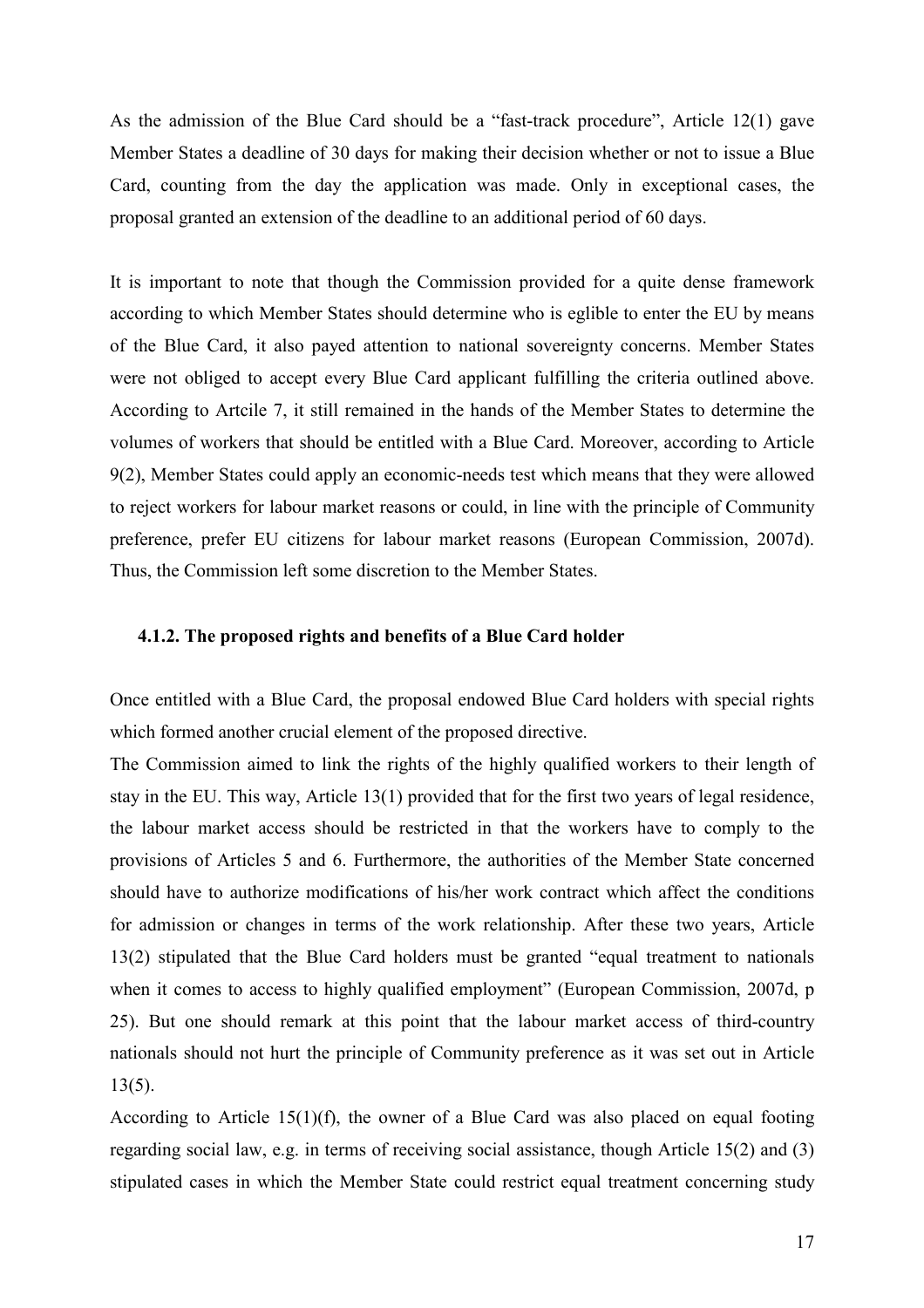grants and procedures for obtaining housing and social assistance. While for the former, equal treatment could be restricted to Blue Card holders having the right to stay in the territory of a Member State for at least three years, the latter could be restricted to Blue Card holders having acquired the long-term residence status in line with Article 17 (Council of the European Union, 2008d).

Furthermore, according to Article 16(3) of the proposal, the possession of a Blue Card entitled the holder to family reunification at the latest six month after the application had been lodged. This set him/her in a preferential position vis-à-vis other third-country nationals. For non Blue Card holders it might take up to nine months till receiving decision according to Article 5(4) of directive 2003/86/EC on the right to family reunification and the Member States could, in line with Article 8, require two years lawfully stay on their territory before allowing family reunification. Moreover, the proposal granted its holder and his/her family members the right to move to another Member State to execute highly qualified employment provided that he/she fulfills the conditions set out in Article 19 and 20 of the directive. A central condition for this right was the requirement of two years legal residence in the first Member State mentioned in Article 19(1). In case that a Blue Card holder makes use of this privilige, he/she could culminate the periods of residence in different EU Member States in order to fulfill the requirements of Article 17(2) for obtaining EC long-term residence status for Blue Card holders.

This gave him/her a clear advantage compared to other third country nationals that apply for permanent residence under directive 2003/109/EC. The Commission's reason behind this benefit was to promote intra-EU mobility of highly qualified workers. The Commission aimed to turn the disadvantage of being composed of 27 different labour markets into an advantage by giving workers the possibiliy to access every labour market within the EU. In addition, the Commission proposed to ease the allowed period of absence. While persons targeted by directive 2003/109/EC are allowed to be absent for a period less than six months and not exceeding ten months in total (Article 3), this criterion was relaxed for Blue Card holders in Article 17(3). For them, a period of absence was allowed in case that it is shorter than 12 months and in total not longer than 16 months. According to Article 17(4) of the proposal, Blue Card holders and their family members having EC long-term residence status may be absent from the territory of a Member State 24 consecutive months. This is twice as long as granted to individuals that are subject to Article 9(1)(c) of directive 2003/109/EC.

Thus, Article 17 aimed to stimulate geographical mobility and circular migration. The Commission considered that circular migration limits the negative effect of the brain drain for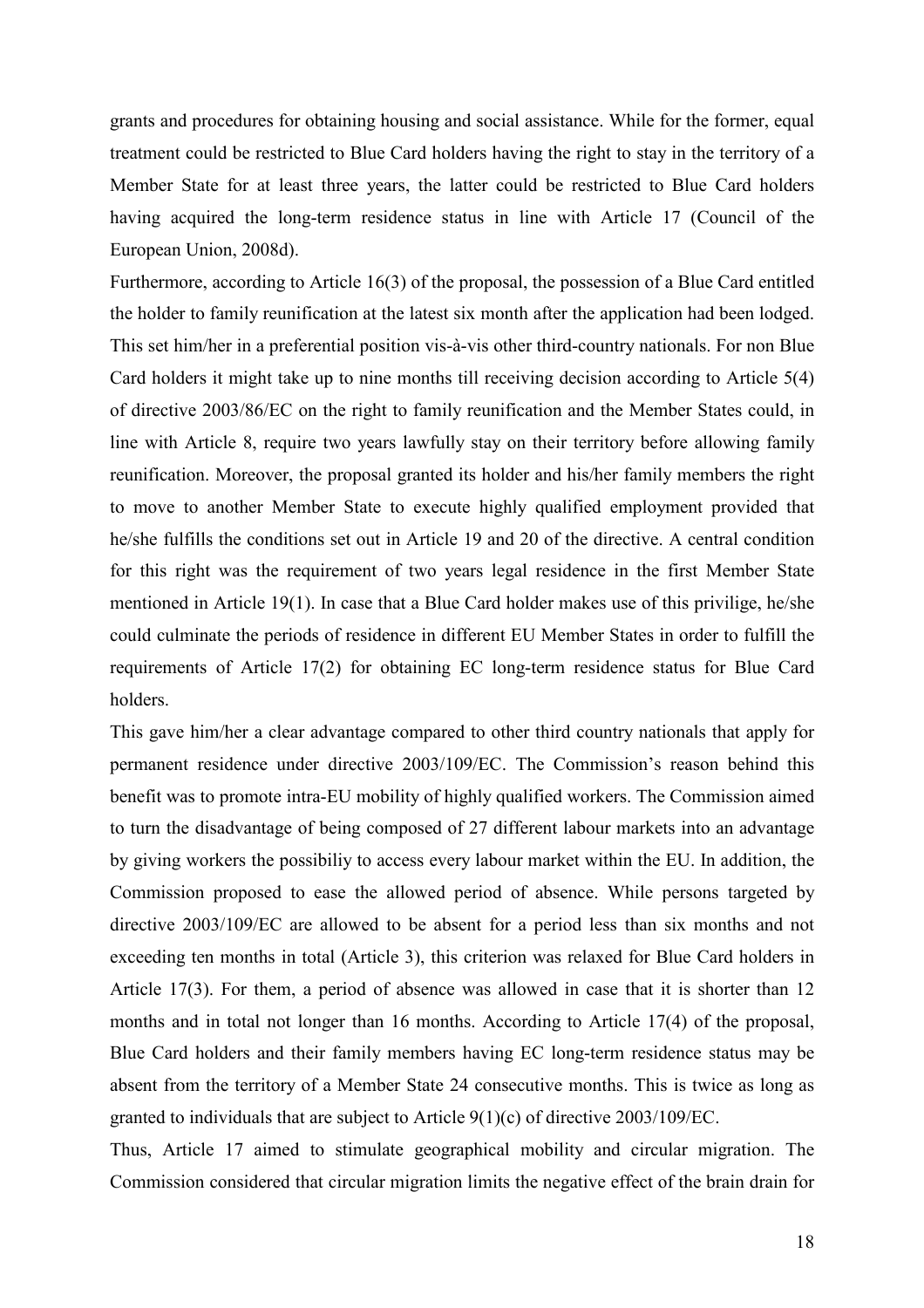developing countries by encouraging workers to return to their home country and providing for a spillover of new knowledge (European Commission, 2007d). This should ensure that the proposed directive does not endanger the achievement of the Millennium Development Goals  $(MDGs)^9$ .

Article 20(1) provided for a further benefit for Blue Card holders. It protected Blue Card holders from Member States' right given by Article 14(4) of directive 2003/109/EC to limit the total number of persons entitled to be granted the right of residence if national legislation provides for such limitations. In case of labour market restrictions derived from Article 14(3) of directive 2003/109/EC, the Member State should give preference to Blue Card holders according to Article 20(2) of the Commission's proposal.

However, like the rights obtained by the Blue Card are coupled with the length of stay, holding a Blue Card was dependent on employment. The proposed directive stipulated in Article 14 that though unemployment itself is no reason for withdrawing the Blue Card, the period of unemployment of its holder may not be longer than three months (European Commission, 2007d). Thus, though the proposal granted generous rights and exceptions to Blue Card holders, it was not unconditioned and demanded some diligence from the individuals.

#### **4.1.3. The Blue Card as an exclusive admission system for the EU**

The most interesting feature of the proposal for the Blue Card directive was the relationship the Commission drew between the Blue Card and national programmes for highly qualified labour migrants. As Guild (2007) points out, the proposal was not clear about whether the Blue Card scheme should replace national systems or be complementary to them. This way, Article 3 on the scope of the proposal solely stated that the directive should apply only to highly qualified third-country nationals, but was silent regarding its effects on Member States' rights to issue permits for the purpose of highly qualified employment.

Reading Article 3(1), it seems like the directive should generally apply to all third-country nationals that apply for highly qualified employment in the territory of a Member State. Given that there was no definitive formulation like "who make an application under the Blue Card

<sup>&</sup>lt;sup>9</sup> The MDGs were set by the international community in the Millennium Declaration in 2000. The MDGs are due to be archieved till 2015 and aim to definitely reduce the aspects of extreme poverty.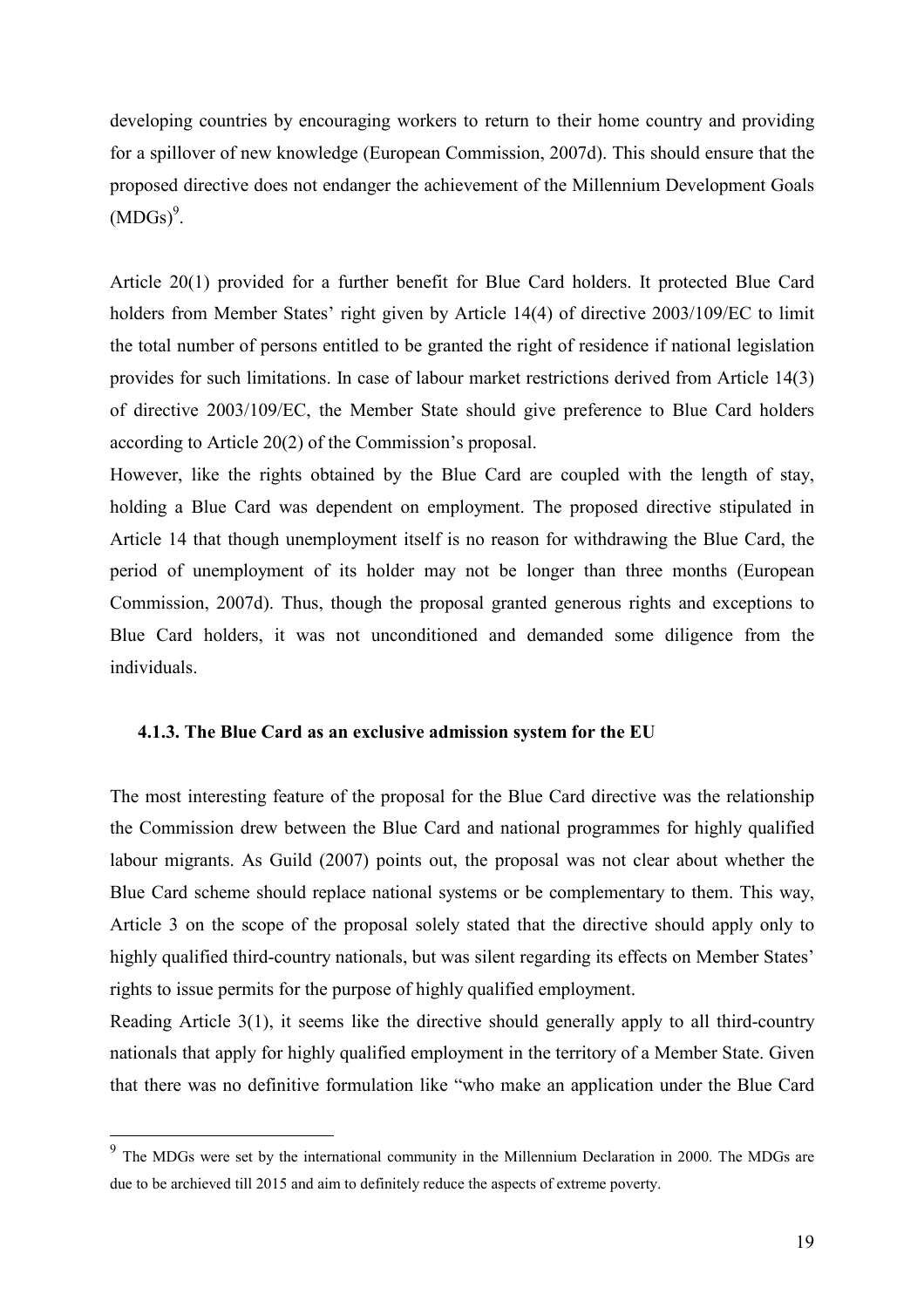scheme", no differentiation between the Blue Card and national schemes was made. Furthermore, from its explanatory memoradum and Article 4 which was about the relationship between the Blue Card and more favourable provisions than the Blue Card, one could read that the Commission aimed to create a common system for labour migration of highly qualified third-country nationals. Though the approach done was rather vague, Article 4(2) of the proposal said that Member States are forbidden to allow for more favourable conditions for highly qualified workers from third countries in their national laws regarding the entry into the first Member State (Council of the European Union, 2008d). Consequently, the Commission wanted the Blue Card to be an exclusive system and no  $28<sup>th</sup>$  scheme that exists as an optional scheme next to the national ones.

#### **4.2. The positions of the Member States in the Council of the EU**

The Council of the European Union, respectively its formation on JHA, had a first exchange of views regarding the Blue Card directive at its meeting on  $8<sup>th</sup>$  and  $9<sup>th</sup>$  November in Brussels. It decided in its meeting to adress the Commission's proposal again at a joint meeting with the EU employment minsters a month later and instructed its preparatory bodies to carry out further examinations of the text (Council of the European Union, 2007). This way, the negotiations concerning the Blue Card directive started in the Council's Working Party on Migration and Expulsion under the guidance of the Slovenian Presidency in January 2008. Different from the general expectation that the decision-making process would run without problems because the proposal constituted a sectoral approach, it took till October 2008 that a political agreement on the directive could be reached by the Permanent Representatives Committee. Underlying the conflict between the Member States and the Commission were particularly two reasons: concerns about the national sovereignty and the hope for domestic potentials (Angenendt & Parkes, 2010). Especially Germany stressed that it should be a priority to exhaust the own potential of labour force and that immigration policy should remain a matter of the Member States (Bundesrat, 2007). These arguments were backed by Austria, the Netherlands, Denmark, the  $UK^{10}$  and Ireland. The latter three explained already at the very beginning that in case they could not block the proposal, they would opt-out because an EU Blue Card would be too much centralization in this senstitive policy field (Cerna, 2008). Quite another objection was made by the Czech Republic. As a couple of EU Member

 $10$  For the UK, one might add that it is already quite successfully attracting highly qualified migrants. Thus, for the UK, the Blue Card adds too little value to the current system and is probably rather seen as a contraint (Cerna, 2008).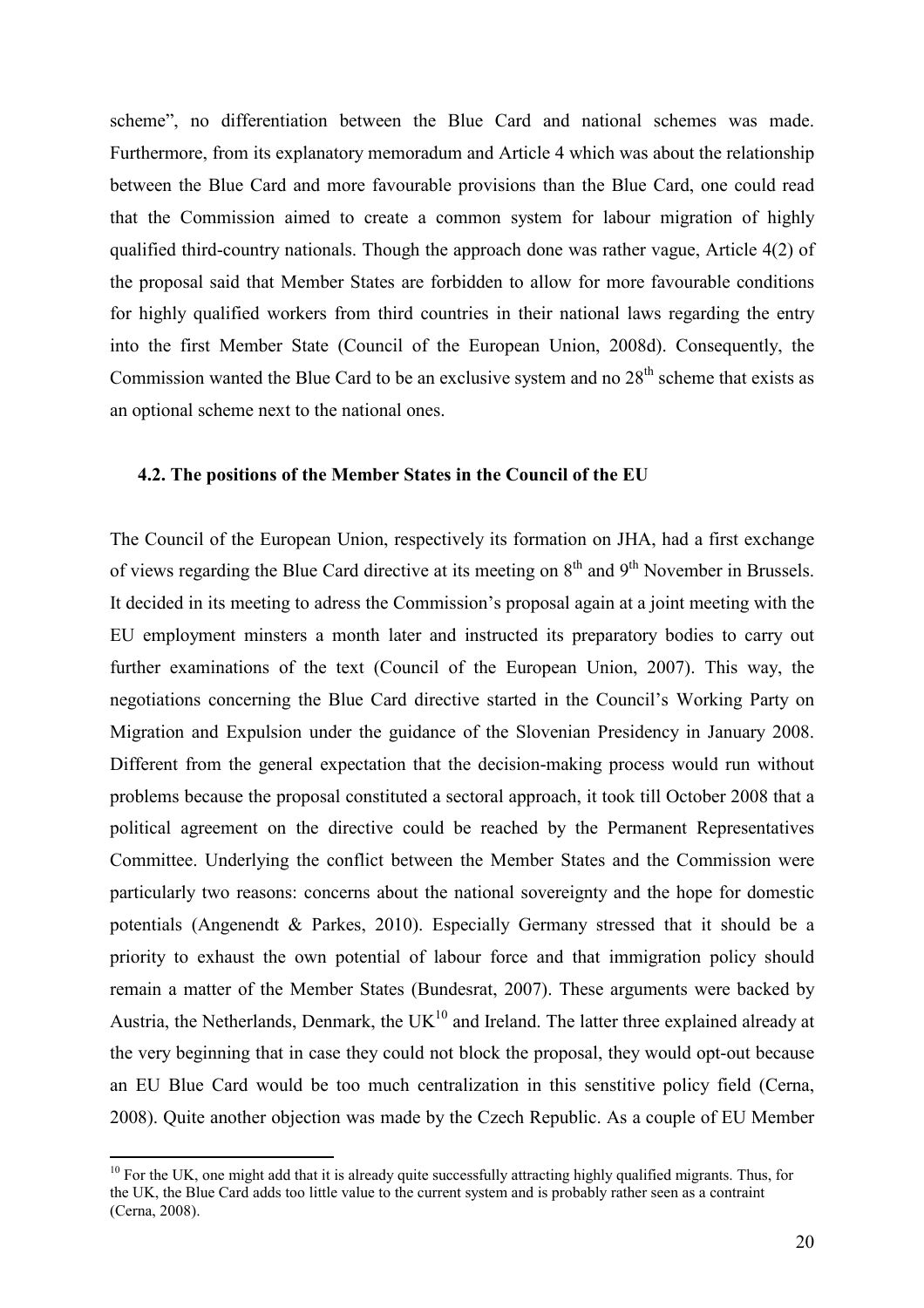States still make use of the transitional arrangements which restrict the access to the labour market from workers of the Central and Eastern European Member States that joined the European Union in 2004 and 2007, it opposed an introduction of the directive before a disappearance of the barriers (Compsey & Haughton, 2009). This seemed to be quite a peculiar position, given the fact that the Blue Card does not override the principle of Community preference.

Overall, 14 delegations<sup>11</sup> entered general scrutiny reservation on the proposal during the first reading and as it will be shown in the following, the central elements of the Commisson's proposal faced a lot of opposition.

#### **4.2.1. The Member States' dissention on the admission requirements**

Already the Commission's definition of who is a highly qualified migrant became subject to controversial debates in the Council. The Member States had twofold criticism on the Commission's proposition that higher educational qualifications are interchangeable with professional experience in order to prove professional qualifications.

First of all, a large group of Member States had general resevations concerning proving professional qualifications by means of professional experience. Germany, Austria and Latvia feared that the assessment of equivalent professional experience set out in Article 2(b) could be abused. It was questioned by Estonia, Greece, Lithuania and Slovakia by whom and under which criteria the equivalence should be tested (Council of the European Union, 2008d). Secondly, Slovakia, Greece, Estonia, Lithuania and Portugal were not satisfied with the Commission's proposition in Article 2(h) on number of years of equivalent professional experience needed to attest higher professional qualifications. After the first reading of the Working Group on Migration and Expulsion, Germany proposed to delete the reference to equivalent professional experience completely, while Poland suggested increasing the period of time from three to five years. The compromise suggestion by the Slovakian Presidency for the second reading in May 2008 followed the Polish delegation's proposition. However, still a large number of Member States had problems with the provision. Germany, Belgium, Denmark, Estonia, Latvia, Lithuania, Malta, Austria and Sweden pointed out that the focus for specifying professional qualifications should be on education, not on professional experience. Germany, supported by Estonia and Greece repeated its worries that allowing to substitute educational qualifications with professional experience runs the risk of being

<sup>&</sup>lt;sup>11</sup> Czech Republic, Germany, Greece, Estonia, Greece, Finland, Hungary, Italy, Latvia, Malta, Romania, Austria, Poland and Sweden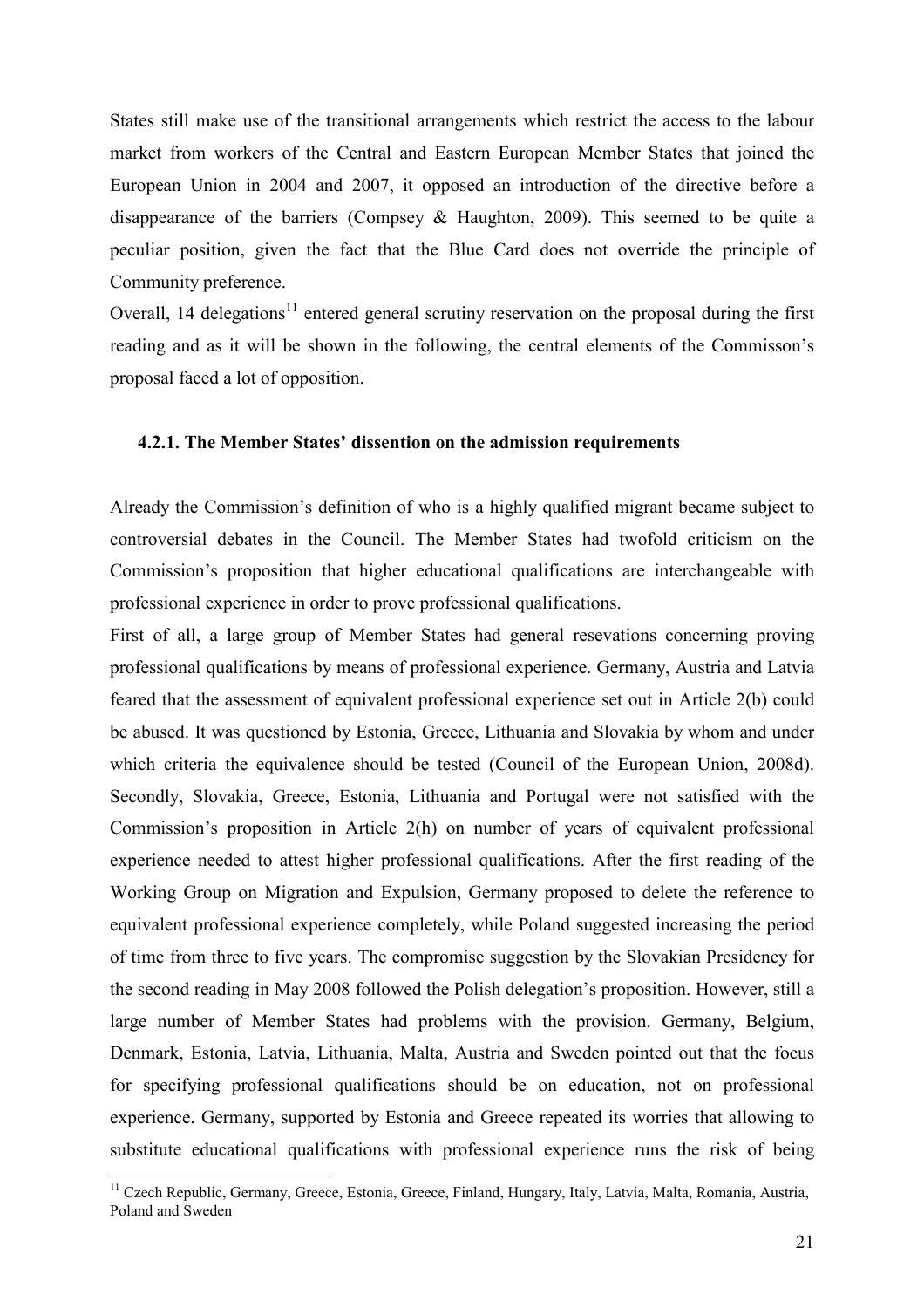abused. A new compromise suggested to give more discretion to the Member States regarding whether or not they allow Blue Card applicants to attest higher qualifications by professional experience by allowing for equivalent professional experience instead of educational qualifications only "by way of derogation" (Council of the European Union, 2008f). Still, the provision remained subject to discussion in the Council. The Commission as well as the Presidency insisted on including professional experience as a criterion because this would make the Blue Card more attractive than solely having educational qualifications as a criterion (Council of the European Union, 2008h). Overall, the compromise for the fourth reading made by the French Presidency<sup>12</sup> provided for clarification by stating that derogation should only be possible if national law foresees it. Thus, Member States' discretion was further increased.

Also the admission criteria proposed by the Commission, respectively the salary threshold in Article 5(2), caused controversies. The basic problem with the provision was that the salary levels vary amongst the Member States and that those countries whose legislation was not in line with the minimum salary level in the proposal were reluctant to agree. A major opponent to the level proposed by the Commission was Germany. Instead of taking three times the minimum gross monthly wage, Germany argued in the first reading that the average threshold should be at least twice the average gross monthly salary of the Member State concerned (Council of the European Union, 2008d). In its opinion, the threshold proposed by the Commission was too low to avoid a race to the bottom between the Member States and to make sure that highly qualified third-country nationals are not hired for minor occupations (Bundesrat, 2007). This view clashed with the position of the Czech Republic and Hungary, who considered that the threshold would be too high to attract e.g. doctors from third countries (Bonse, 2008). A compromise of the French Presidency proposed a threshold of 1.5 times the average gross monthly wage, but the clash remained. The Czech Republic, Estonia and Slovenia still felt that the multiplication factor should be lowered, Poland and Slovakia preferred considering the minimum wage instead of the gross monthly wage. One should note that one can observe whether Member States would like to have a Blue Card directive with a broad or limited scope on the basis of the diverging views regarding the salary threshold. While Germany favoured an exclusive Blue Card, most Eastern European Member States wanted a broader directive. As the Working Group did not reach an agreement during its fourth reading and also the JHA Council and the Scientific Committee on Immigration,

 $12$  The French Presidency took over the chairmanship of the Council in July 2008.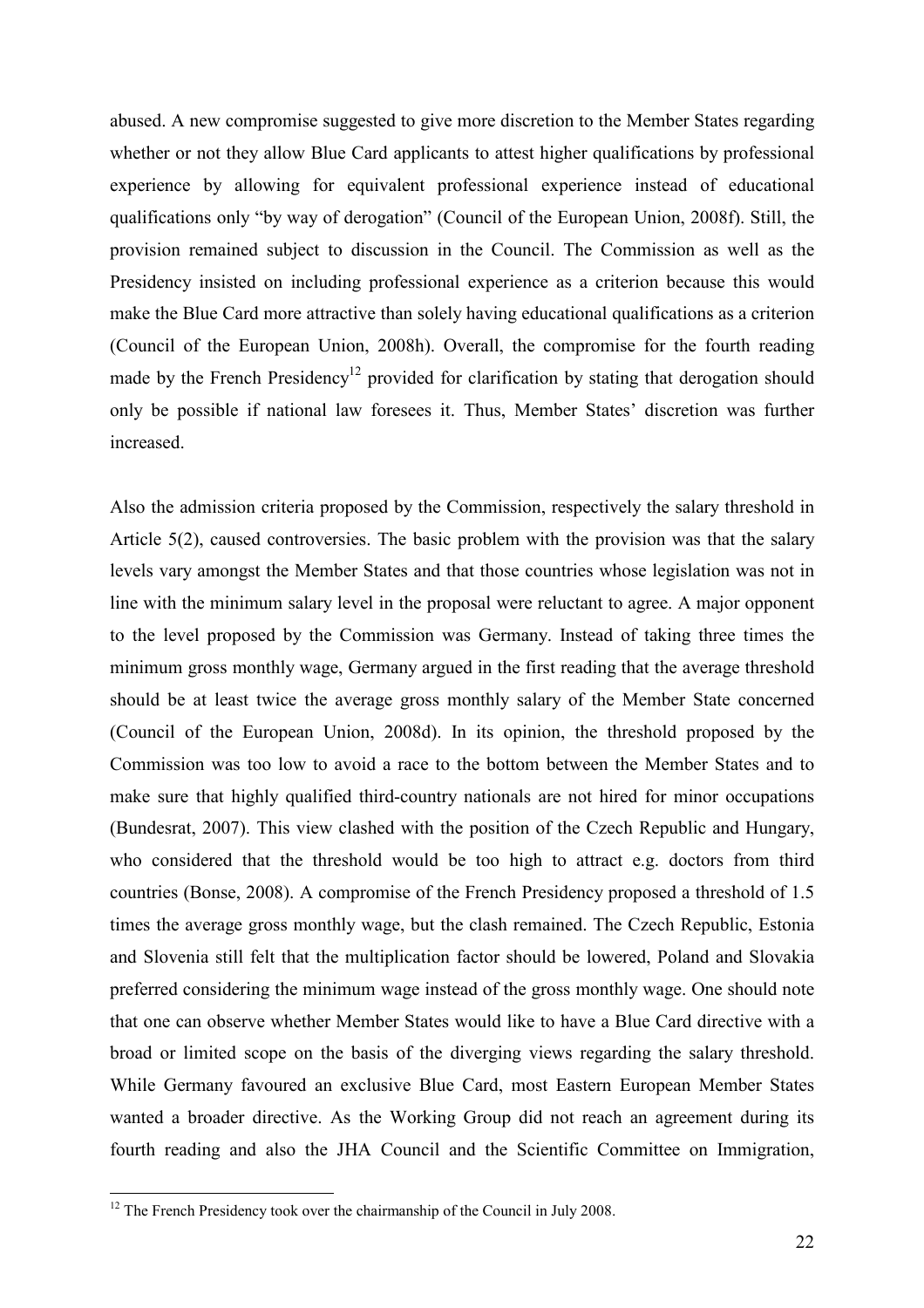Frontiers and Asylum could not solve the conflict, the issue was handed to the level of JHA Counsellors and to the Permanent Representatives Committee (Council of the European Union, 2008i).

Given that the salary threshold as general admission criterion already caused such problems in the negotiations, it comes without surprise that also the derogations for young professionals in Article 6 were criticized by the Member States. Finnland, France, Austria and Sweden protested that a lower salary threshold for migrants under 30 would be discrimination (Council of the European Union, 2008d). This view was shared by Cyprus, the Czech Republic, Spain, Malta and Italy and contrasted from the Commission's proposal to allow for positive discrimination (Council of the European Union, 2008f). Moreover, Malta and Finland pointed out that these derogations should not be compulsory, while France questioned whether such derogations are beneficial for promoting circular migration. As it seemed difficult to find a compromise for the Article, particularly for the concerns about the principle of non-discrimination, the Commission and the Portuguese delegation proposed to delete the Article in the third reading which was supported by the Presidency.

Slightly more tempered were the Member States' positions regarding the issuance of the Blue Card because Article 7 and 9 of the proposal provided the Member States with sufficient leeway to refuse the issuance of a Blue Card even if an applicant fulfills the criteria. Some discussion came up about the period of validity of the Blue Card. A couple of Member States disliked the Commission's proposal in Article 8(2) to set the period of validity of the Blue Card at two years. Most notably were the positions of Sweden, the Netherlands, Greece and Poland and Spain which proposed to link the validity of the Blue Card to the work contract plus three months and to allow Member States to limit the validity to a maximum period between two and five years (Council of the European Union, 2008h). On the one hand, this suggestion reflects that the Member States would like to maintain as much discretion as possible. On the other hand, at least for Sweden, the reasonable for the objection was a practical one because under Swedish law, the residence permit is linked to the purpose of stay. Thus, if the person's work contract expired before the Blue Card, he/she would run into the risk of being an illegal migrant (Council of the European Union, 2008d). This Swedish example should make clear that a general problem of the Blue Card directive is that it is hard to find a common entry and residence permit at the EU level that is consistent with 27 different national legal systems and offers them sufficient discretion.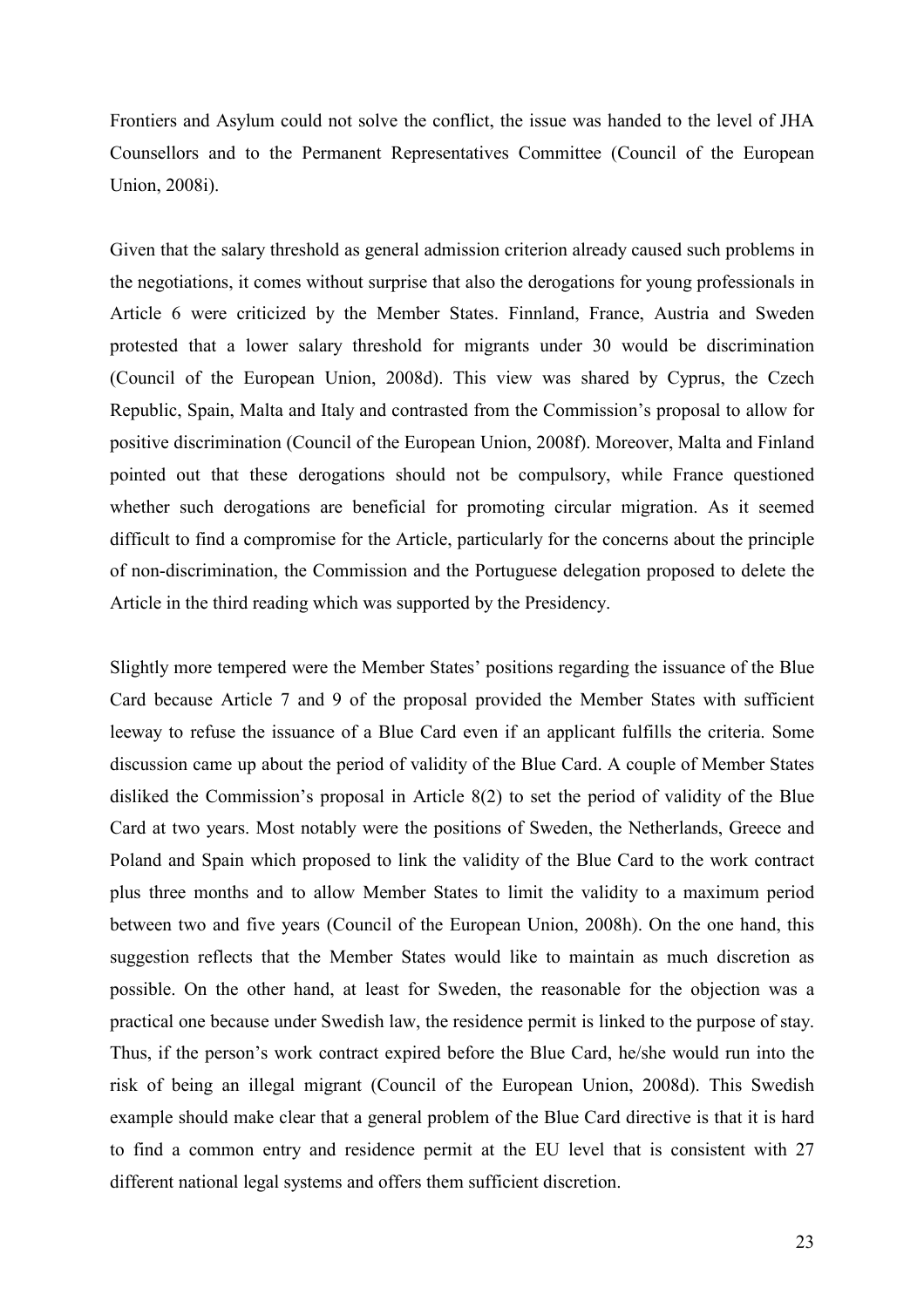Another minor point of conflict in that respect was the deadline for adopting the decision on the application in Article 12(1). As the German Bundestag (2007) pointed out, there should be more time for examination and decisions and the development of discretion norms, a position that was shared by Estonia, Finland, Hungary, Lithuania, Latvia, the Netherlands, Poland Sweden and Slovakia who all considered that a time limit of 30 days for deciding whether or not to issue the Blue Card would be too short (Council of the European Union, 2008d). In sum, it was difficult to find a common denominator on key requirements for the admission of a Blue Card given the national disparities.

#### **4.2.2. 1ational concerns about special rights for Blue Card holders**

The rights of the Blue Card holders proved to be an even more controversial issue.

First of all, Article 13 on the rights to labour market access raised two kinds of criticizm amongst the Member States. Some Member States like Finland, France, the Netherlands and Spain wished more flexibility regarding job changes of Blue Card holders (Council of the European Union, 2008d). While Spain proposed to shorten the period a person needs to be resident in a Member State before he/she enjoys equal treatment regarding labour market access, France and the Netherlands suggested that it was unnecessary for a Blue Card holder to inform authorities in the Member State about job changes. Moreover, it was stressed by Italy that not allowing a person to change a job for two years is against the principle of free choice of jobs. (Council of the European Union, 2008h). This contrasted from the opinion of Malta, the Czech Republic, and Cyprus who claimed that a period of two years is too short to allow for job changes and for granting equal treatment vis-à-vis nationals concerning access to highly qualified employment. The Article was compromised in the fourth reading by making equal treatment optional for Member States (Council of the European Union, 2008i).

Furthermore, the rights for a Blue Card holder and his/her family to move to another Member State constituted ground for debates. In this debate, one could identify two groups of Member States. On the one hand, there were Member States who argued that the Blue Card should be less restrictive. They preferred to allow for movement to a second Member State as soon as possible and that he/she is less bound by the criteria as it is the case with entering the first Member State. The Netherlands pointed out that a two-year waiting period to intra-EU mobility in Article 19(1) is quite contra-productive. Similar to that, Spain and Sweden had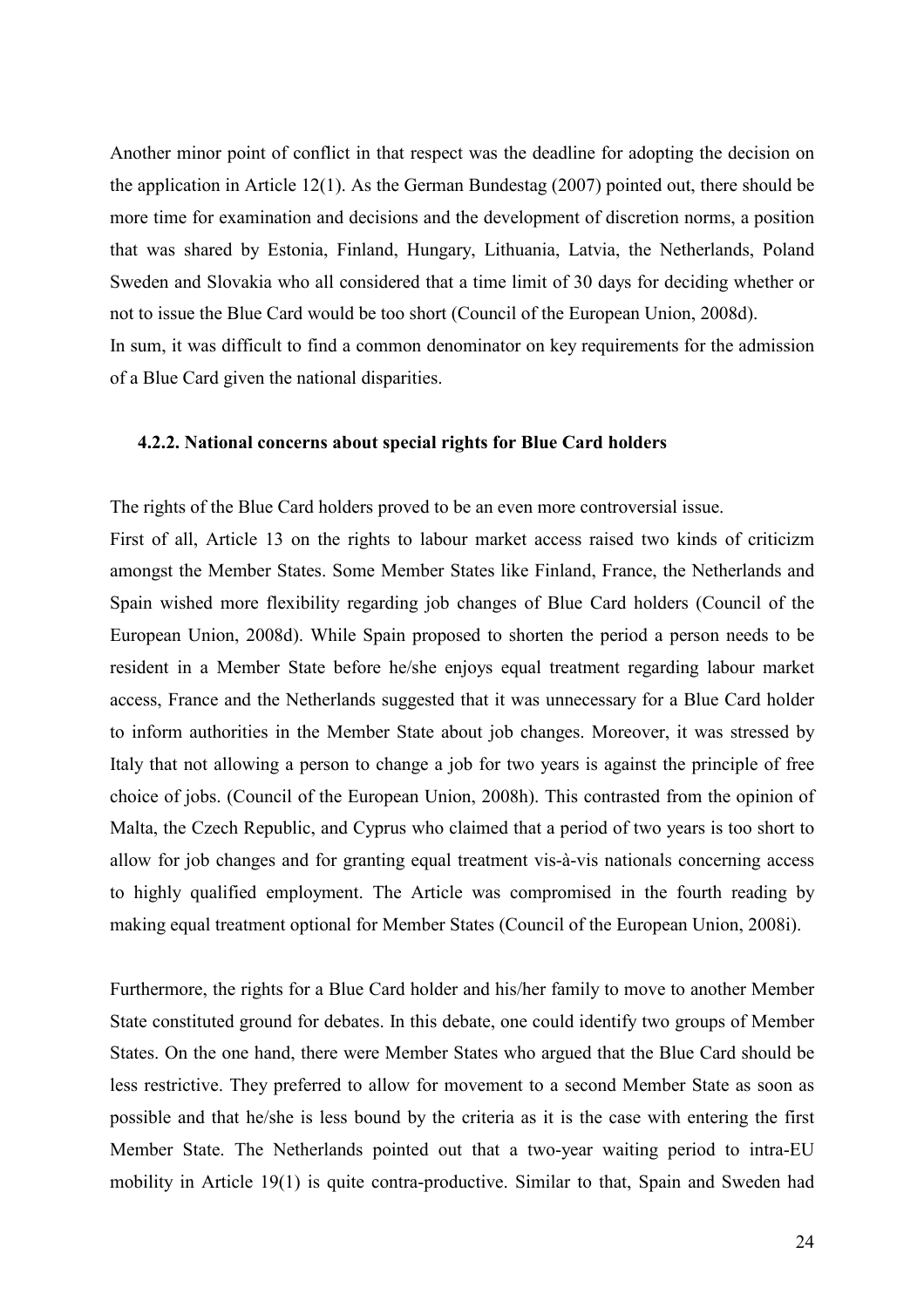reservations on the provision and proposed to reduce the period to one year (Council of the European Union, 2008h). This view was shared by Poland and Belgium which noted that the whole Article is quite meaningless if Blue Card holders need to fulfill the same conditions as for entry into the first Member State. On the other hand, there were Member States that favoured such restrictions. While the Commission proposed such restrictions to avoid abuses, the primary reason for Germany and Austria to oppose eased entry conditions to the second Member State was unwillingness to give up sovereignty over their labour markets (Cerna, 2009). Thus, Austria and Germany claimed that a Blue Card holder should notify his/her intention to move to the second Member State even before he leaves the territory of the first Member State (Council of the European Union, 2008f). They were rather unsatisfied that for the fourth reading of the Working Group, a compromise was made and the period of legal residence in the first Member State was cut down to 18 months (Council of the European Union, 2008i). But supported by Poland and Greece, they achieved that a Blue Card holder needs to present an application for the Blue Card to the authorities in the second Member **State** 

The sensitivity of the Member States regarding the potential effects of the Blue Card on their labour markets also becomes clear by their objections concerning Article 14(1). While the Czech Republic was of the opinion that the possibility for a Member State to withdraw the Blue Card due to unemployment should already be there after two months of unemployment, the Netherlands worried whether unemployment would have an impact on social assistance systems of the Member States (Council of the European Union, 2008d). Thus, for the same reason, the Netherlands, Slovenia and Greece argued that Article 14(1) should be clear about a Member State's right to withdraw a Blue Card in case the Blue Card holder becomes repeatedly unemployed (Council of the European Union, 2008f). This reflects the fear that the Blue Card holder might become a burden for the national welfare system. The compromised proposal for the third reading of the Working Group therefore added that unemployment which occurs more than once during the period of validity of the Blue Card might also lead to withdrawal (Council of the European Union, 2008h).

Moreover, the Member States issued criticizm on the derogations from directive 2003/109/EC. Especially Germany opposed Article 20(1) of the Blue Card directive as this provision would limit their sovereignty to limit the total number of persons which are granted permanent residence (Council of the European Union, 2008d). The Commission's position that Blue Card holders should get a more preferential treatment than other third-country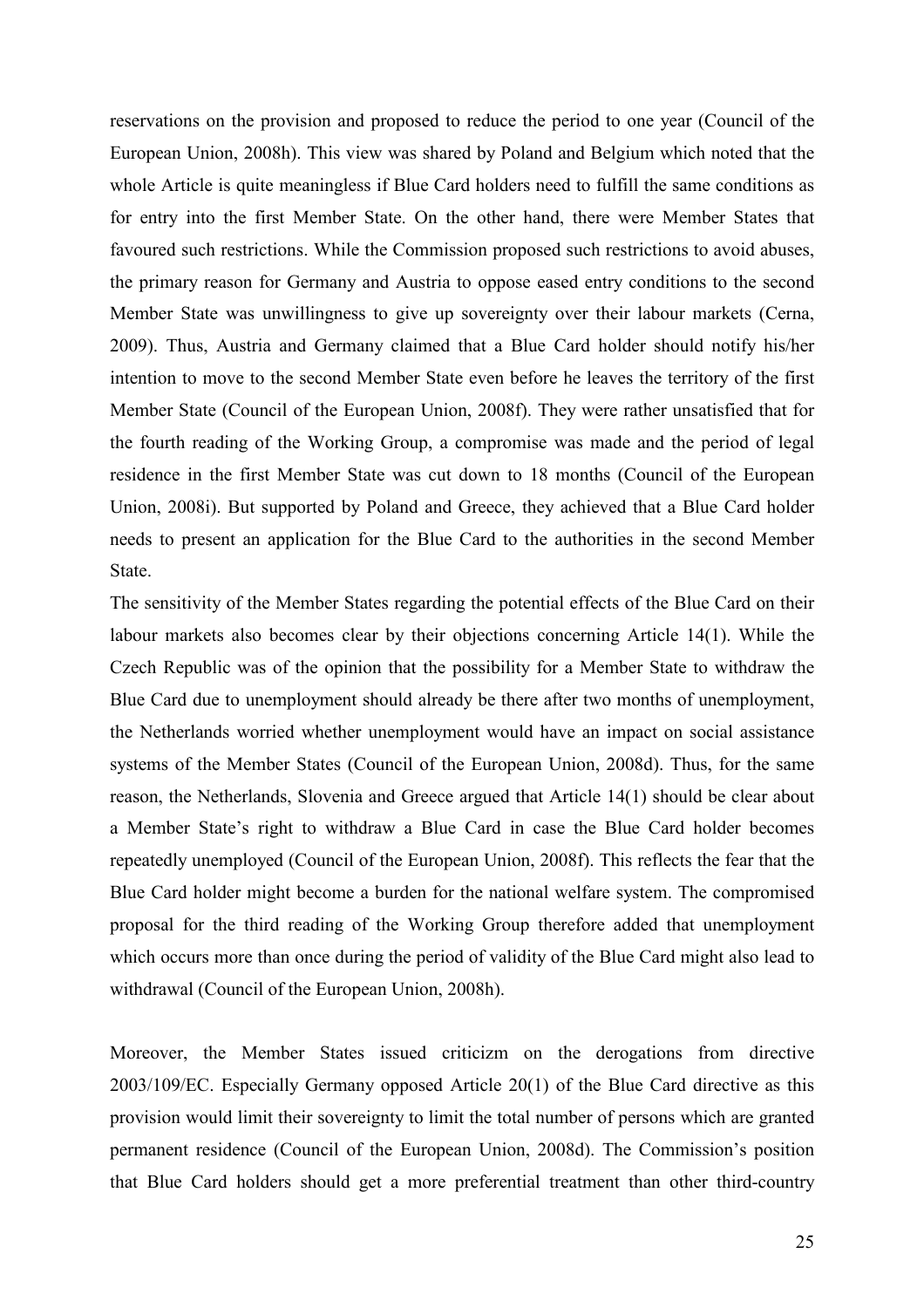nationals was seen with reluctance. This was also the case with Article 17. Germany pointed out that derogations of the Blue Card directive from directive 2003/109/EC run the risk of establishing a complex system that can hardly be managed by the Member States (Council of the European Union, 2008d). Similar criticism was issued on Article 16 on family members because most Member States did not see the reason for granting them more favourable conditions for residence permits than others falling under directive 2003/86/EC.

So besides the need to bring the Blue Card in line with the legal systems of the 27 Member States, the Council negotiations also hint at the need to make sure that the Blue Card does not conflict with other kinds of EU legislation regulating the rights of third-country nationals.

Overall, it should have become clear so far that the most of the central elements of the Commission's propositions regarding benefits that should be granted to Blue Card holders was not simply accepted by the Member States but subject to controversial debate.

### **4.2.3. 1ational sovereignty versus an exclusive Blue Card**

However, none of the above-mentioned issues was as much disputed as the Commission's idea to create the Blue Card as an exclusive system.

The silence of Artcile 3 regarding whether or not the scope of the directive affects Member States' rights to issue residence permits next to the Blue Card invoked misgivings amongst the Member States. It was noted by Germany in the first reading of the Working Group that Article 3(1) should be more precise and state that the directive is only relevant for thirdcountry nationals that make an application for a Blue Card (Council of the European Union, 2008d). This implies that the Member States were reluctant to accept the Commission's vague formulation which could be interpreted as giving the Blue Card an exclusive status. Therefore, a fourth paragraph was added to the proposal for the second reading. This compromise suggestion by the Slovakian Presidency stated that "Member States may issue residence permits other than the EU Blue Card for the purpose of employment on terms that are different than those laid down by this directive" (Council of the European Union, 2008f, p. 7). The new paragraph was supported by the Czech Republic, Germany, Greece, Finland, the Netherlands, Austria and Poland because it offered more flexibility to them. In the opinion of the Netherlands, the provision could offer even more discretion to the Member States. Therefore, it proposed during the third reading that Member States should be allowed to issue residence permits other than the Blue Card "for any kind of employment" (Council of the European Union, 2008h, p. 7). The Commission was against Article 3(4) and in reply to this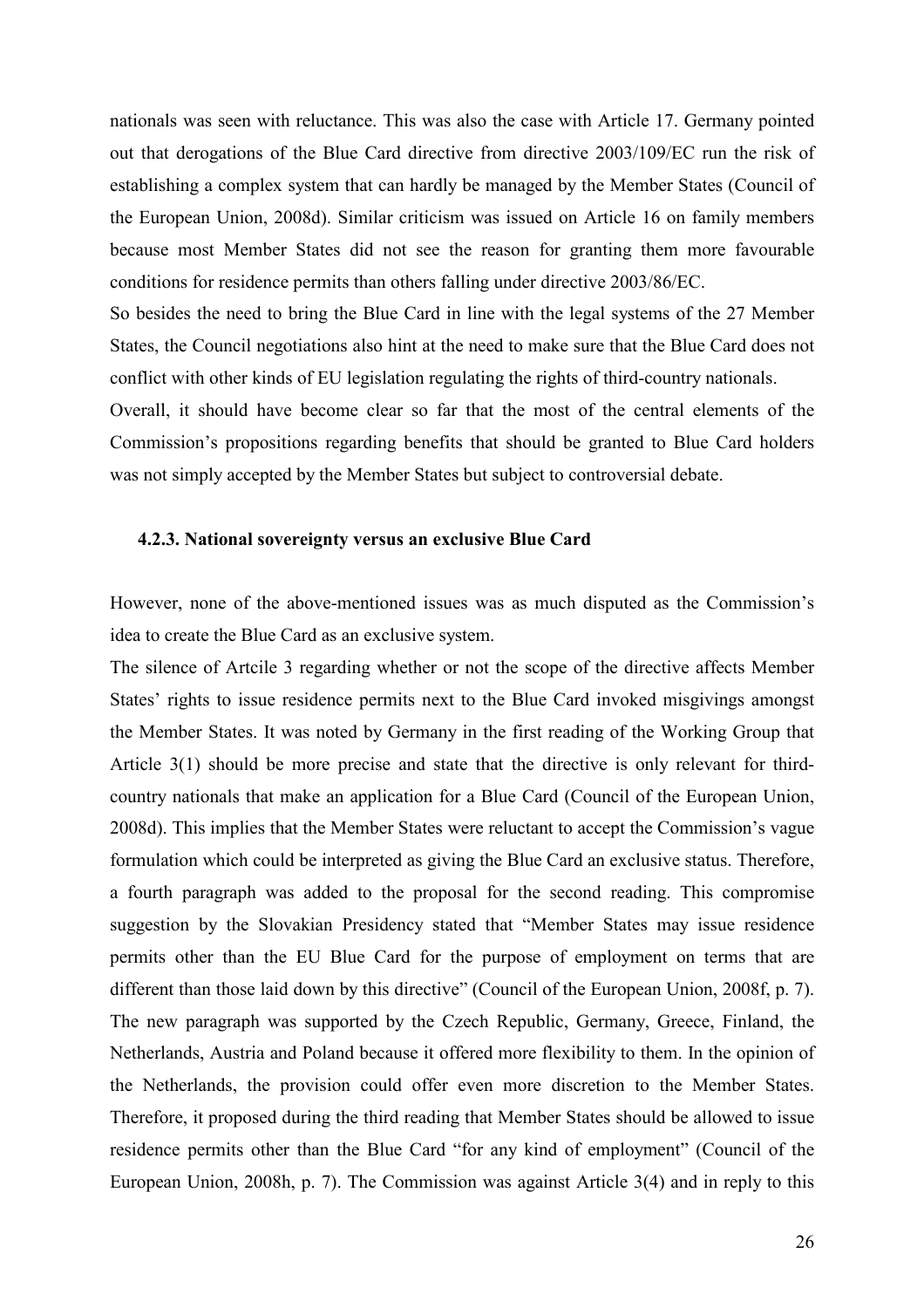suggestion openly expressed its wish to give the Blue Card a level of exclusivity. The Commission sticked to its idea of the Blue Card as an exclusive scheme, but given the fact that the Member States preferred a complementary system, the debate about Article 3 remained unsolved in the last reading of the Working Group. Thus, the French Presidency referred it to the level of JHA Counsellors and the Permanent Representatives Committee (Council of the European Union, 2008i).

Moreover, as already mentioned, one could interpret from Article 4 that the Commission did not want the national systems for highly qualified third-country workers being in force parallel to the Blue Card. Therefore, the Member States remarked in the first reading that Article 4(2) needs further clarification. First of all, the Member States were concerned about the scope of the provision. As it prohibits the "first Member State" to grant more favourable entry and residence conditions to potential Blue Card holders, it suspends the national scheme of the first Member State for issuing entry and residence permits. Thus, the provision touches significantly upon national sovereignty. Therefore, Germany, Finland and the Netherlands stressed that the national schemes should remain besides the Blue Card (Council of the European Union, 2008d). In order to mediate the conflict with this Article, the proposal was compromised for the second reading by reformulating the second paragraph so that the prohibition for first Member States to apply more favourable provisions than the Blue Card to the target group disappeared. Secondly, a minor point of conflict, particularly for the Czech Republic, Greece, France, Ireland and Portugal was that Article 4(2) was rather unclear about the effects of potential derogations from the Blue Card scheme due to the application of more favourable provisions. To provide for clarification, the Articles in respect of which derogation might apply were added to the proposal as compomise suggestion of the Presidency in the second reading. These were Article 5(2) and Article 6(1)(a) in application of Article 19 and Article 12 on the procedural safeguards, Article 13(1) and (2), Article 14, Article 15, Article 16, Article17(4) which all deal with the rights of a Blue Card holder as well as Article 20 that governs the individual's access to the labour market of the second Member State in case he/she got then residence permit "long-term resident – EC/EU Blue Card holder" (Council of the Europan Union,  $2008f$ <sup>13</sup>.

<sup>&</sup>lt;sup>13</sup> One should not that the compromise suggestion of the Working Group initially also included Article  $6(1)(a)$ and Article 20, but this reference disappeared from the proposal with the deletion of the Articles in the third reading (Council of the European Union, 2008h).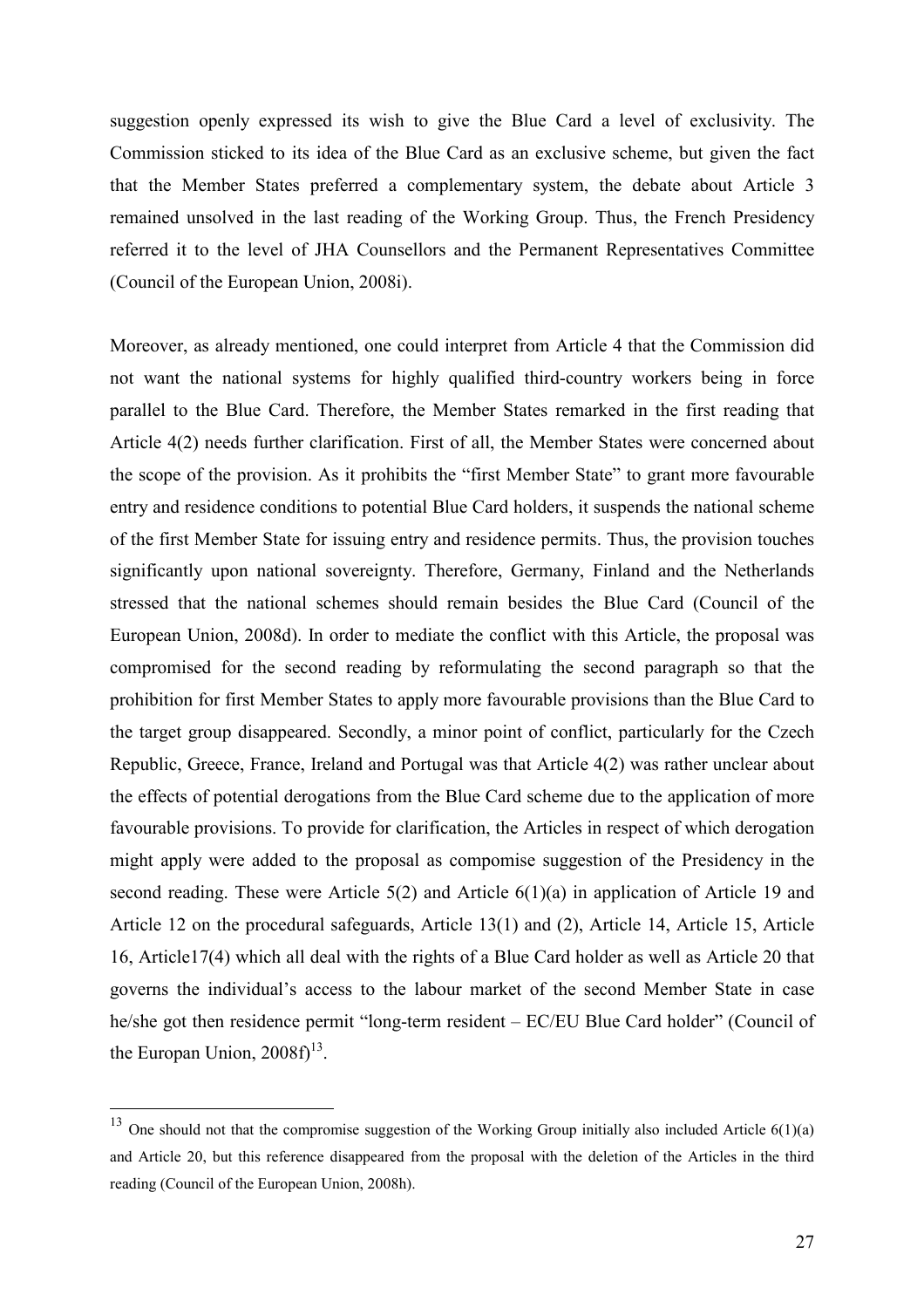Thus, in the course of the Council negotiations, it was all but clear which position the Blue Card had vis-à-vis national systems for highly qualified third-country nationals and a remarkable clash between the Commission idea of a exclusive model hamonizing the admission procedures on a EU level and the Member States demand for sovereignty and the option to apply their own national schemes could be observed till the final adoption.

# **4.3. The opinion of the European Parliament**

Due to the fact that the Blue Card directive falls within the area of immigration policy and potentially has effects on national labour markets, the EP only had to be consulted for its opinion before the Council voted on the proposal<sup>14</sup>. As the Council is not bound to respond to its amendments under consultation procedure, the EP's role in the process establishing the Blue Card was quite limited.

The consultation report on the Blue Card directive was drafted in the Committee on Civil Liberties, Justice and Home Affairs (LIBE) by Ewa Klamt from the Group of European People's Party and European Democrats. In addition, the LIBE Committee asked the Committee on Development and the Committee on Employment and Social Affairs to give their opinions which took place on September  $3<sup>rd</sup>$  and September  $11<sup>th</sup>$  2008 (European Parliament, 2008e). The EP adopted the legislative resolution on the Commission's proposal for the Blue Card directive with 388 votes in favour of the proposal, 56 votes against and 124 abstensions on  $20^{th}$  November 2008 (European Parliament, 2008g).

Overall, the EP welcomed the Commission's proposal and acknowledged the Commission's reasoning. Nevertheless, it considers the attraction of highly qualified migrants from third countries to be only a short term solution for the employment and demographic problems of the EU. The EP stressed that in the long-run, the EU needs to employ more economic, employment and social policies to cope with the challenges of the future (European Parliament, 2008e).

<sup>&</sup>lt;sup>14</sup> This procedure is laid down in Article 192 of the EC Treaty. In the TFEU, Article 192 of the EC Treaty is replaced by Article 225 of the TFEU. Moreover, since the TFEU, immigration policy is subject to co-decision procedure/the ordinary legislative procedure defined in Article 294 TFEU.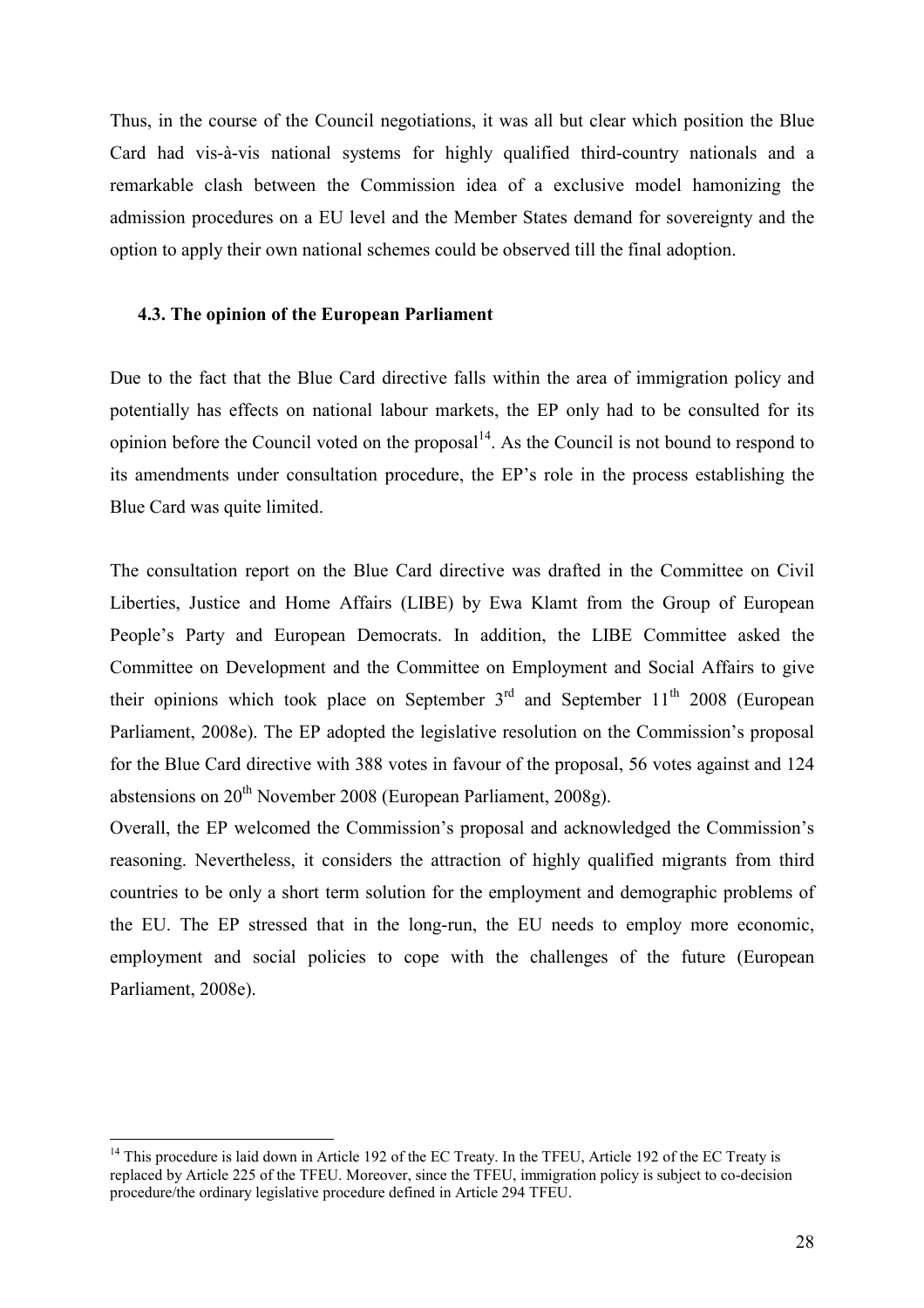#### **4.3.1. The European Parliament's concerns about the admission requirements**

Like the Council, also the EP had problems with the Commission's definition of who should be considered a highly qualified migrant and which admission criteria should be met by the applicants. Though the EP generally did not oppose the Commission's proposition that highly qualified employment could be proved either by higher education qualifications or by professional experience, it had concerns about the period of time of professional experience needed to compensate for higher education qualifications. Therefore, it suggested extending the period of three years of equivalent professional experience mentioned in Article 2(h) to five years like it was also proposed by Poland. In addition, and even stricter than the Member States' propositions, the EP added that these five years should include two years in a senior position (European Parliament, 2008h).

Regarding the admission criteria, the EP pointed out in its draft report that the salary threshold of 3 times the minimum gross monthly wage set by the Commission does not do justice to the purpose of the provision to the concept "highly qualified" (European Parliament, 2008b, p. 16). Therefore, it amended Article 5(2) by saying that the gross monthly wage set out in the work contract or job offer should be at least 1.7 times the gross monthly wage or annual average wage of the Member State concerned. Also, it should not be lower than the wages that apply to a comparable worker in the host country and the provision on Member States where no minimum level exists should be deleted (European Parliament, 2008d). One should note that the EP suggested including a provision on the avoidance of a shortage of highly qualified migrants in third countries in Article 5. According to the EP, the so-called "brain drain<sup>"15</sup> should be limited by the Member States by refraining from an active recruitment of highly qualified workers from sectors that suffer or are expected to suffer from a shortage of such workers, in particular the health and education sectors (European Parliament, 2008e). This way, the EP, more than the Commission and the Council, paid attention to the brain drain problem. Especially the Committee on Development stressed that the Blue Card should not have a negative effect on the MDGs because already without the Blue Card, 25% of the highly skilled workers from African countries and 70% of the highly skilled workers from the Carribbean and Pacific area live in the EU (European Parliament, 2008a). In addition to the ommission of active recruitmentent, the EP would like to see the EU developing agreements with third countries and offering them training of professionals in sectors weakened by the brain drain as supposed in amendment 9 (European Parliament, 2008h).

<sup>&</sup>lt;sup>15</sup> Brain drain means the emigration of higly qualified or very talented persons from a country and the economic loss due to this emigration.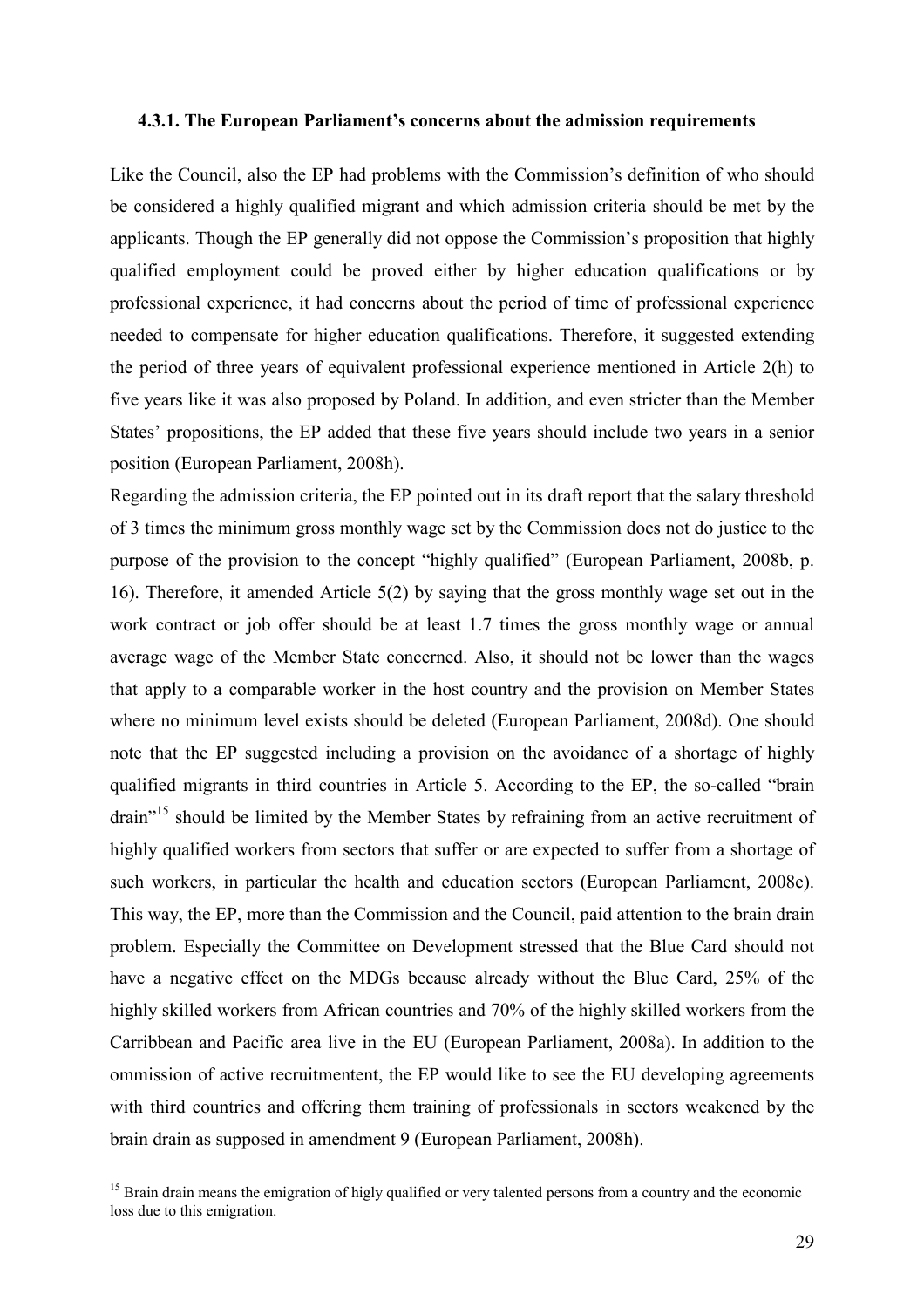Another criticizm of the EP on the admission criteria concerned the potential derogations. Similar to the position of some Member States, it opposed Article 6 of the Blue Card directive because it found that such derogations would "lead to age-based discrimination" (European Parliament, 2008e, p. 21).

The period of validity of the Blue Card should, according to the EP's legislative resolution, be changed to three years instead of two, and be renewed for two years. In case that the work contract expires before the regular period of validity of the Blue Card, the EP favoured a longer period of validity than the Commission. In that case, it proposed in amendment 32 for Article 8(2) to issue it for the duration of the work contract plus six instead of three months (European Parliament, 2008h).

The EP agreed in principle that Member States should be granted some discretion in order to refuse applicants a Blue Card even if he/she fulfills the criteria. However, it is interesting to observe that the EP, more than the Commission, had an eye on the principle of Community preference. Firstly, it amended Article 9(2) by stating that the Member States not only "may" give preference to Community citizens, but actually "shall" give preference to them for reasons of labour market policy. Secondly, the EP suggested adding to the Article that applications for a Blue Card should be rejected if they concern sectors that are subject to the transitional arrangements from the Acts of Accession in 2003 and 2005 (European Parliament, 2008h).

Thus, one can observe that the EP like the Member States had criticism on important parts of the features central for admission to the Blue Card, though it was more than the Council also concerned about the potential effect of these admission critera on third countries.

# **4.3.2. The European Parliament and its commitment to generous rights**

Coming to the EP's opinion regarding the rights of a Blue Card holder envisaged in the Commission's proposal, one can say that the EP had a more generous opinion than the Member States. While the initial proposal of the Commission required modifications of the work contract that affect the admission conditions or changes regarding the work relationship to be "subject to prior authorization", the EP suggested in amendment 42 to relax Article 13(1) by saying that "a notification in advance, in writing to the competent authorities of the Member State" is sufficient (European Parliament, 2008h). In contrast to the Member States, the EP was not concerned about Article 13(2) which laid down that Blue Card holders should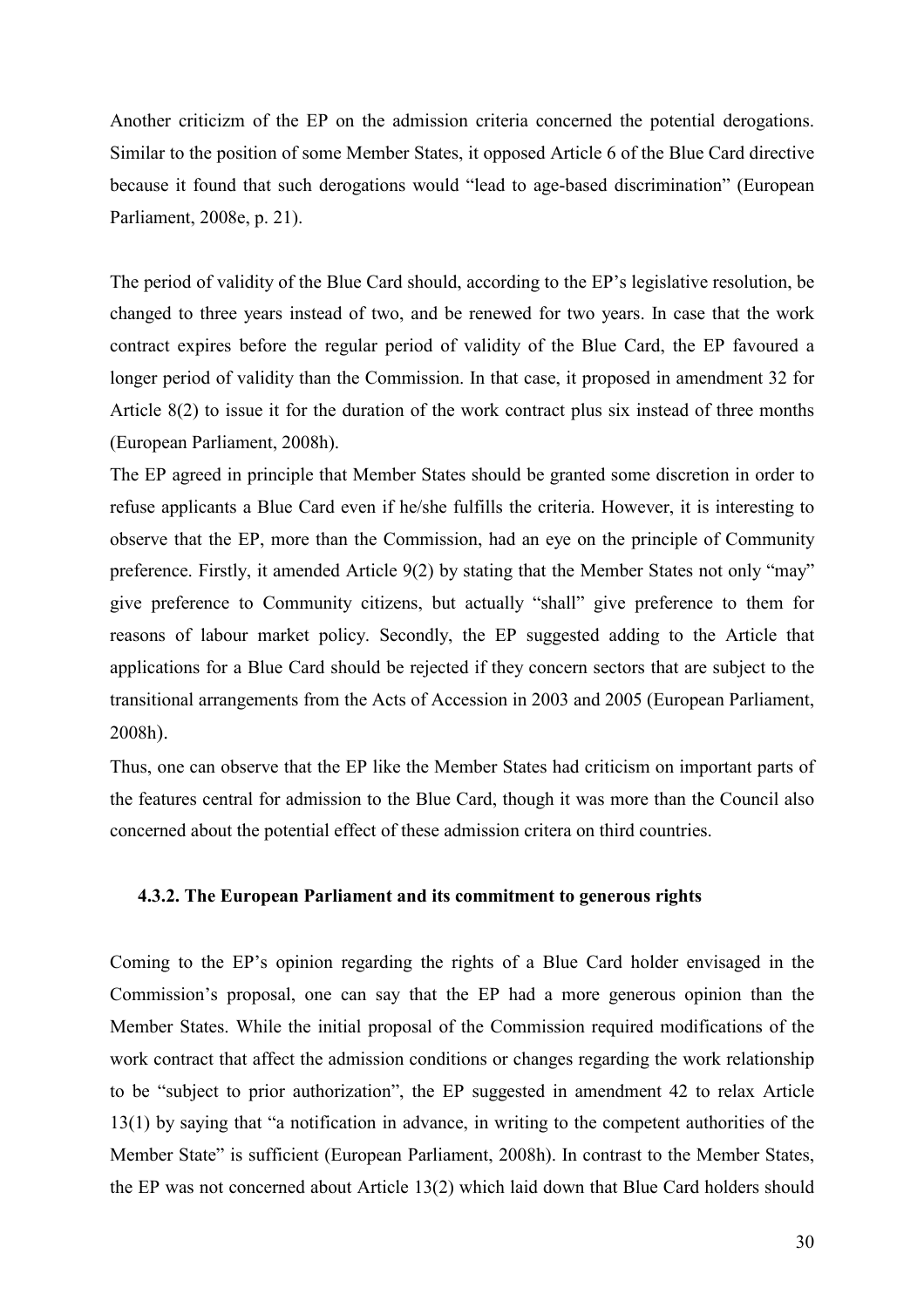enjoy equal treatment with nationals after the first two years of legal residence. Rather, the EP aimed to broaden the scope of the Article by deleting the provision that equal treament should be granted regarding employment and that the Blue Card holder still needs to notify authorities about changes in the work relationship. Thus, in the opinion of the EP, a Blue Card holder should be placed on equal footing with nationals after two years of legal residence (European Parliament, 2008h). In line with that, amendment 47 of the EP's legislative resolution suggested to delete Article 15(2) which allows Member States to restrict the rights under paragraph 5(1)(c) and (i) concerning study grants and obtaining public housing. In addition, amendment 48 aimed to delete Article 15(3) on the Member States' right to restrict equal treatment regarding social assistance in certain cases.

Also with view to withdrawing the Blue Card due to unemployment, the position of the EP was more generous. In contrast to the Member States, it did not point to the risk that a Blue Card applicant might become a burden for the Member States social system in case he/she becomes unemployed. Therefore, the EP was of the opinion that a withdrawal of the Blue Card should be possible after six months of unemployment and not already after three months. According to amendment 45 of Article 14, the Blue Card holder should be allowed to stay in the territory of the Member States in case of unemployment, provided that he/she participates in training activities to increase his/her skills (European Parliament, 2008h)

Moreover, the EP issued no noteworthy criticizm on Article 19. This is interesting given the fact that the Council was rather split regarding the conditions on residence in another Member State. Thus, the EP seemed to have a similar opinion as the Commission on intra-EU mobility of highly qualified workers and their families.

Likewise, the EP had a quite positive position concerning the proposed derogations from directive 2003/109/EC. It suggested in its amendments that Article 17(5) should emphasize that the derogations of Article 17(3) and (4) from the period of absence allowed in directive 2003/109/EC are a means to promote circular mobility of the highly qualified workers and to encourage that they get involved in training and research activities in their home country. So the EP's commitment to make sure that the Blue Card directive does not contribute to the brain drain was stressed once again in the legislative resolution.

Nevertheless, in the EP's opinion, Member States should also have some degree of discretion regarding the extension of the period of absence. Therefore, amendment 51 of the legislative resolution aimed to change the provision that Member States "shall extend the period of absence into "may extend the period of absence" as derogation from Article 9(1)(c) of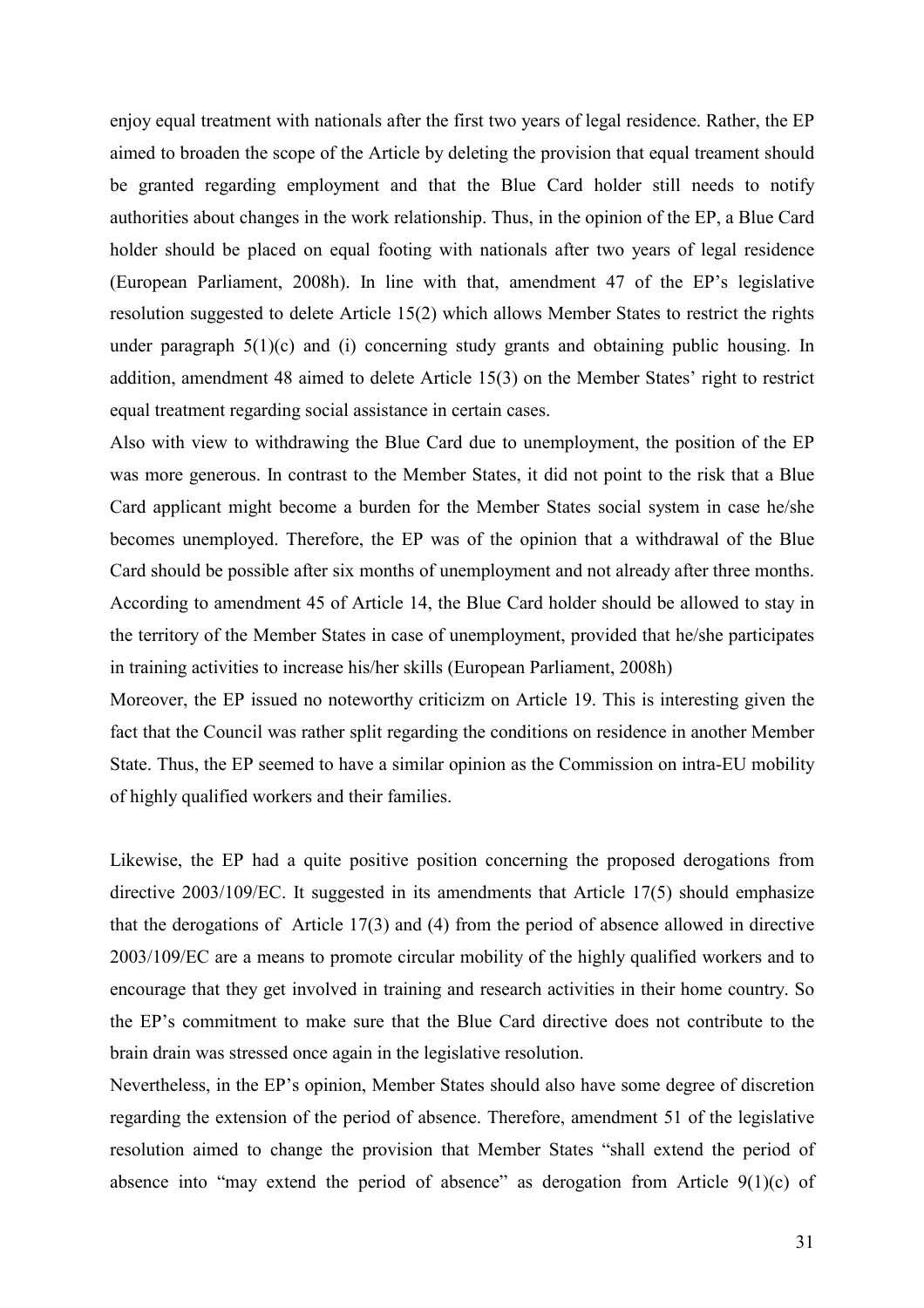directive 2003/109/EC (European Parliament, 2008h). A similar position was taken by the EP regarding Article 20 of the Commission's proposal. While the EP had no criticizm concerning the idea to put Blue Card holders in a more favourable position than workers falling under the scope of Article 14 of directive 2003/109/EC, it proposed to amend Article 20(2). According to the EP, a preferential treatment of Blue Card holders should be optional for the Member States and not a requirement. Moreover, the EP proposed in amendment 75 that such preferential treatment should only be granted if two canidates have the same qualifications. Thus, one can say that the EP alluded to a fair treatment of all workers (European Parliament, 2008h).

In sum, the EP's position on the rights a Blue Card holder should be granted was less concerned about effects on national labour markets, welfare and sovereignty, but more about providing for an adequate treatment of workers and limiting the brain drain.

#### **4.3.3. The European Parliament's support for an exclusive Blue Card**

The most important issue of the Commission's proposal was, as mentioned, the role of the Blue Card scheme vis-à-vis national admission systems for highly qualified third-country nationals.

The first thing to note is that the EP did not criticize that Article 3 on the scope of the Blue Card directive was rather vague. On the contrary, the EP was of the opinion that the Blue Card proposal should not only be relevant for third-country nationals that apply under the Blue Card scheme, but also for third-country nationals that are already resident in a Member State as written down in amendment 17. This amendment would even broaden the scope of the Commission's initial proposal. Moreover, with view on the scope of the directive, it was pointed out in the EP's amendments that the Blue Card directive should not exerbate the brain drain in the developing countries. This way, the proposed amendment for Article 3(4) laid down that the directive was not meant to undermine future agreements of the EU or its' Member States which specify professions that should not fall under the Blue Card directive. The EP emphasized that an ethical recruitment should take place on the one hand in sectors that lack of highly qualified workers, but on the other hand also in sectors that are central for the achievement of the MDGs and sectors that are important for enabling developing countries to provide for basic social services (European Parliament, 2008h).

Regarding Article 4 of the Commission's proposal, the EP issued criticizm on the second paragraph which deprived the first Member State of the right to issue more favourable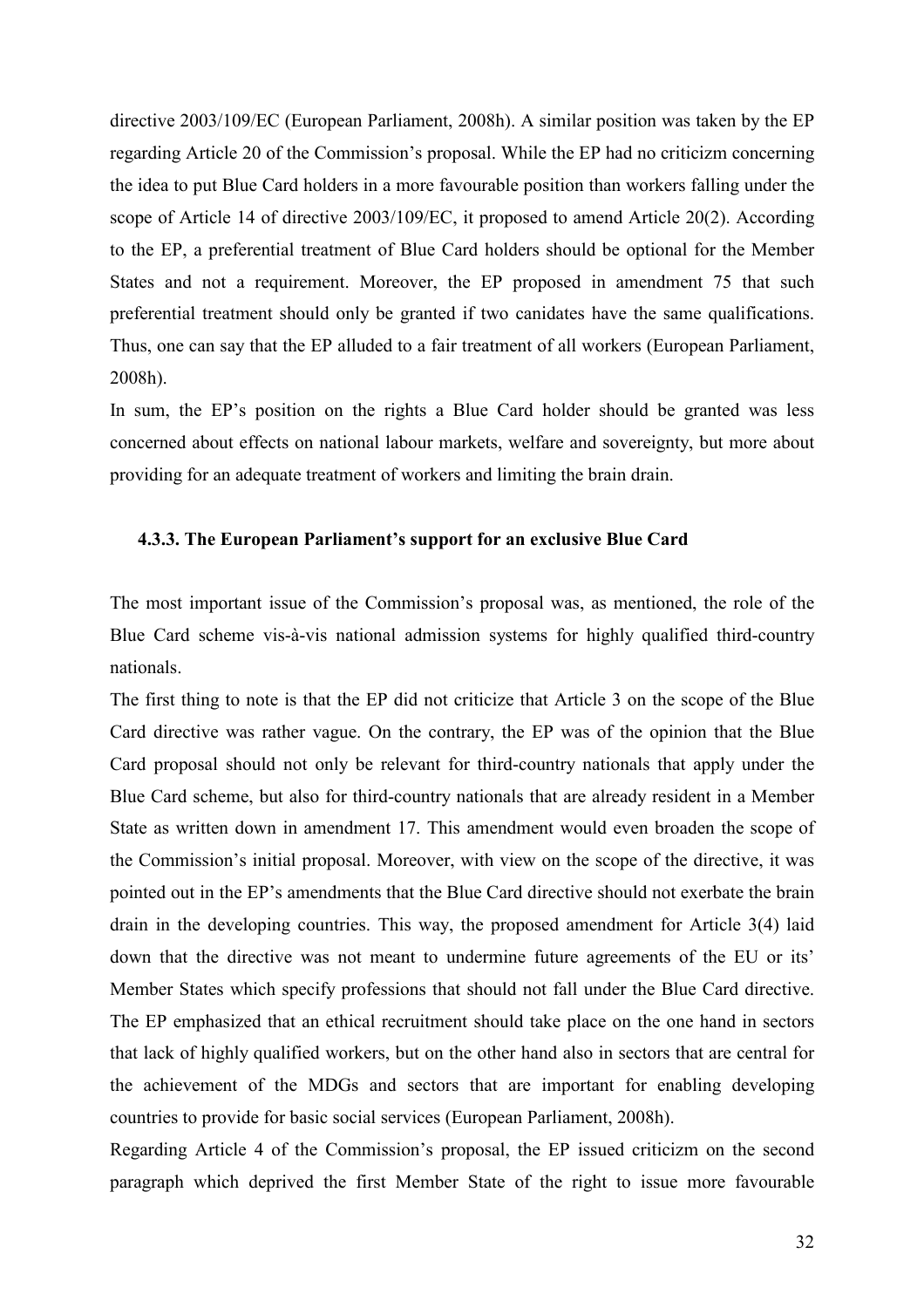provisions regarding the entry and residence of third-country nationals than the Blue Card. Unlike the Member States, the EP did not express concerns about national sovereignty but rather stated in the draft report that there should be room for positive derogations for the first Member State (European Parliament, 2008e). Thus, the amendment of the EP proposed to allow derogations for Article 5(2),  $6(1)(a)$ , 12, 13(1) and (2), 14, 16, 17(4) and 20. This is much in line with the compromise from the Working Group's negotiations in the Council. Concerning Article 5(2) it should be noted that in the opinion of the EP, derogations on the salary threshold should only be allowed in case of residence in the second Member State. The EP's reasoning behind this amendment was that a departure from this very basic criterion should be avoided to make sure that the Blue Card directive provides for standardized access conditions (European Parliament, 2008e).

So overall, the EP, different from the Member States largely supported the introduction of an exclusive Blue Card scheme.

 It should be remarked shortly that the support for the Blue Card and more specifically for the EP's amendments varied amongst the parties of the European Parliament. The two biggst parties, the Group of the European People's Party and European Democrats and the Group of the Party of European Socialists were rather satisfied with the legislative resolution on the Blue Card. For the Alliance of Liberals and Democrats for Europe, one can say that they would have liked to see the EP making the Blue Card directive even more ambitious and criticized that the amendents watered down the already "weak proposal". The Group of Greens/European Free Alliance would have liked the EP to pay more attention to the rights of workers and the brain drain problem, while the Confederal Group of the European United Left/Nordic Green Left considered the directive to be rather negative as it is limited to "immigration of the elite". Still different from that, some non-attached members like the French rightist extremist politician Jean-Marie Le Pen completely opposed the whole directive and the proposition to "import" highy qualified migrants from third countries as own citizens should be trained instead (European Parliament, 2008f). Consequently, the overall supportive position of the EP was not reflected in all political parties.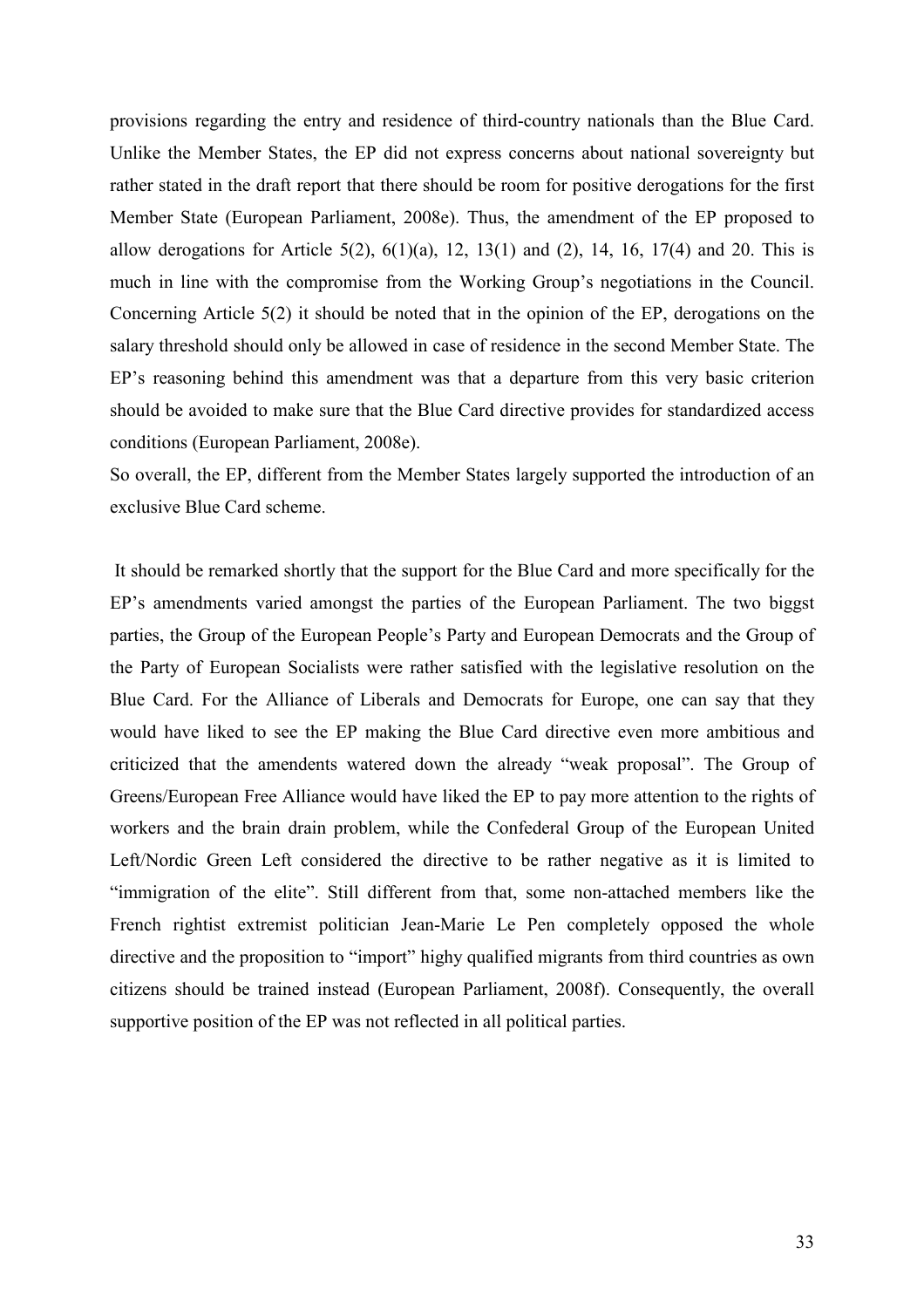# **4.4. The opinion of the Committee of the Regions and the European Economic and Social Committee**

The Committee of the Regions and the European Economic and Social Committee are consultative bodies of the EU. The CoR is a political assembly aiming to give a voice to the regional and local levels of the EU in policy developments and legislations. The EESC acts as a representative of the civil society, bringing together economic and social interest groups. When provided by the Treaties, the CoR and the EESC need to be consulted by the Commission, the EP and the Council before making decisions, though their recommendations are non-binding. As this was also the case with the Blue Card directive, a short outline of their opinion will be given in the following.

The CoR as well as the EESC welcomed the Blue Card directive as an important means to respond to the EU's need to attract more highly qualified third-country workers. Particularly the EESC regretted that such a directive was not adopted at an earlier time and refers to the failure of the directive proposed by the Commission in  $2001^{16}$ .

However, they also had criticism on the directive. Concerning the definition of what is a "qualified" and "highly qualified" migrant, the CoR found the Commission's proposal unsufficiently clear and adviced to incorporate criteria like the migrant's standart of education, work experience and language skills (Committee of the Regions, 2008). The EESC generally agreed with the criteria to assess a migrant's higher prossional qualifications, but it felt that the requirement of three years equivalent professional experience should not be used as a definite criterion. Given that some professions might need more extensive higher education qualifications, the national authorities should have some discretion for making assessment. Moreover, it considered it problematic to use the salary level specified in Article 5(2) as an admission criterion. As there is no uniformity on the salary level between the Member States, the EESC adviced to replace this criterion by requiring education certificates and qualifications or equivalent vocational skills instead (European Economic and Social Committee, 2008). According to the CoR, the directive should, like the EP stated, include measures promoting circular migration to limit the brain drain and ensure a brain circulation, though the CoR also stressed that in the long-run, the EU would also need permanent

<sup>&</sup>lt;sup>16</sup> As mentioned in chapter 2, the Commission proposed a directive on "the conditions of entry and residence of third-country nationals for the purpose of paid employment and self-employed activities in 2001. The directive failed in the first reading of the Council due to too diverging views.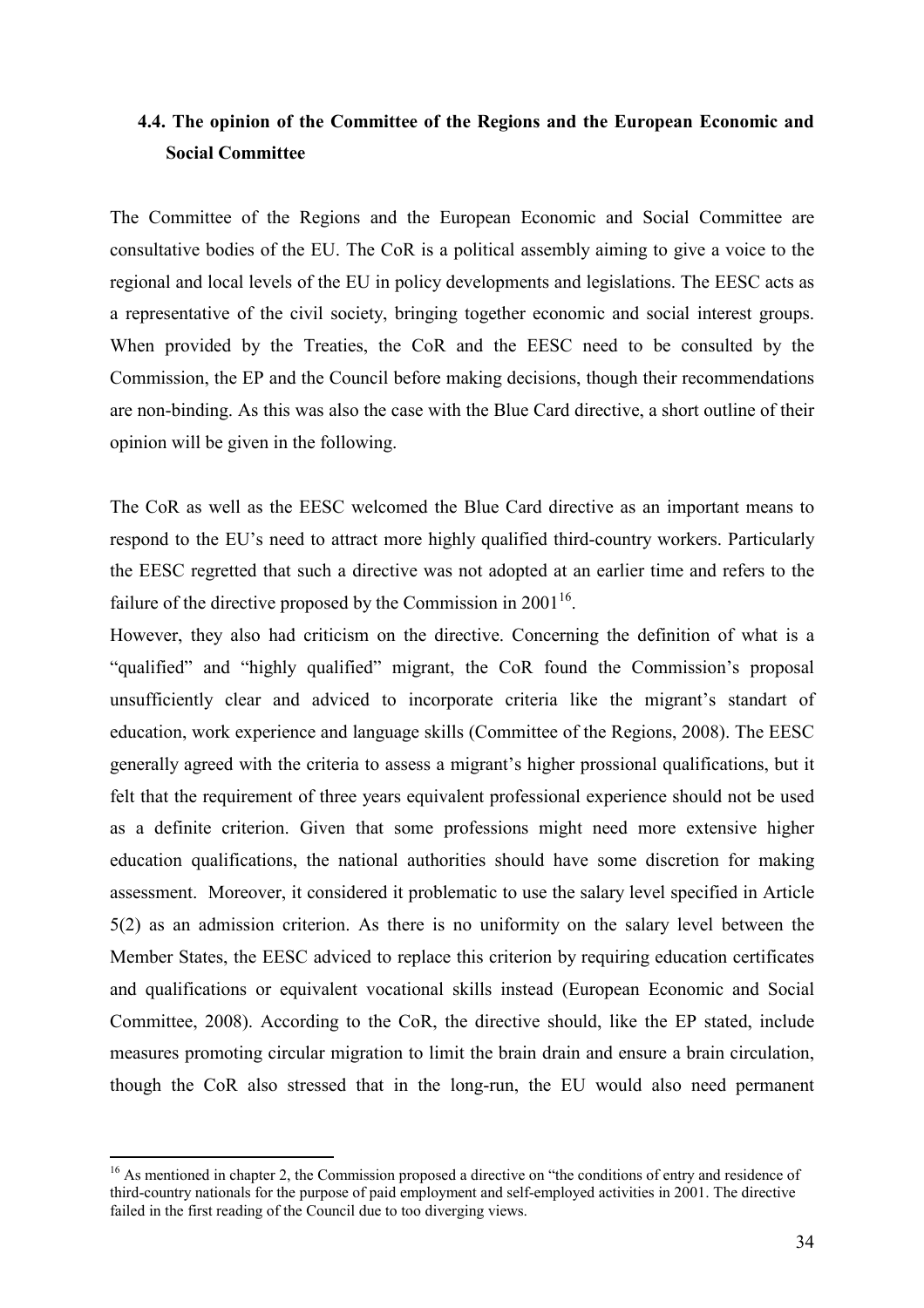migration. Also, it proposed like the EP to extend the scope of the directive to migrants that are already residing in the EU (Committee of the Regions, 2008).

The CoR as well as the EESC were of the opinion that the rights granted to the highly qualified third-country workers by the Blue Card directive should be more generous. Both considered that the requirement in Article 13 of two years legal residence in the first Member State should be relaxed. While the CoR was basically concerned about its negative effects on the Blue Card holder's mobility, the EESC pointed out that it conflicts with other international agreements of the Member States, e.g. the European Convention on the legal status of migrant workers from 1977 which set the maximal period at one year (European Economic and Social Committee, 2008). Referring to the same convention, the EESC criticized that the period of unemployment allowed before the Blue Card is withdrawn should be extended to six months to be in line with the convention. Furthermore, the EESC shared the criticizm of some Member States that derogations from directive 2003/109EC on long-term residents and directive 2003/86/EC would threaten the consistency of the EU's immigration policy and the principle of equal treatment by creating two classes of workers. The same way, it argued against derogations for young professional under Article 6 in order to avoid discrimination (European Economic and Social Committee, 2008).

It is interesting that neither the EESC nor the CoR made a remark on the Commission's intend to create the Blue Card as an exclusive system. The CoR merely noted that it would like to see a greater involvement of local and regional authorities in determining the volume of highy skilled workers. Thus, overall, both bodies supported the introduction of an exclusive Blue Card for the EU.

# **5. The final Blue Card directive – More a symbol than an effective solution**

Having analyzed the positions of the different actors involved in the political debate and negotiations concerning the Blue Card directive, the remaining question is how the final directive looks like. Therefore, this chapter will shed a light on the final directive and the effects of the compromises that were made to get the directive through the Council via unanimity voting. A main point of criticism on the final version of the directive is that it was compromised to the lowest common denominator which considerably weakened its potential (Cerna, 2009). It will be seen in the following whether this view can be supported.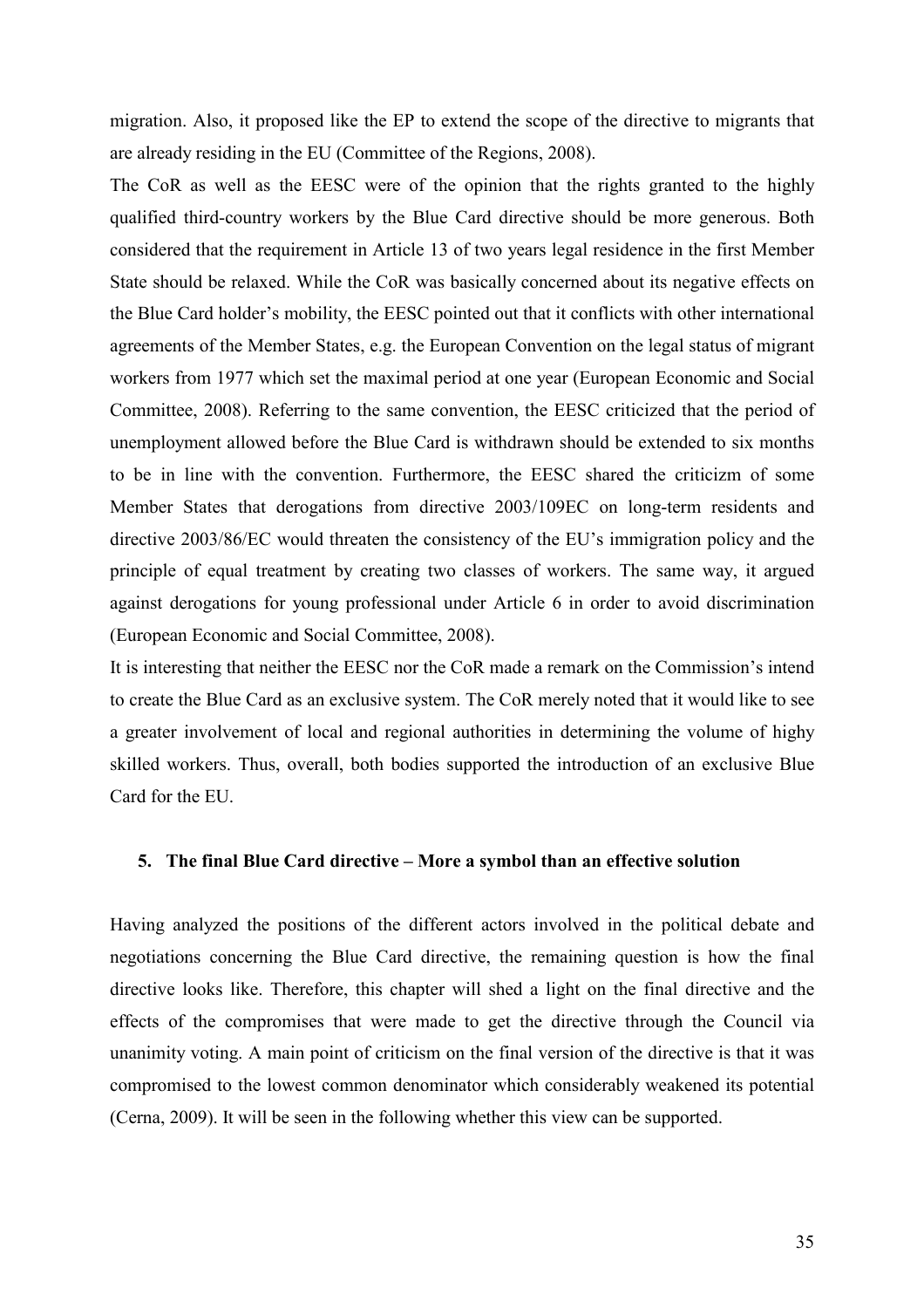# **5.1. Increased discretion for the Member States**

The definition of who is a highly qualified migrant that should be admitted to the Blue Card was, as it was shown in the previous chapters, criticized by all actors involved in the Blue Card debate. The final directive in principle sticks to the compromise which was reached by the French Presidency for the fourth reading of the Working Group. This means that in line with the EP's proposition, the final Article 2(h) requires five years professional experience to compensate for higher education qualifications and that equivalent professional experience did not become a definite criterion (Council of the European Union, 2009a). It remains in the hands of the Member States to allow for this derogation which gives them sufficient discretion e.g. in case they think a profession needs more time of professional experience as it was remarked by the EESC. This deviation from the original Commission proposal generally constitutes a satisfying compromise for the actors involved. For scholars, the provision remains problematic. Cerna (2008) already criticized the Commission's proposal for missing a provision on how to deal with the problem of skill recognition. This problem was largely ignored during the debate, though the CoR proposed to incorporate some criteria on the migrants' standard of education. Given that the Bologna process<sup>17</sup> still has problems to make sure that skills are equally recognized amongst Member States, it is reasonable to assume like Collett (2009) that the qualifications of Blue Card holders are unlikely to be equally recognized amongst Member States and will cause problems in the future.

Even more difficult was the agreement on the salary threshold as admission criterion that had to be reached to the level of JHA Counselllors and the Pemanent Representatives Committee to solve the conflict in the Council. The threshold was finally set at 1.5 times the gross annual salary. The agreement made advances to the Eastern European Member States as the directive now contains a provision that allows for lowering the threshold to 1.2 times the gross annual salary for employment in professions that urgently need highly qualified workers from third countries in Article 5(4) (Council of the European Union, 2009a). As Member States have to inform the Commission about the professions that shall become subject to this derogation, it is questionable if this exception adds to the value of the directive or makes the Blue Card scheme more bureaucratic and thereby less attractive for both, Member States and applicants. Moreover, the EESC's remark that the salary level criterion is problematic, given that there is no uniformity on this criterion between the Member States, was ignored though it would have

<sup>&</sup>lt;sup>17</sup> The Bologna Process aims to smooth the recognition of skills amongst Member States.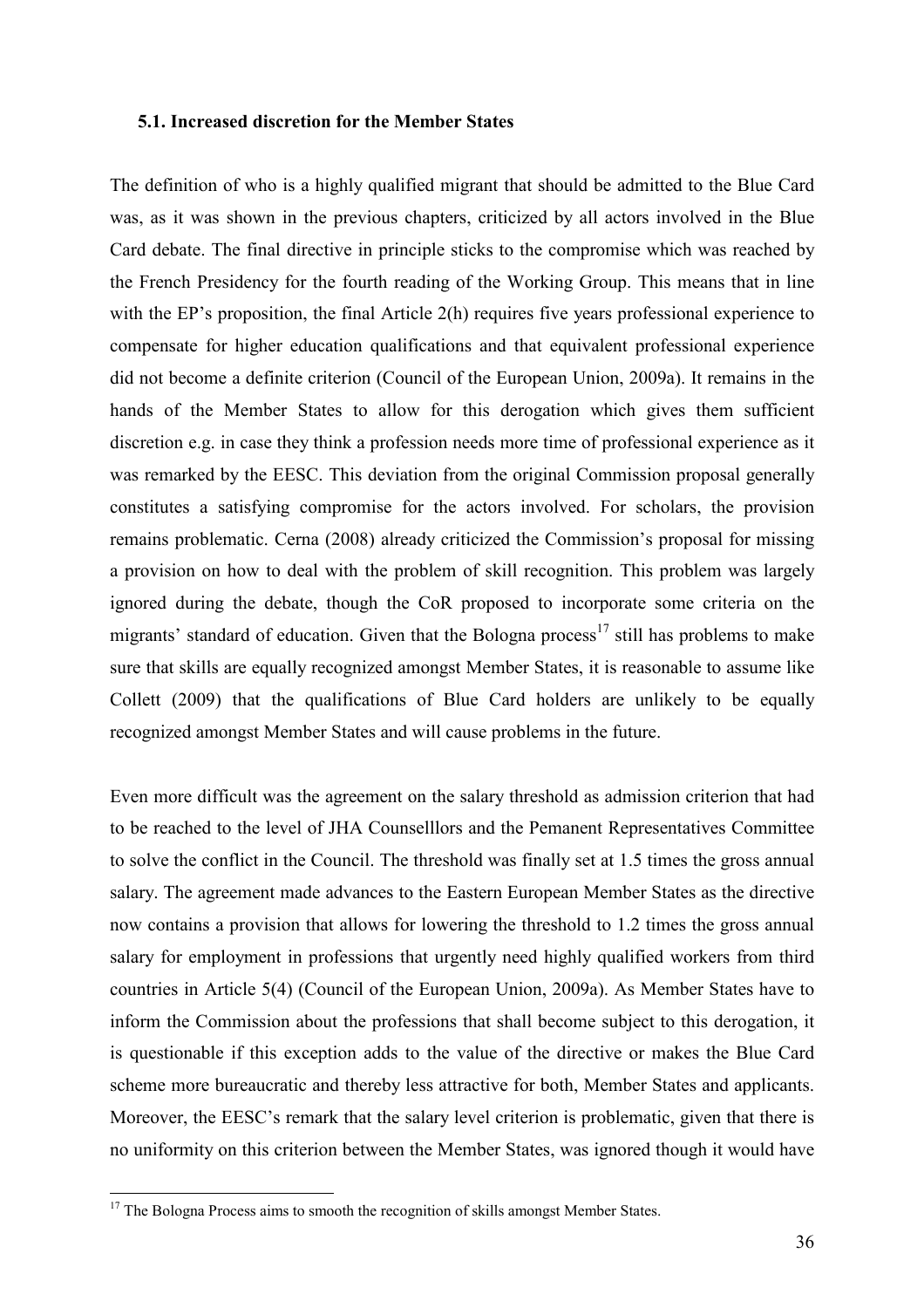been wise to reconsider it: while the average wages in Luxembourg are estimated at approximately  $\epsilon$ 43000, those in Bulgaria are estimated at merely  $\epsilon$ 2000 (Collett, 2009). Furthermore, the criterion is criticized by scholars because there is no prescription on how to calculate the "gross annual salary" which makes it a quite meaningless criterion (Collett, 2009).

The EP's proposition to include a provision on limiting the brain drain into Article 5 was not followed. This is regrettable, though the recital of the directive states that Member States should not engange in an active recruitment from developing countries in sectors that suffer from a shortage of highly qualified workers. A commitment to limit the brain drain by a prudent recruitment would have been an important criterion with view to the MDGs and would have underlined the EU's will not the exploit third countries for its own advantages.

Regarding the derogations for young professionals, the initial Article 6 misses in the final directive (Council of the European Union, 2009a). The adopted Blue Card scheme will be less attractive for young professionals than the Commission's proposal, but the trade-off in favour for a more equal treatment of Blue Card applicants is reasonable given the resistance from the Member States and the EP on such discrimination.

The compromise on period of validity of the Blue Card grants much discretion to the Member States in that they may decide on "a standart period of validity" between one and four years (Council of the European Union, 2009a, p. 23). This implies that a Member State can limit the Blue Card's attractiveness significantly by decreasing its validity to one year which would be quite contrary to the Commission's intention. The EP's suggestion to extend the period of validity was, like its proposition to make preference of Community citizens for labour market reasons obligatory, not considered for the final version (Council of the European Union, 2009a). It remains to be seen if the Member States exploit the flexibility of the new Article 7(2) and  $8(2)^{18}$ . Following Kaden (2009), the fact that the Blue Card is only a temporary work permit already decreases its attractiveness. If Member States cut down the period even further, the appeal of the Blue Card might indeed get completely lost.

Also concerning the deadline for adopting a decision on the application to the Blue Card the final Blue Card directive favours Member States' discretion. The initial time limit of 30 days was extended to a deadline at latest within 90 days of the application being lodged in Article

 $18$  Former Article 8(2) and 9(2). As Article 6 on derogations was deleted from the Article, the Articles had to be renumbered.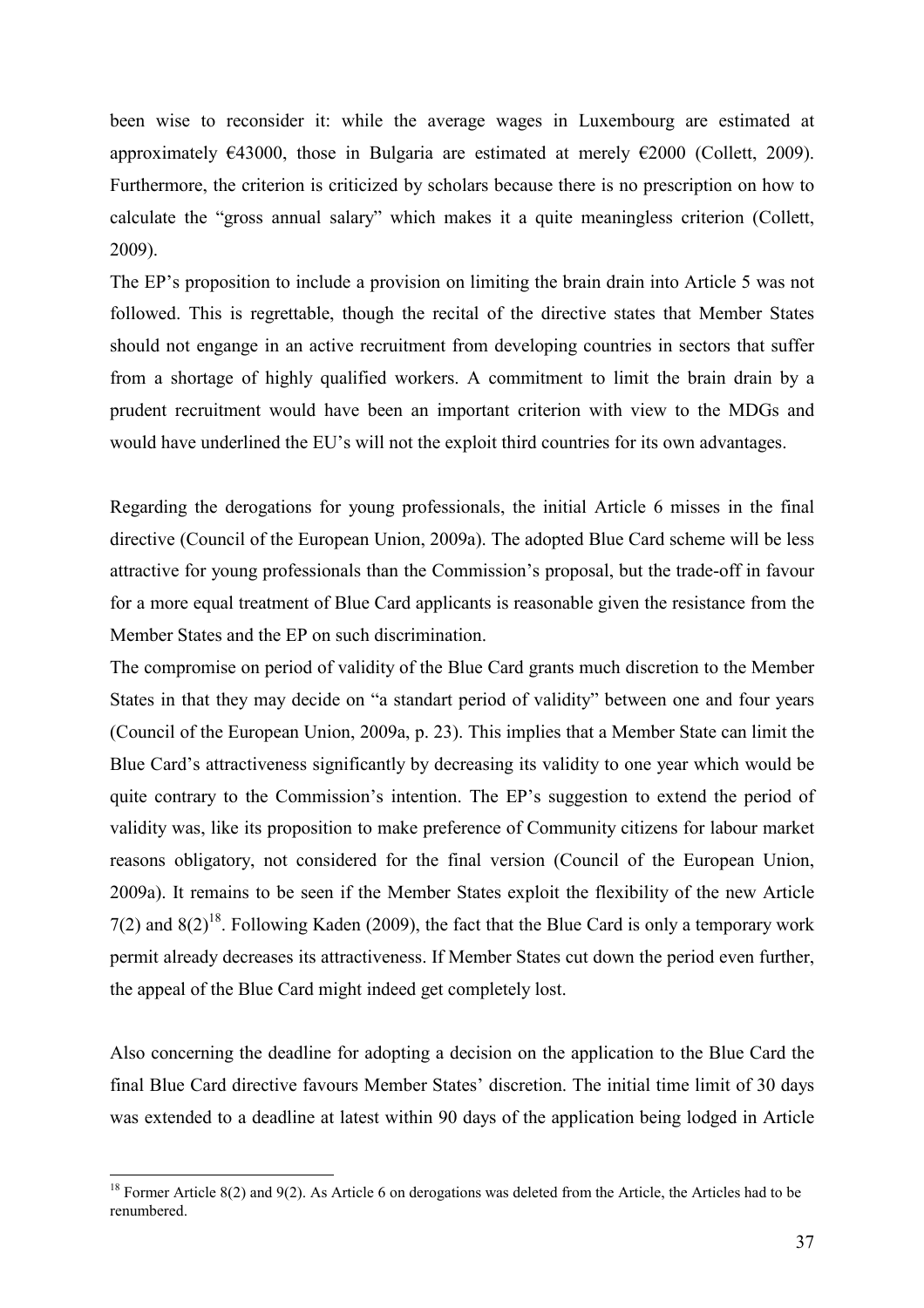$11(1)^{19}$ . Imagining that a country sets the period of validity of the Blue Card at one year and makes full use of the deadline of 90 days, this would mean that the Blue Card holder is waiting nearly three months to get a permission to work in the EU for one year. It is more than disputable if the waiting period in such a case is still proportional. Rather, it can be assumed to discourage workers.

Thus, the final directive compromised the criteria for being admitted under the Blue Card scheme in favour of the Member States and offers them more discretion, but at the same time waters down its attractiveness for the target group.

#### **5.2. The trade-off concerning the rights of a Blue Card holder**

The compromising on the rights of a Blue Card holder in the final directive also followed the trend towards more discretion for Member States.

This way, Article  $12(2)^{20}$  basically remained as it was compromised for the first reading of the Council's Working group, meaning that Member States decide if Blue Card holders get equal treatment concerning access to highly qualified employment vis-à-vis nationals after two years legal residence. Even though the opinions from the consultation of the EP as well as the consultation of the EESC and the CoR revealed that more generous rights for Blue Card holders than granted in the proposal would be desirable, they could not make their way to the final Council directive. As feared by the EESC, this implies that the Blue Card directive conflicts with other international agreements which demand a more generous treatment of third country nationals. Moreover, the directive falls short of using the added-value which equal treatment would have with regard to attracting highly qualified workers. Similarly, the EP's proposal to ease the requirement of informing national authorities about changes in employer and the proposition to abolish Member State's possibility to restrict the rights concerning study grants, obtaining social housing and the right on equal treatment concerning social assistance in certain cases granted under former Article 15 was not respected (Council of the European Union, 2009a).

The final Article  $18<sup>21</sup>$  which splitted the Council's delegations during the reading of the Working Group basically sticks to the compromise reached in the fourth reading. Thus, Article 18(1) deviates from the Commission's proposal and the EP's agreement on allowing

 $19$  Former Article 12(1)

 $20$  Former Article 13(2).

<sup>21</sup> Former Article 19.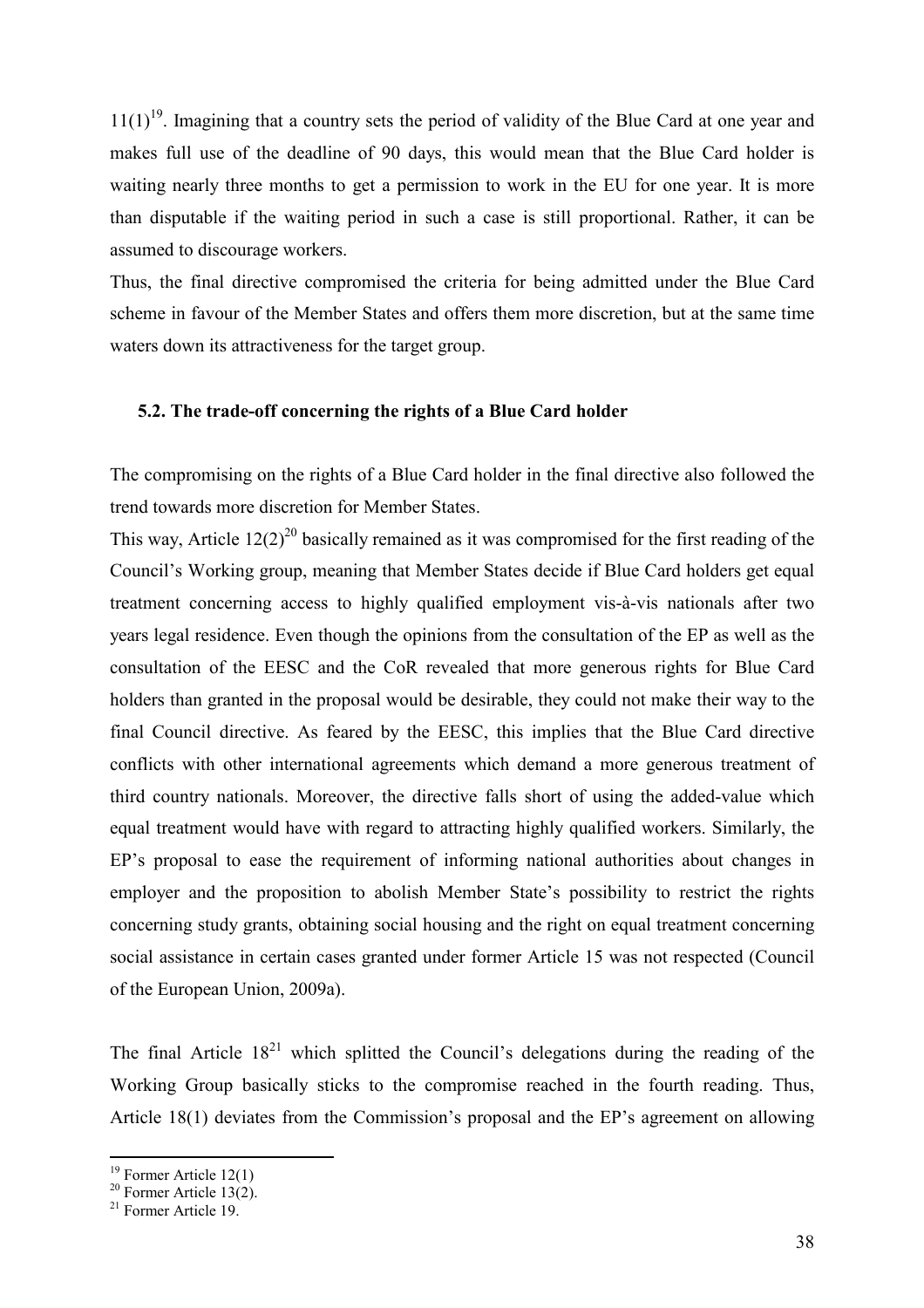for movement to a second Member States after 18 months legal residence in the first Member State. Furthermore, Article 18(3) requires the worker to apply for a Blue Card again in the second Member State (Council of the European Union, 2009a). One can say that this criterion considerably weakens the Blue Card's potential to promote intra-EU mobility as it complicates and bureaucratizes the scheme. This is certainly contrary to the Commission's initial intentions, but according to Collett (2008), it is kind of unavoidable given the differences regarding central admission critera such as the salary threshold mentioned in the previous section. Moreover, it was needed to counterbalance national sovereignty concerns.

Another compromise made to ease Member State's concerns abour their sovereignty was the deletion of Article 20 from the final directive. The Commission was not able to push through its idea to give Blue Card holders a preferential position regarding Member States possibility to restrict the access to labour markets. As the Member States heavily criticized this cut into their sovereignty and also the EP considered it to be a step too far to make the wording from Article 20(2) obligatory, it was considered best to delete this provision.

An equally sensitive provision is Article  $13^{22}$  on temporary unemployment. The compromise for the final directive, meaning that Blue Card holder may be unemployed only for a maximal period of three months and not more than once during the Blue Card's period of validity was already reached in the third reading of the Working Group. Given that some Member States aimed to cut down the period proposed in the Commission's proposal even more, the EP's amendment to extend the period to six months had no chance to receive support. Rather, Article  $13(4)^{23}$  had to be added to ease the Member States' fear that Blue Card holders become a burden to national welfare systems by stating that a Blue Card holder must immediately inform national authorities in case of unemployment (Council of the European Union, 2008a). However, particularly the limited time of unemployment allowed threatens a fair treatment of Blue Card holders. A reasonable critizism was made by Guild (2007). She already criticized with view to the initial porposal that a three months period of grace is not sufficient given the rapid changes on the labour market (Guild, 2007). Besides, it is contradictory to other international conventions, e.g. the European Convention on the legal status of migrant workers as the EESC remarked.

In the proposal, important benefits for Blue Card holders were the derogations from directive 2003/109/EC and directive 2003/86/EC. Under the final Blue Card scheme, the workers may still culminate their period of residence in different Member States to get the long term

<sup>22</sup> Former Article 14.

 $23$  Former Article 14(4)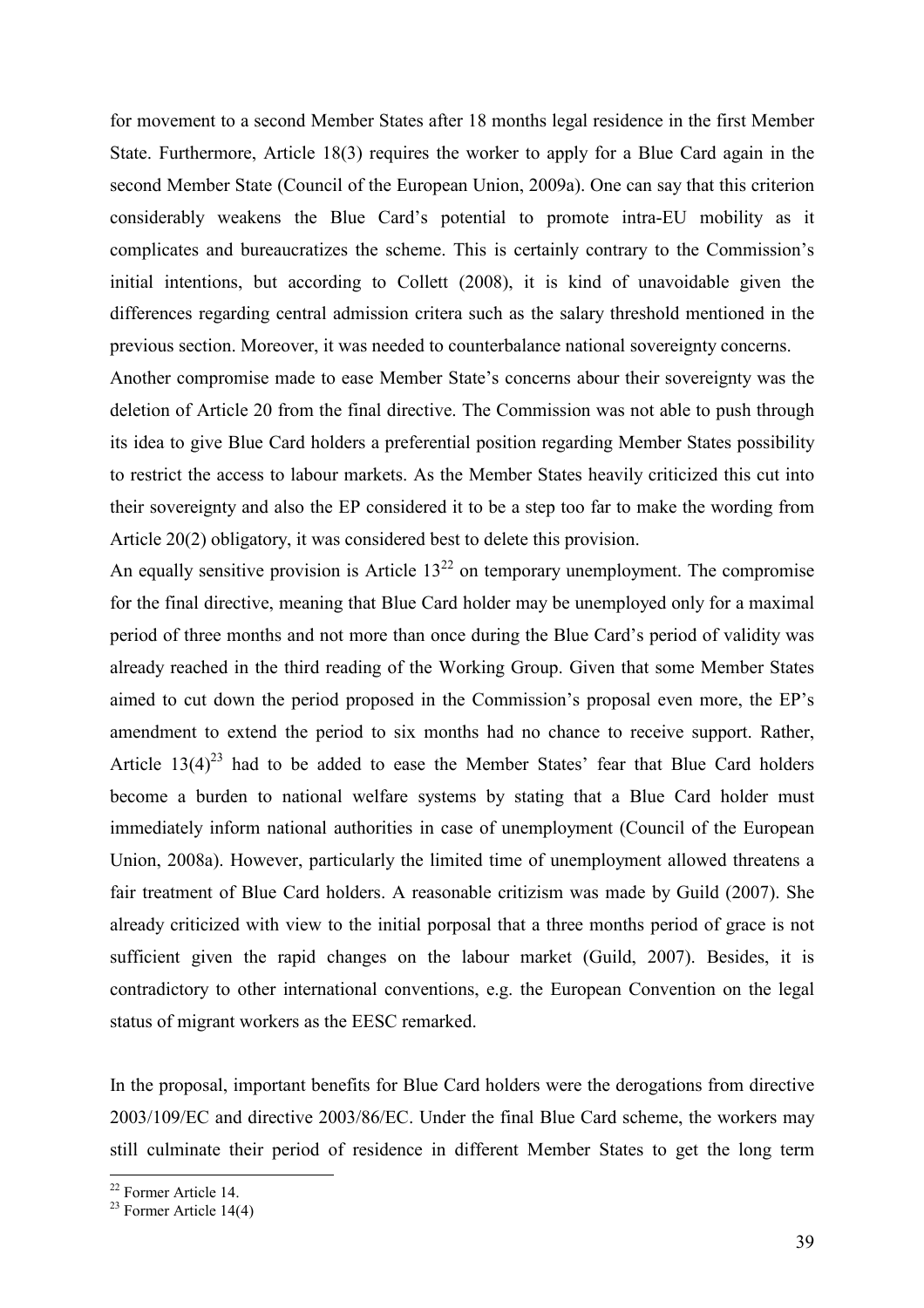residence status. It is interesting to note that Article  $16(3)^{24}$  of the final version extends the period of absence allowed within the five years legal and continous residence required to a total maximum of 18 month instead of 16 as proposed in directive 2003/109/EC. For Blue Card holders having obtained long-term residence status, the extension to 24 months remained (Article  $16(4)$ )<sup>25</sup> (Council of the European Union, 2009a). This might indeed create two classes of workers as feared by the EESC. Unfortunately, the EP's amendment that it should be stressed that this derogation is a means to promote circular migration and limit the brain drain was not added to the Article, though this reasonable would have been an adequate justification for the derogation. Furthermore, the derogation did not become optional for Member States as proposed by the EP. This is remarkable given the fact that it touches upon national sovereignty. Nevertheless, the positive effect of promoting intra-EU mobility via this provision is limited given the compromised version of Article 18 already mentioned above. In addition, Article  $15^{26}$  offers more favourable conditions for family reunification for Blue Card holders than set out in directive 2003/86/EC. Despite the criticism from Member States like Germany that such a derogation runs the risk of complicating the systems and the argument that such a derogation is not needed, one can say that at least the increased rights for family members of Blue Card holders are an important tool to make the Blue Card attractive. Thus, much of the rights the Blue Card could have offered to its holders had to be compromised in favour of national sovereignty. Moreover, one can say that the final directive entails a traid-off between simplicity and coherence with other systems on the one hand and providing for some attractive benefits for the Blue Card holders on the other hand.

# **5.3. The missed chance to create a common entry and residence permit**

Coming to the central point of the Commission's proposal, the relationship of the Blue Card vis-à-vis national schemes for highly qualified third-country workers, the final Blue Card directive misses to provide the EU with a truly common entry and residence permit. It took much negotiation till the question regarding the vague formulation of Article 3 on the scope of the directive, meaning whether or not application under the Blue Card scheme should become the standard procedure for third-country nationals that apply for highly qualified employment under the Blue Card scheme, could be solved. Lately, the compromise in the final directive says in Article 3(1) that the directive "shall apply to nationals for the purpose of highly

 $24$  Former Article 17(3)

<sup>&</sup>lt;sup>25</sup> Former Article  $17(4)$ 

<sup>&</sup>lt;sup>26</sup> Former Article 16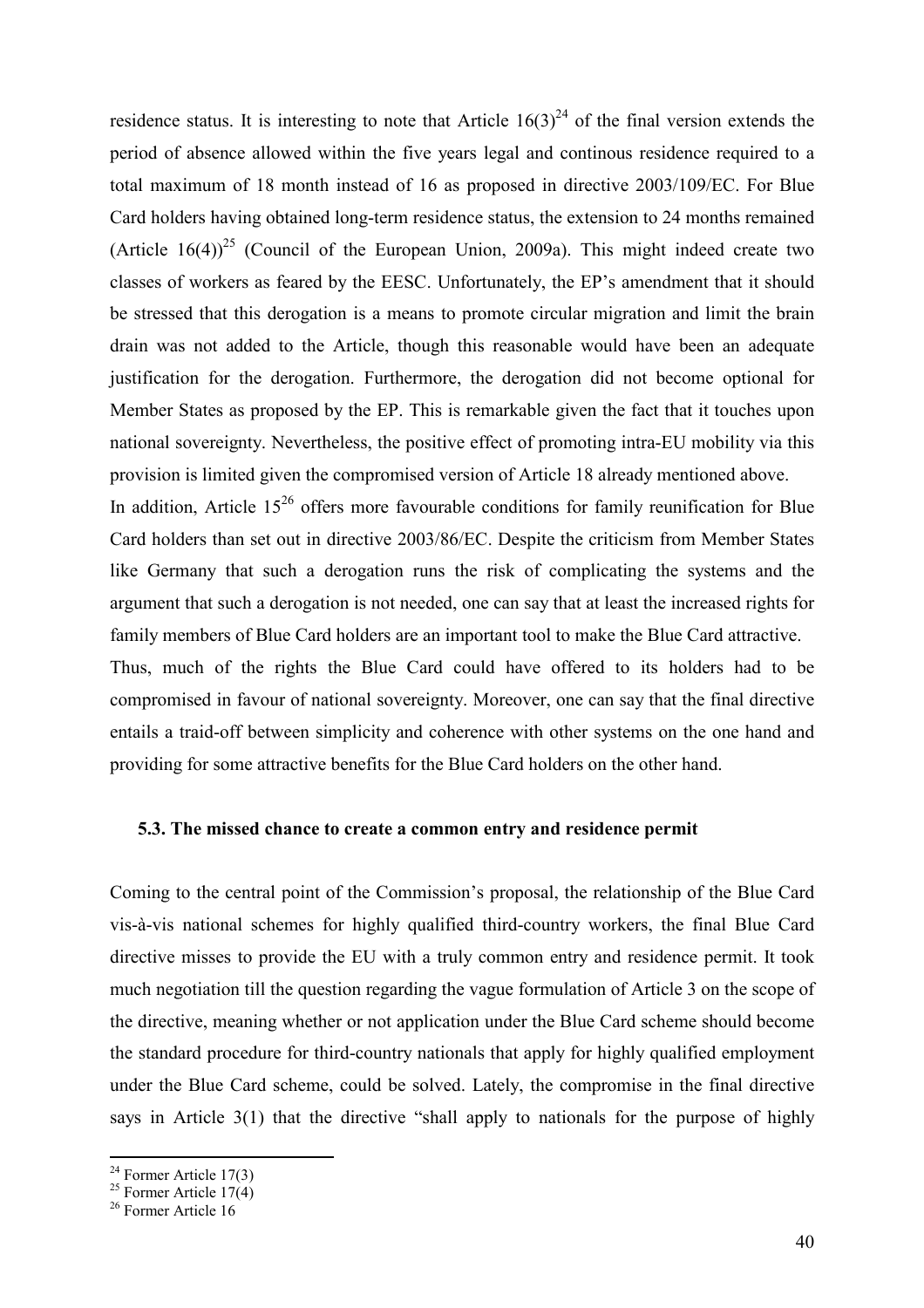qualified employment in the terms of this directive" (Council of the European Union, 2009a, p. 21). This implies that the Commission finally lost the fight for an exclusive Blue Card. It had to give in to Member States' demands to maintain their national systems parallel to the Blue Card as the provision opens the possibility to choose to apply either under the Blue Card scheme or under any other national scheme. This way, the amendment of the EP to make the directive generally available for third-country nationals that are already on EU-territory was largely rejected.

The right of Member States to issue residence permits others than the Blue Card is explicitly stated in Article 3(4) of the final directive. Different from initial compromised versions, the final version of Article 3(4) does not even make the provision that the terms of employment need to be different than those laid down in the directive. Thus, the final Blue Card directive is in fact a  $28<sup>th</sup>$  system, something that was definitely not wanted by the Commission.

The parallelism of national systems and Blue Card was further emphasized by means of the final version of Article 4. While the original proposal did not allow the first Member State to grant Blue Card applicants more favourable provisions than specified in the directive, the final Article remained similar to the compromise from the second reading of the Worling Group (Council of the European Union, 2009a). Thus, preferential treatment is even allowed with respect to Article 5(3) on the salary threshold, despite the fact that besides the Commission also the EP had problems with this provision. The result is that Member States may even undermine this basic criterion which means that it is no fixed standard criterion anymore that can provide for harmonization.

Consequently as Angenendt and Parkes (2010) mention, the final Blue Card directive shows that Member States agree that measures to attract highly qualified workers are needed. This is also revealed by the fact that some Member States like the UK and the Czech Republic started to reform their immigration scheme for highly qualified workers quasi parallel to the introduction of the Blue Card. Nevertheless, they are not willing to follow a common policy by accepting an exclusive, EU-wide Blue Card scheme. Though an agreement on derogations from current legal frameworks was possible, the overall trend followed by the final directive compared to the initial Commission proposal was to change the central elements in a way broadening national discretion and thereby to ensure that national sovereignty is only slightly touched by the Blue Card.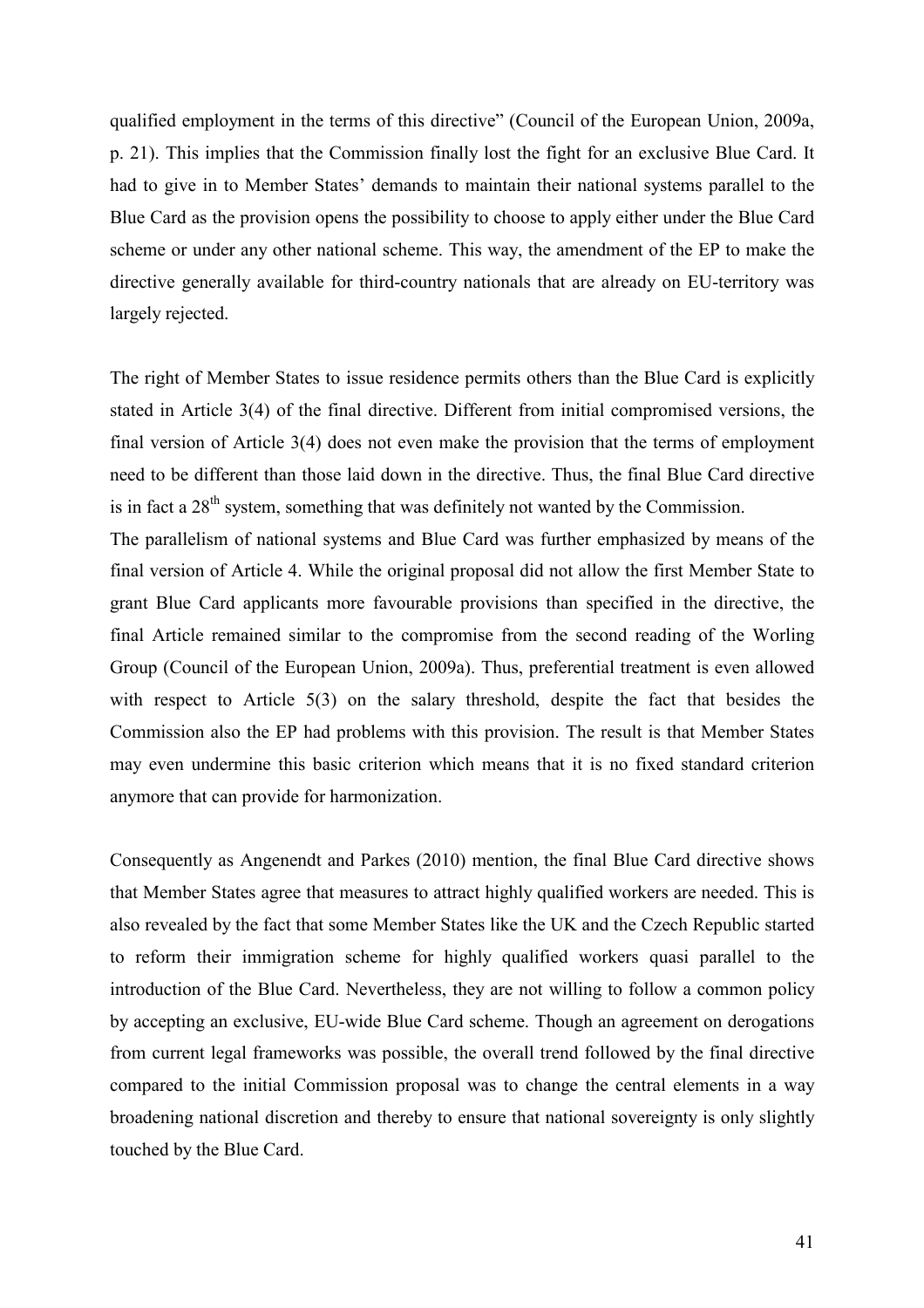#### **6. Conclusion**

This Bachelor Thesis was concerned with the EU Blue Card directive. The Blue Card directive was adopted in May 2009 and deals with the entry and residence conditions of thirdcountry nationals that would like to take up a highly qualified employment in the EU. As the directive was adopted that recently, there is only little literature that sheds a light on the final Blue Card directive as it will be implemented into national law by 2011. Therefore, this thesis aimed to fill this gap by giving an anwer to the question:

# *What were the main reasons to introduce the EU Blue Card directive and what was the final result after two years of political debate?*

It was outlined in the second chapter that the Blue Card directive is part of the common immigration policy of the EU. This policy field is a rather young one and became subject at the EU level only 18 years ago with the Treaty of Maastricht. The first step towards the development of a common regulation of legal migration like the Blue Card was done by the Tampere European Council which demanded the EU to develop measures for a common immigration policy. This way, the Commission launched an in-depth discussion on a strategic project for economic migration which led to the "Policy Plan on Legal Migration" five years later. The Policy Plan constituted the road map for the The Hague Programme, which should provide for closer cooperation in justice and home affairs at the EU level from 2005 till 2010. It stated that till 2009, four specific directives on the entry and residence of third-country national would be presented by the Commission. Following a fragmented and sectoral approach, the first directive of this plan was considered to govern the entry and residence conditions of highly qualified third-country nationals. Thus, in October 2007, the moment arrived and the "Council Directive 2009/50/EC on the conditions of entry and residence of third-country nationals for the purposes of highly qualified employment", informally called "Blue Card directive" was proposed.

The question arising at this point is: why does the EU need the Blue Card? The answer to this question was given in the third chapter. The chapter explained that the EU is suffering from a population decline. Given the decreasing fertility rates, the death-rates are considered to outnumber the birth-rates already in 2015. As the life expectancy of the EU-population is considered to increase, an aging of the population will take place. Thus, the workforce will decline and the economy will slow down. At the same time, the demand for non-mannual skilled workers will increase due to the EU's transition to a knowledge-driven economy. In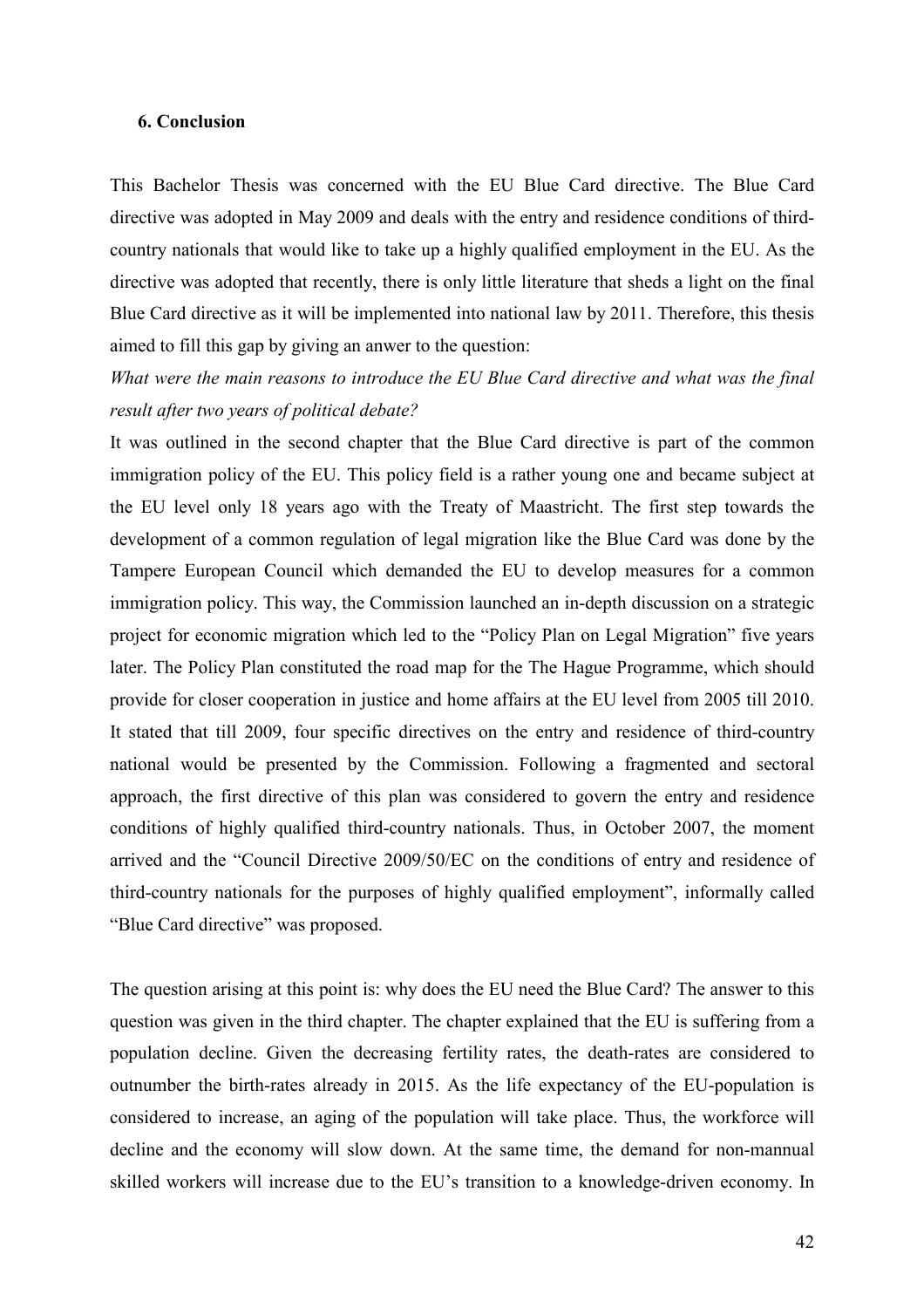order to be able to fill emerging gaps on the labour market, the EU will need to attract more highly qualified workers from third countries. This is also an important means to make sure that the goals of Europe 2020 can be reached and do not fail like those of its forerunner, the Lisbon Strategy.

But as the third chapter pointed out, the EU seems to be much less attractive than other immigrant-destinations. It faces the disadvantage of being composed of 27 Member States which causes that highly qualified third-country workers are confronted with complicated rules and admission procedures and face significant barriers to intra-EU mobility. A common regulation like the Blue Card directive could help to decrease such problems by providing for some harmonization and increasing the EU's natural advantages.

Nevertheless, the fourth chapter revealed that the EU's main institutions have different positions regarding this issue. The Commission presented an ambitious proposal for the Blue Card directive because it was of the opinion that a common action is required to rise to the above-mentioned challenges. It aimed to create an exclusive Blue Card that replaces the national admission schemes. However, the chapter clarified that the Council negotioations on the directive were difficult as the Member States had diverging views on the central elements of the proposal. Though the Commission left some discretion to the Member States regarding the admission requirements, the Member States had problems to find a common denominator on the key criteria given the national disparities. It was hard for the Member States to agree on the rights a Blue Card holder should be granted, on the one hand because this touches areas that are preferred to remain subject to national sovereignty, and on the other hand because this is likely to run into conflict with other legal frameworks. Different from the Member States, the EP, but also the EESC and the CoR largely welcomed the Commission's proposal though they also had their criticizm. For the EP, it was interesting to note that instead of issuing concerns about national sovereignty like it was done by the Council, its suggestions for amendments primarily pointed to the potential effects of the Blue Card on third countries and an equal and fair treatment of workers. It stressed several times that the Blue Card should not worsen the brain drain. Also the CoR pointed to the effects on the brain drain, while main concerns of the EESC were potential conflicts of the Blue Card with other international agreements.

However, the influence of the EP in the process of adopting the Blue Card was restricted to consultation, like it was the case with the CoR and the EESC. Thus, they had only limited influence on the final directive and the Council remained a key actor. As the Council had to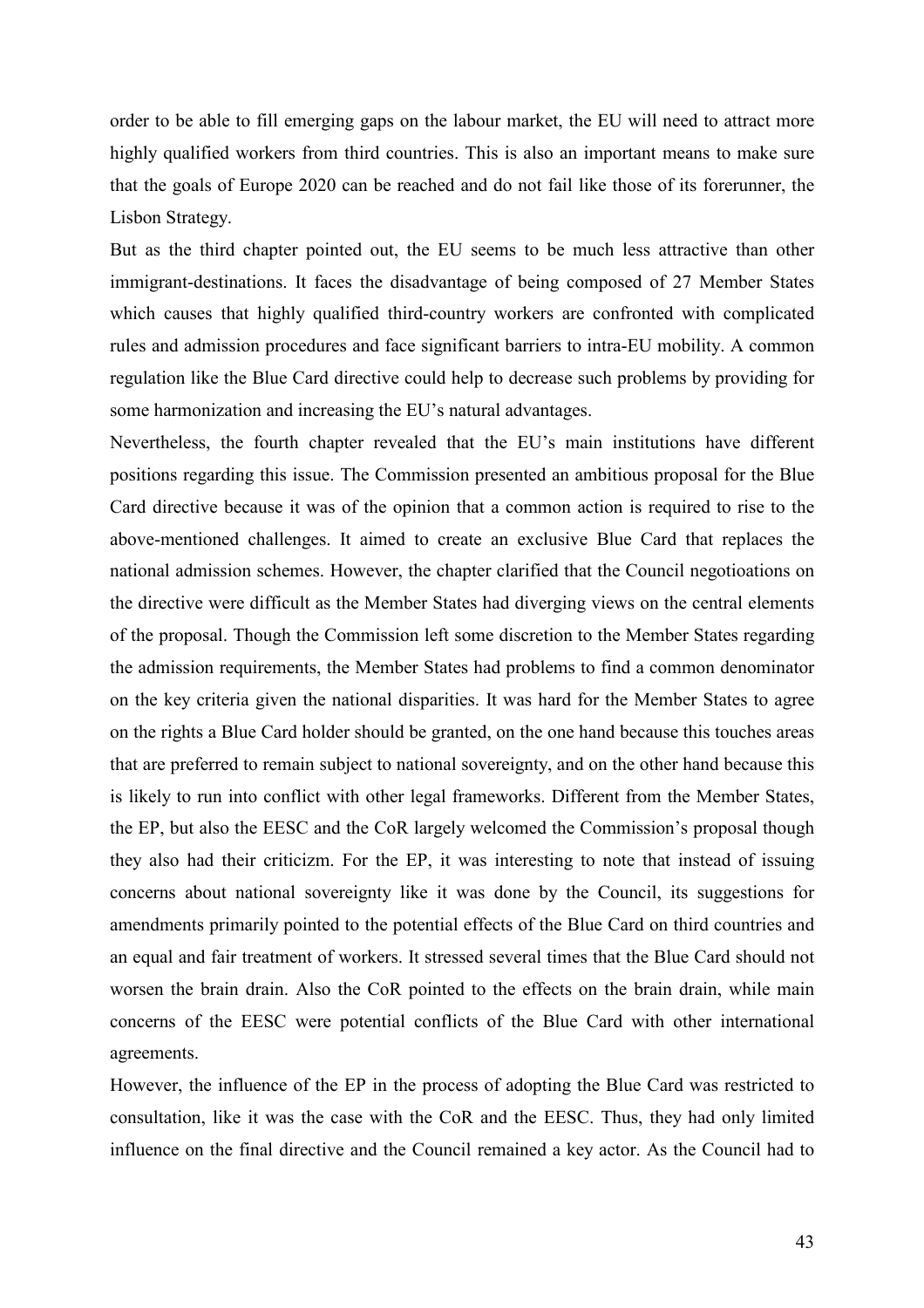adopt the Blue Card directive via unanimity voting, it the needed the consent of all Member States. Unfortunately, this is reflected in its final version.

 It was highlighted in the fifth chapter that the Blue Card directive did not become an exclusive system, but rather a  $28<sup>th</sup>$  scheme. Though the Blue Card has some strong aspects and puts its holders in a preferetial position vis-à-vis non-holders, it failed to eliminate the barriers to intra-EU mobility. The Commission's idea to turn the EU's disadvantage of being composed of 27 different Member States failed.

What remains is indeed a weak directive which is hardly more than symbolizing that highly skilled workers are welcome in the EU. It might have been predictable that there is too much divergence between the Member States, their labour markets, to agree on a Blue Card as proposed by the Commission. Nevertheless, the Blue Card directive can be considered an important breakthrough in the field of legal migration because the Blue Card directive is the first time that the EU managed to agree on a common regulation in the field of legal migration, though only in a weak form. This is an amazing development given the recent history of the EU's immigration policy and as Farahat (2009) points out an important step towards the progressive inclusion of third-country nationals into the EU.

With view to future proposals, it could be a good option to treat national sovereignty and the divergence of the Member States with more care. A starting point could be for example cooperations between smaller groups of Member States. Instead of pushing for universal rules and procedures, maybe one finds a way to attract more highly qualified workers "united in diversity".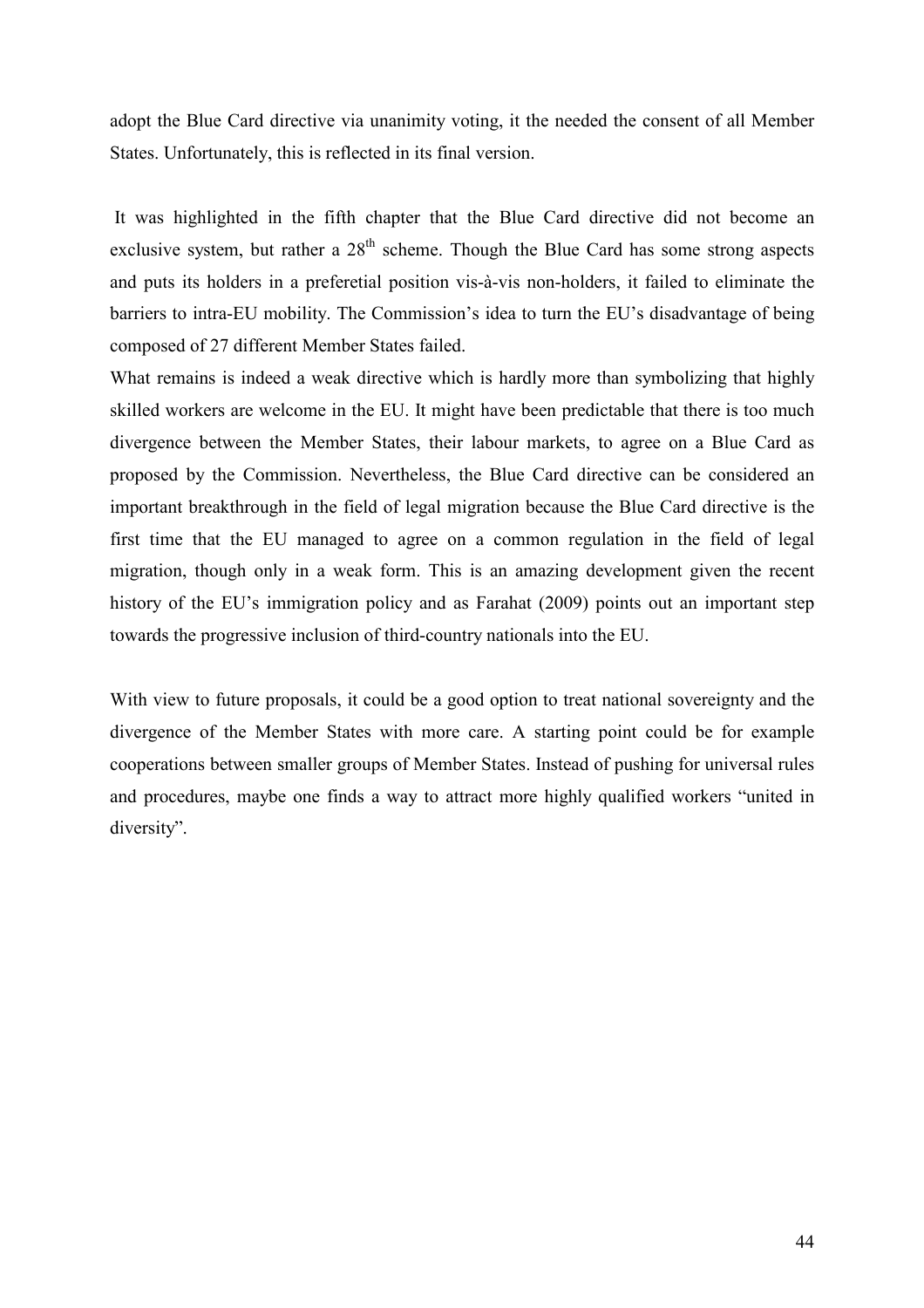# **7. Bibliography**

Angenendt, S., Parkes, R. (2010). Blue Card – (noch) kein Erfolg?, Perspektiven der EU-Migrationspolitik für hochqualifizierte Arbeitskräfte. *SWP Aktuell 34, April 2010.* 

Barbier, C. de la Porter, C. Ghailani, D. Pochet, P. Baeten, R. (2008). European Briefing. [Electronic version]. *Journal of European Social Policies, 18(1),* 89-101. doi: 10.1177/0958928707084477

Bia, M.T. (2004). Towards an EU Immigration Policy: Between Emerging Supranational Principles and National Concerns. *European Diversity and Autonomy Papers, 2/2004*. Retrieved April 26, 2010 from http://www.eurac.edu/documents/edap/2004\_edap02.pdf

Bonse, E. (2008, October 25). Keine Lösung Erwartet beim heutigen Treffen des Ministerrates, EU Staaten Streiten sich über die Details der Blue Card. *Handelsblatt*, 29. 09.2009. Retrieved April 21, 2010 from http://www.handelsblatt.com/politik/international/eu-staaten-streiten-ueber-details-der-bluecard;2048025

Brady, H. (2008). EU migration policy: An A-Z. *Centre for European Reform briefing*. Retrieved February 04, 2010 from http://www.cer.org.uk/pdf/briefing\_813.pdf

Bundesrat ( 2007, December 20). *Stellungnahme zur EU Blue Card*. Pressemitteilung 197/2007. Retrieved April 21, 2010 from http://www.bundesrat.de/cln\_152/nn\_6898/SiteGlobals/Forms/Suche/serviceSucheForm,temp lateId=processForm.html?resourceId=14614&input\_=&pageLocale=de&searchEngineQuery String=Blue+Card&sortString= score&searchArchiveDocs=0&searchCurrentDocs=0&useDynamicForward=1&docType

Bundesrat (2007). *Beschluss des Bundesrates, Vorschlag für ein Richtlinie des Rates über die Bedingungen für die Einreise und den Aufenthalt von Drittstaatenangehörigen zur Ausübung einer hochqualifizierten Beschäftigung.* Drucksache 762/07 (Beschluss) 20.12.07. Retrieved April 21, 2010 from

http://www.bundesrat.de/cln\_171/nn\_8336/SharedDocs/Drucksachen/2007/0701-800/762- 07\_28B\_29,templateId=raw,property=publicationFile.pdf/762-07(B).pdf

Castles, S. (2006). Guestworkers in Europe: A Resurrection? [Electronic version]. *International Migration Review, 40 (4)*, 741-766. doi:10.1111/j.1747-7379.2006.00042.x.

Cerna, L. (2008, March 16). *Towards an EU Blue Card? The Proposed Delegation of Bational High-Skilled Immigration Policies to the EU-Level.* Paper Prepared for the ISA Annual Conference, San Francisco, March 27-29, 2008. Retrieved February 03, 2010 from http://www.euractiv.com/28/images/isa08\_proceeding\_253922\_tcm28-171069.pdf

Cerna, L. (2009). Policies and practices of highly skilled migration in times of the economic crisis. *International Migration Papers, 99*. Retrieved April 23, 2010 from http://www.ilo.int/public/english/protection/migrant/download/imp/imp99.pdf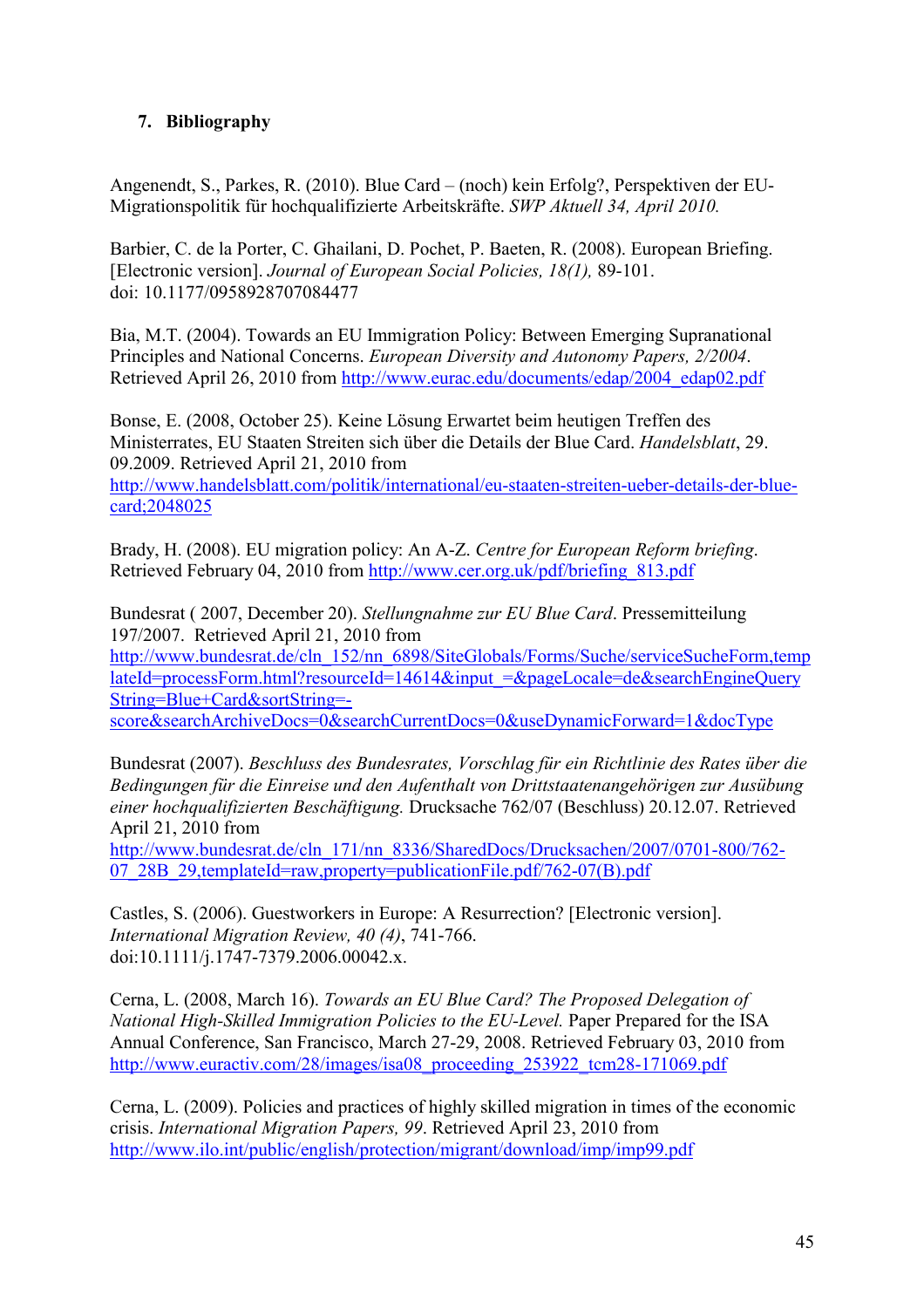Collett, E. (2008a). *The Proposed European Blue Card System, Arming for the Global War in Talent?* Retrieved April 27, 2010 from http://www.migrationinformation.org/Feature/display.cfm?id=667 Collett, E. (2008b). The EU Immigration Pact – from Hague to Stockholm, via Paris. *European Policy Centre Policy Brief, October 2008.* Retrieved 26 May, 2010 from http://www.kbs-frb.be/uploadedFiles/KBS-FRB/Files/Verslag/EU%20Immigration%20Pact.pdf

Collett, E. (2009). Blue Cards and the 'global battle for talents'. *European Policy Centre Commentary*. Retrieved April 23, 2010 from http://www.epc.eu/documents/uploads/41255650\_Blue%20Cards%20and%20the%20global% 20battle%20for%20talent.pdf

Committee of the Regions (2008). Opinion of the Committee of the Regions on 'A global approach to migration: Developing a European policy on labour immigration in conjunction with relations with third countries'. *Official Journal of the European Union, C 257, Volume 51,* 20-25*.* Retrieved May 11, 2010 from

http://eur-lex.europa.eu/LexUriServ/LexUriServ.do?uri=OJ:C:2008:257:0020:0025:EN:PDF

Compsey, N., & Haugthon, T. (2009). *The JCMS Review of the European Union in 2008 (Journal of Common Market Studies)*. Oxford: Blackwell Publishing Ltd

Council of the European Union (2003a). Council Directive 2003/86/EC of 22 September 2003 on the right to family reunification. *Official Journal of the European Union, L 251, Volume 46*, 12-18. Retrieved May 11, 2010 from http://eurlex.europa.eu/LexUriServ/LexUriServ.do?uri=OJ:L:2003:251:0012:0018:EN:PDF

Council of the European Union (2003b). Council Directive 2003/109/EC of 25 November 2003 concerning the status of third-country nationals who are long-term residents. *Official Journal of the European Union, L 16, Volume 47*, 44-53. Retrieved May 11, 2010 from http://eur-lex.europa.eu/LexUriServ/LexUriServ.do?uri=OJ:L:2004:016:0044:0053:EN:PDF

Council of the European Union (2007). *2827th Council meeting Justice and Home Affairs, 8-9. Bovember 2007*. PRES/07/253, Brussels, 8. November 2007. Retrieved April 27, 2010 from http://europa.eu/rapid/pressReleasesAction.do?reference=PRES/07/253&format=HTML&age d=0&lg=en&guiLanguage=en

Council of the European Union (2008a). *2887th Council Meeting Jusitice and Home Affairs, 24 and 24. July 2008*. PRES/08/205, Brussels, 24. July 2008. Retrieved April 27, 2010 from http://europa.eu/rapid/pressReleasesAction.do?reference=PRES/08/205&format=HTML&age d=0&lg=en&guiLanguage=en

Council of the European Union (2008b). *2890th Council Meeting Justics and Home Affairs, 25. September 2008*. PRES/08/250, Brussels, 25. September 2008. Retrieved April 27, 2010 from

http://europa.eu/rapid/pressReleasesAction.do?reference=PRES/08/250&format=HTML&age d=0&lg=en&guiLanguage=en

Council of the European Union (2008c). *Bote from the Presidency to the Working Party on Migration and Expulsion.* Doc. 8875/08 MIGR 35 SOC 248, Brussels, 29. April 2008.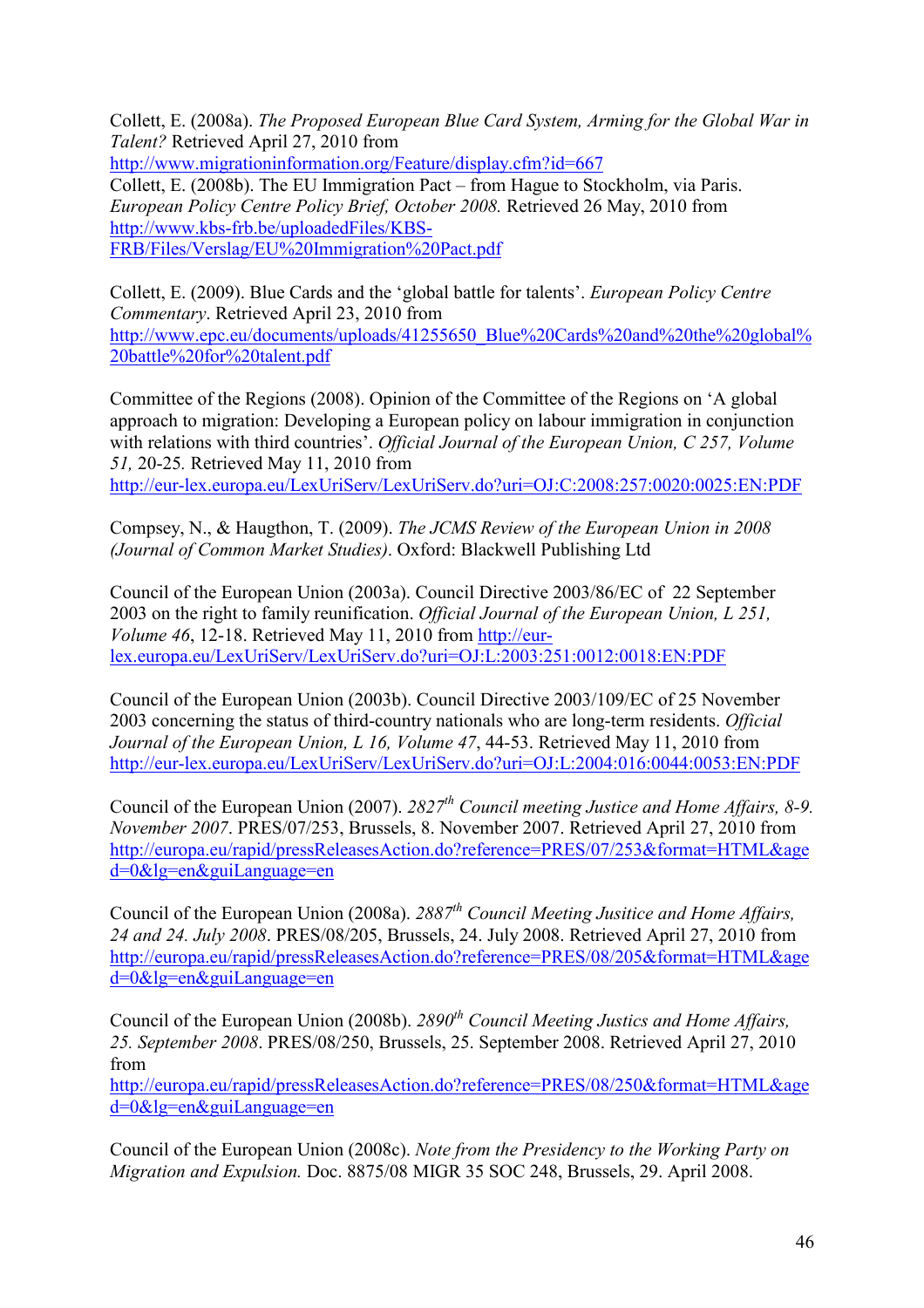Retrieved April 20, 2010 from http://register.consilium.europa.eu/pdf/en/08/st08/st08875.en08.pdf

Council of the European Union (2008d). *Outcome of Proceedings Working Party on Migration and Expulsion*. Doc. 8249/08 MIGR 26 SOC 203, Brussels, 8. May 2008. Retrieved April 20, 2010 from http://register.consilium.europa.eu/pdf/en/08/st08/st08249.en08.pdf

Council of the European Union (2008e). *Bote of the incoming Presidency to the Working Party on Migration and Expulsion*. Doc. 10398/08 MIGR 42 SOC 349, Brussels, 18. June 2008. Retrieved April 20, 2010 from http://register.consilium.europa.eu/pdf/en/08/st10/st10398.en08.pdf

Council of the European Union (2008f). *Outcome of Proceedings Working Party on Migration and Expulsion*. Doc. 9666/08 MIGR 37 SOC 296, Brussels, 19. June 2008. Retrieved April 20, 2010 from http://register.consilium.europa.eu/pdf/en/08/st09/st09666.en08.pdf

Council of the European Union (2008g). *Bote of the incoming Presidency to the Working Party in Migration and Expulsion.* Doc. 12050/08 MIGR 59 SOC 440, Brussels, 22. July 2008. Retrieved April 20, 2010 from http://register.consilium.europa.eu/pdf/en/08/st12/st12050.en08.pdf

Council of the European Union (2008h). *Outcome Proceedings Working Party on Migration and Expulsion.* Doc. 11512/08 MIGR 52 SOC 408, Brussels, 24 July 2008. Retrieved April 20, 2010 from http://register.consilium.europa.eu/pdf/en/08/st11/st11512.en08.pdf

Council of the European Union (2008i). *Outcome Proceedings Working Party on Migration and Expulsion*. Doc. 12320/08 MIGR 63 SOC 456, Brussels, 1. August 2008. Retrieved April 20, 2010 from http://register.consilium.europa.eu/pdf/en/08/st12/st12320.en08.pdf

Council of the European Union (2009a). Council Directive 2009/50/EC of 25 May 2009 on the conditions of entry and residence of third-country nationals for the purpose of highly qualified employment. *Official Journal of the European Union, L 155, Volume 52*, 17-29. Retrieved April 20, 2010 from http://eur-

lex.europa.eu/LexUriServ/LexUriServ.do?uri=OJ:L:2009:155:0017:0029:EN:PDF

Council of the European Union (2009b). *Presidency Bote, The Stockholm Programme – An open and secure Europe serving the citizen*. Doc. 14449/09 JAI 679, Brussels, 16. October 2009. Retrieved 21. May 2010 from http://register.consilium.europa.eu/pdf/en/09/st14/st14449.en09.pdf

EurActive (2008, April 04). *An EU 'Blue Card' for highly-skilled immigrants?* Retrieved February 03, 2010 from http://www.euractiv.com/en/socialeurope/eu-blue-card-high-skilledimmigrants/article-170986

Europa (n.d). *Lisbon Strategy.* Retrieved April, 29, 2010 from http://europa.eu/scadplus/glossary/lisbon\_strategy\_en.htm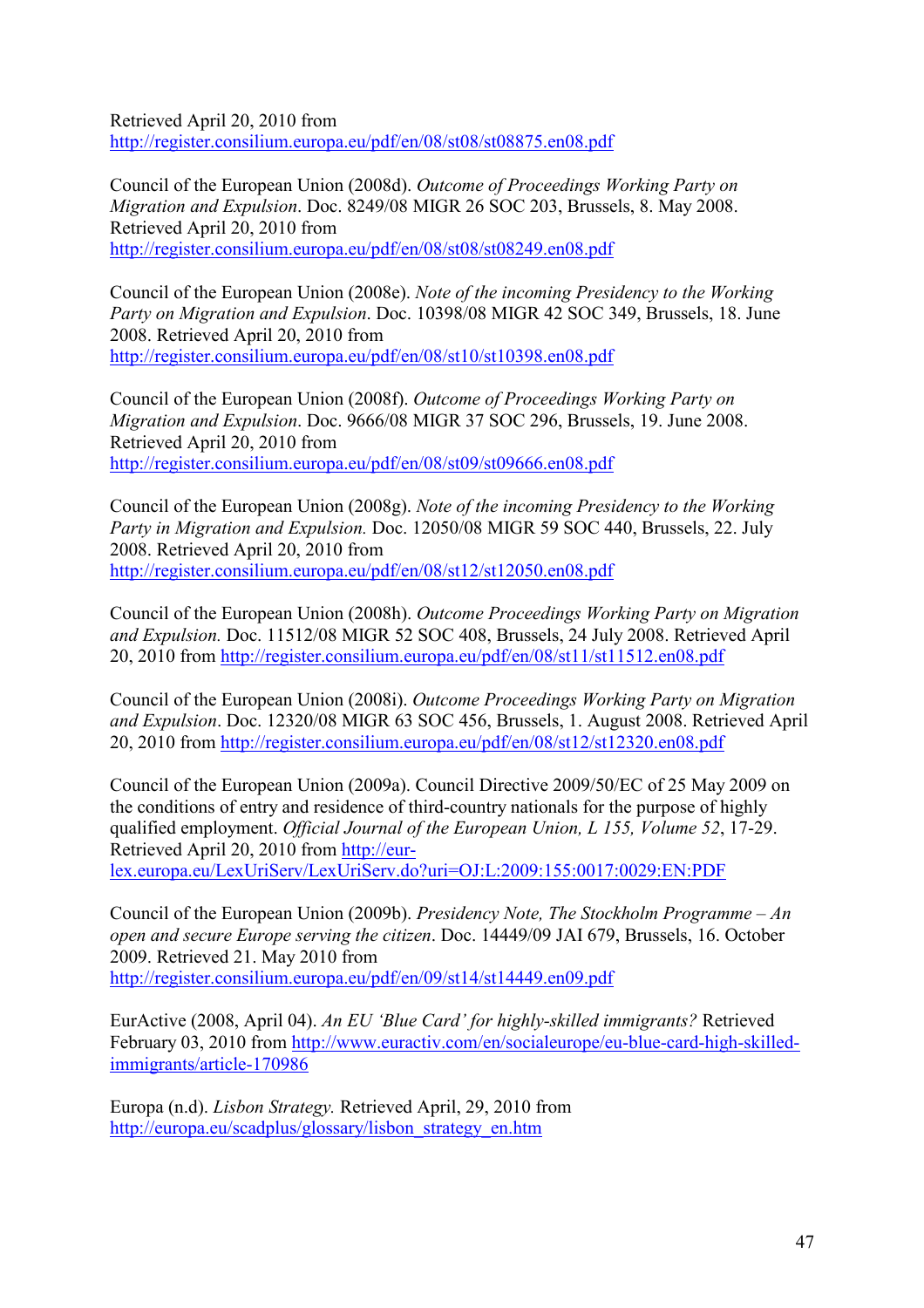European Commission (2005a). *Green Paper on an EU approach to managing economic migration.* COM(2004) 0811, Brussels, 11. January 2005. Retrieved April 27, 2010 from http://eur-lex.europa.eu/LexUriServ/LexUriServ.do?uri=CELEX:52004DC0811:EN:NOT

European Commission (2005b). *Communication from the Commission to the Council and the European Parliament, The Hague Programme: Ten priorities for the next five years, The partnership for European renewal in the field of Freedom, Security and Justice.*  COM(2005)184 final, Brussels, 10. May 2005. Retrieved 21. May 2010 from http://eurlex.europa.eu/LexUriServ/LexUriServ.do?uri=COM:2005:0669:FIN:DE:PDF

European Commission (2005c). *Communication from the Commission – Policy Plan on Legal Migration*. COM(2005) 0669, Brussels, 21. December 2005. Retrieved April, 27, 2010 from http://eur-lex.europa.eu/LexUriServ/LexUriServ.do?uri=COM:2005:0669:FIN:EN:PDF

European Commission (2006). *Establishing clear and transparant rules for non-EU nationals working or wishing to work in the European Union*. Retrieved February 4, 2010 from http://ec.europa.eu/justice\_home/fsj/immigration/work/fsj\_immigration\_work\_en.htm

European Commission (2007a). *Towards a common European Union immigration policy*. Retrieved February 04, 2010 from http://ec.europa.eu/justice\_home/fsj/immigration/fsj\_immigration\_intro\_en.htm

European Commission (2007b). *A common framework for the integration of third country nationals*. Retrieved April 27, 2010 from http://ec.europa.eu/justice\_home/fsj/immigration/integration/printer/fsj\_immigration\_integrati on\_en.htm

European Commission (2007c) *Attractive conditions for the admission and residence for highly qualified immigrants.* MEMO/07/423, Brussels, 23. October 2007. Retrieved April 29, 2010 from http://europa.eu/rapid/pressReleasesAction.do?reference=MEMO/07/423

European Commission (2007d). *Proposal for a Council Directive on the conditions of entry and residence of third-country nationals for the puposes of highly qualified employment.* Brussels, 23. October 2007. Retrieved April 20, 2010 from http://eurlex.europa.eu/LexUriServ/LexUriServ.do?uri=COM:2007:0637:FIN:EN:PDF

European Commission (2007e). *Commission Staff Working Document, Accompanying document to the Proposal for a Council Directive on the conditions for entry and residence of third-country nationals for the purpuses of highly qualified employment, Impact assessment*. Doc. 14490/07 MIGR 104 SOC 413 ADD 1, Brussels, 30. October 2007. Retrieved April 20, 2010 from http://register.consilium.europa.eu/pdf/en/07/st14/st14490-ad01.en07.pdf

European Commission (2007f). *Commission Staff Working Document, Accompanying document to the Proposal for a Council Directive on the conditions for entry and residence of third-country nationals for the purpuses of highly qualified employment, Summary of the impact assessment*. Doc. 14490/07 MIGR 104 SOC 413 ADD 2, Brussels, 30. October 2007. Retrieved April 20, 2010 from http://register.consilium.europa.eu/pdf/en/07/st14/st14490 ad02.en07.pdf

European Commission (2010). *Communication from the Commission, Europe 2020, A strategy for smart, sustainable and inclusive growth.* Brussels, 03. March 2010. Retrieved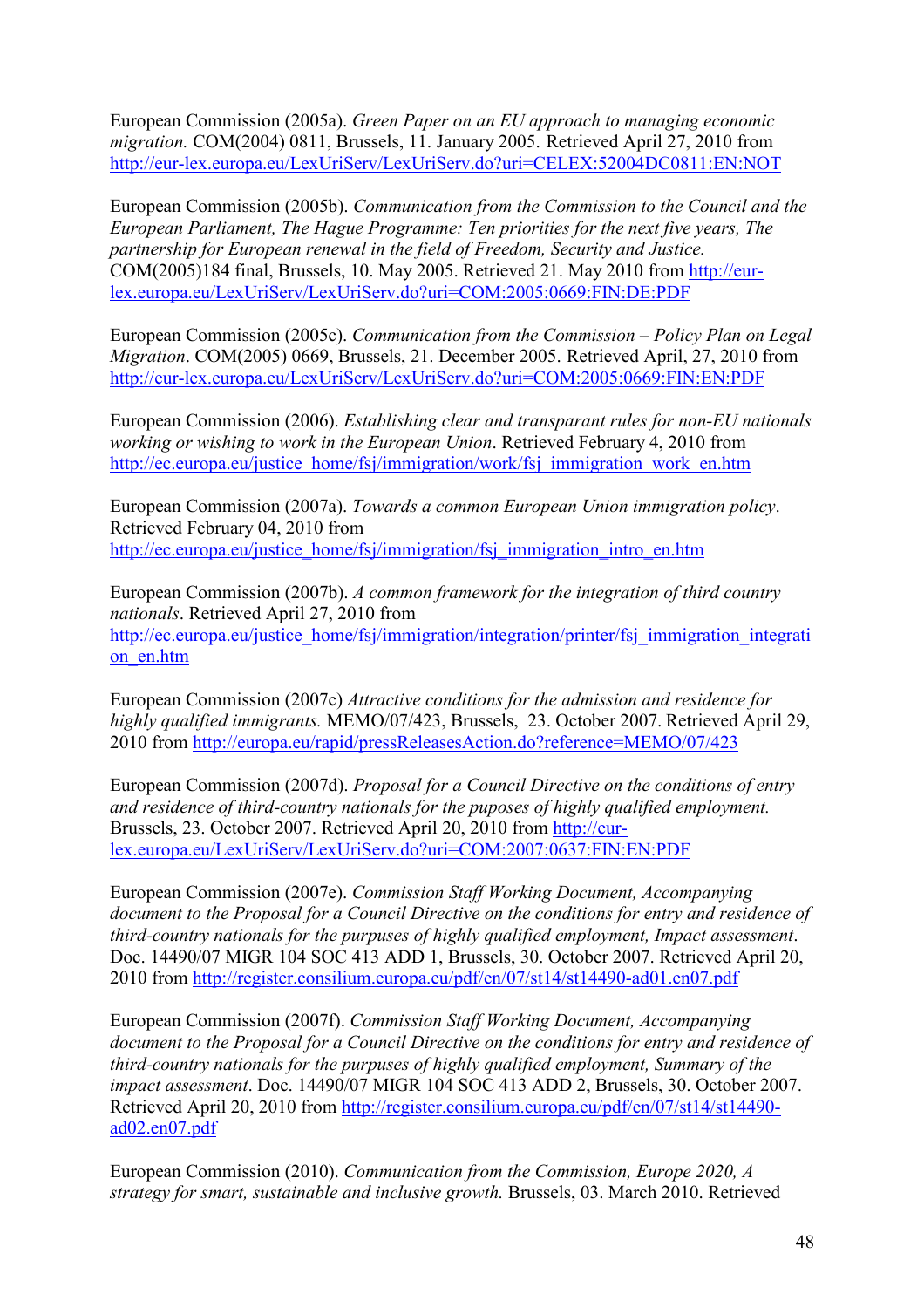May 21, 2010 from

http://ec.europa.eu/eu2020/pdf/COMPLET%20EN%20BARROSO%20%20%20007%20- %20Europe%202020%20-%20EN%20version.pdf

European Economic and Social Committee (2008). Opinion of the European Economic and Social Committee of the 'Proposal for a Council Directive on the conditions of entry and residence of third-country nationals for the purposes of highly qualified employment. *Official Journal of the European Union, C 27, Volume 52,* 108-113. Retrieved May 11, 2010 from http://eur-lex.europa.eu/LexUriServ/LexUriServ.do?uri=OJ:C:2009:027:0108:0113:EN:PDF

European Parliament (2005). *Tampere European Council 15 and 16 October 1999, Presidency Conclusions.* Retrieved May 21, 2010 from http://www.europarl.europa.eu/summits/tam\_en.htm#a

European Parliament (2008a). *Draft Oponion of the Committee on Development for the Committee on Civil Liberties, Justice and Home Affairs on the proposal for a Council directive on the conditiond of entry and residence of third-country nationals for the purposes of highly qualified employment.* Retrieved May, 21, 2010 from http://www.europarl.europa.eu/sides/getDoc.do?pubRef=- //EP//NONSGML+COMPARL+PE-407.798+01+DOC+PDF+V0//EN&language=EN

European Parliament (2008b). *Draft Report on the proposal for a Council directive on the conditions of entry and residence of third- country nationals for the purposes of highly qualified employment.* Retrieved February 12, 2010 from http://www.europarl.europa.eu/sides/getDoc.do?pubRef=- //EP//NONSGML+COMPARL+PE-409.459+02+DOC+PDF+V0//EN&language=EN

European Parliament (2008c). *EP: decision of the committee responsible, 1st reading/single reading.* Retrieved February 12, 2010 from

http://www.europarl.europa.eu/oeil/resume.jsp?id=5553642&eventId=1046814&backToCalle r=NO&language=en

European Parliament (2008d). *EP: position, 1st reading/single reading.* Retrieved February 12, 2010 from http://www.europarl.europa.eu/oeil/resume.jsp?id=5553642&eventId=1057671&backToCalle r=NO&language=en

European Parliament (2008e). *Report on the proposal for a Council directive on the conditions of entry and residence of third-country nationals for the purposes of highly qualified employment.* Retrieved February 12, 2010 from http://www.europarl.europa.eu/sides/getDoc.do?pubRef=-//EP//NONSGML+REPORT+A6- 2008-0432+0+DOC+PDF+V0//EN

European Parliament (2008f). *Debates Thursday 20 November 2008 – Strasbourg, 7. Explanations of vote*. Retrieved May 21, 2010 from http://www.europarl.europa.eu/sides/getDoc.do?type=CRE&reference=20081120&secondRef =ITEM-007&language=EN&ring=A6-2008-0432#4-152

European Parliament (2008g). *MEPS support the European "Blue Card" proposal for highlyskilled migrants.* Press release 20. November 2008. Retrieved May 21, 2010 from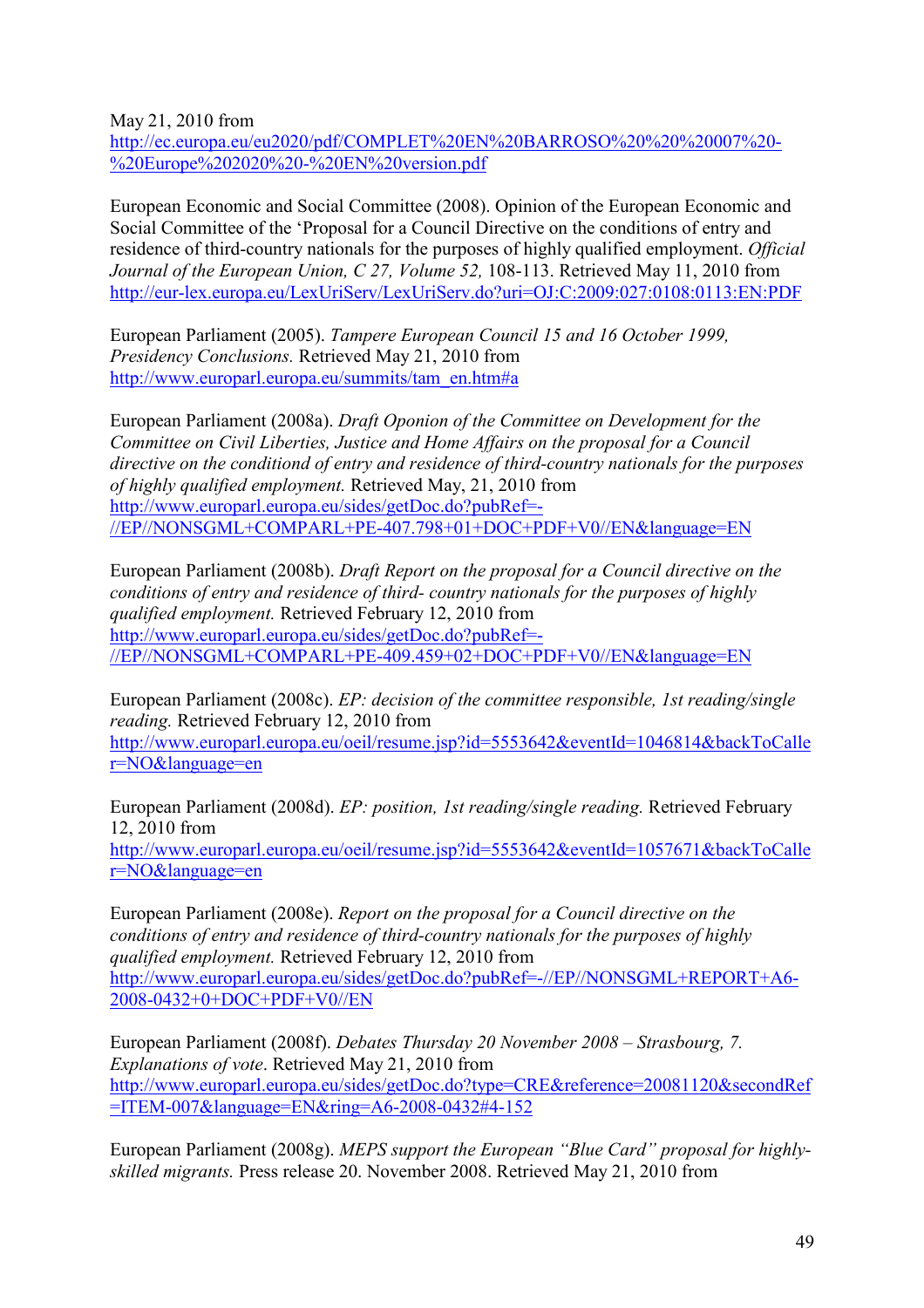http://www.europarl.europa.eu/sides/getDoc.do?language=EN&type=IM-PRESS&reference=20081117IPR42214

European Parliament (2008h). *Consultation procedure requiring a single reading, European Parliament legislative resolution on the proposal for a Council directive on the conditions of entry and residence of third country nationals for the purposes of highly qualified employment.* Retrieved May 21, 2010 from http://www.europarl.europa.eu/oeil/file.jsp?id=5553642

European Social and Economic Committee (2008). *Opinion of the European Social and Economic Committee on the Proposal for a Council Directive on the conditions of entry end residence of third-country nationals for the purposes of highly qualified employment*. Retrieved February 12, 2010 from

http://eescopinions.eesc.europa.eu/EESCopinionDocument.aspx?identifier=ces\soc\soc300\ce s1210-2008\_ac.doc&language=EN

Eurostat (2005). *Population projections 2004-2050, EU population rises until 2025, then falls*. STAT/05/48. Retrieved April 25, 2010 from http://europa.eu/rapid/pressReleasesAction.do?reference=STAT/05/48&format=HTML&aged =1&language=DE&guiLanguabge=fr

Eurostat (2008a). *Popolation projections, 2008-2060, From 2060, deaths projected outnumber birth in the EU-27, Almost three times as many people aged 80 or more in 2060*. Stat/08/119. Retrieved April 29, 2010 from http://europa.eu/rapid/pressReleasesAction.do?reference=STAT/08/119

Eurostat (2008b). *Employment Statistics*. Retrieved April 29, 2010 from http://epp.eurostat.ec.europa.eu/statistics\_explained/index.php/Employment\_statistics#Further \_Eurostat\_information

European Union (2006). European Union – Consolidated Versions of the Treaty on European Union and of the Treaty Establishing the European Community. *Official Journal of the European Union, C 321 E, Volume 49*, 1-331. Retrieved May 27, 2010 from http://eurlex.europa.eu/LexUriServ/LexUriServ.do?uri=OJ:C:2006:321E:0001:0331:EN:PDF

European Union (2007). *Policy Plan on legal migration.* Retrieved February 25, 2010 from http://europa.eu/legislation\_summaries/justice\_freedom\_security/free\_movement\_of\_persons asylum\_immigration/l14507\_en.htm

European Union (2009). *Entry and residence of highly qualified workers (EU Blue Card)*. Retrieved February 25, 2010 from http://europa.eu/legislation\_summaries/justice\_freedom\_security/free\_movement\_of\_persons \_asylum\_immigration/l14573\_en.htm

European Union (2010). Consolidated Version of the Treaty on the Functioning of the European Union. *Official Journal of the European Union, C 83, Volume 53,* 47-199. Retrieved June 16, 2010 from http://eurlex.europa.eu/LexUriServ/LexUriServ.do?uri=OJ:C:2010:083:0047:0200:EN:PDF

European Union (n.d.). *Lisbon Strategy.* Retrieved April 25, 2010 from http://europa.eu/scadplus/glossary/lisbon\_strategy\_en.htm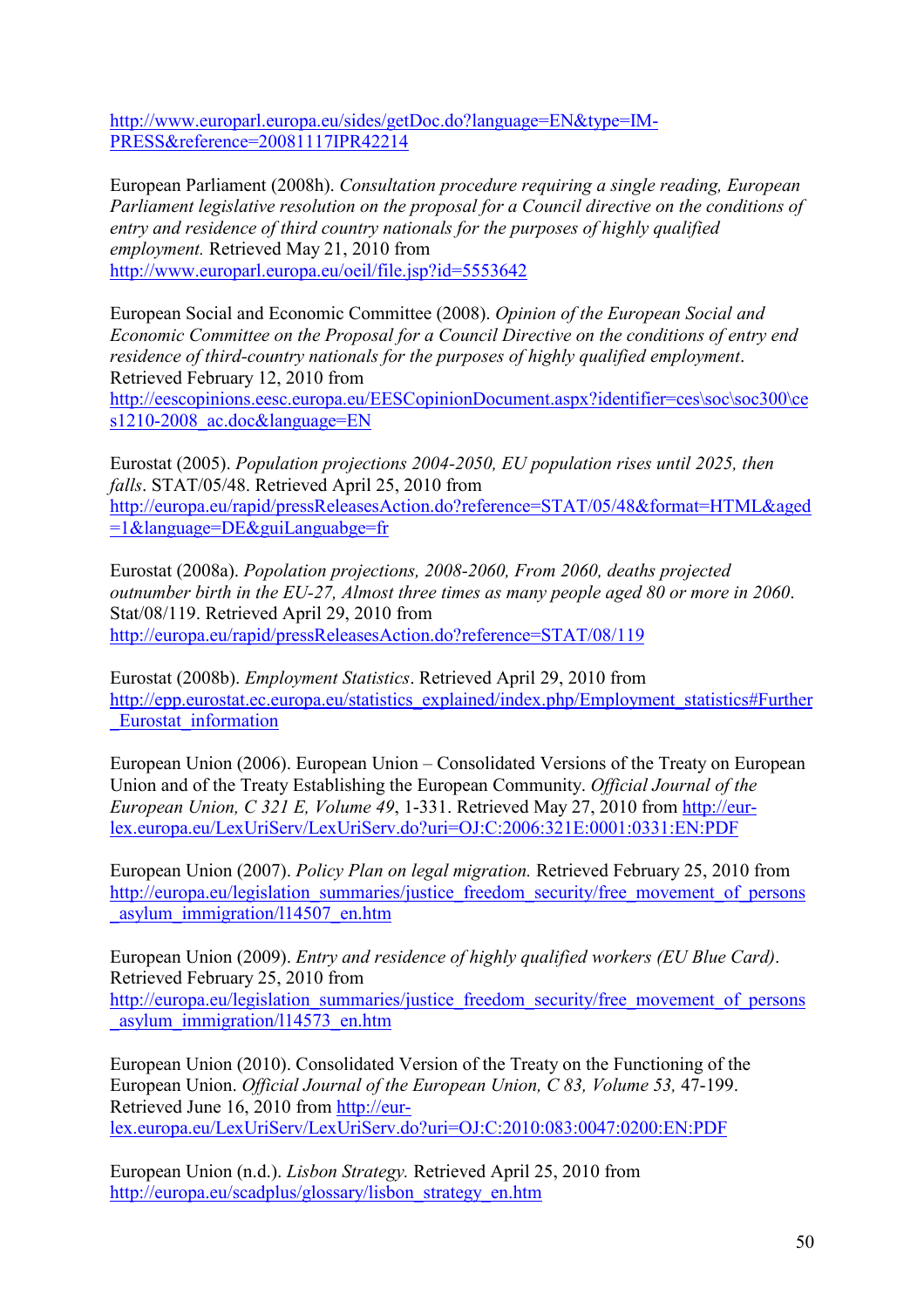Farahat, A. (2009). 'We want you! But…' Recruiting Migrants and Encouraging Transnational Migration Through Progessive Inclusion [Electronic version]. *European Law Journal, 15 (6)*, 700-718. doi:10.1111/j.1468-0386.2009.00486.x

Flamigni, N., Plaetevoet, R. (2009). EU Policy on Labour Migration : Implications for Migrants' Rights. *European Social Watch Report 2009*, *Thematic Report*. Retrieved February 03, 2010, from http://www.socialwatch.eu/wcm/documents/eu\_policy.pdf

Frattini, F. (2007a). *Enhanced mobility, vigorous integration strategy and zero tolerance on illegal employment: a dynamic approach to European immigration strategies*. Lisbon: High Level Conference on Legal Migration, 13. September 2007. Retrieved April 21, 2010 from http://europa.eu/rapid/pressReleasesAction.do?reference=SPEECH/07/526&format=HTML& aged=0&language=EN&guiLanguage=en

Frattini, F. (2007b). *The future of EU migration and integration policy*. London: London School of Economics, 23 February 2007.

 Retrieved February 03, 2010 from http://data.ellispub.com/pdf/EN/2007/Rapid/SPEECH-07- 98 EN.pdf

Guild, E. (2007). EU Policy on Labour Migration: A First Look at the Commission's Blue Card Initiative. *CEPS Policy Brief*, *145*. Retrieved February 03, 2010 from http://papers.ssrn.com/sol3/papers.cfm?abstract\_id=1334076

Guild, E., Carrera, S., Eggenschwiler, A. (2009). Informing the Immigration Debate. *CEPS Background Briefing in Preparation for the European Parliament Elections*. Retrieved February 03, 2010 from http://www.ceps.eu/files/book/1845.pdf

Hartmann, S., Langthaler, M. (2009). Race for the Best: A European Perspective on the Brain Drain. *European Social Watch Report 2009*, *Thematic Report.* Retrieved February 03, 2010, from http://www.socialwatch.eu/wcm/documents/brain\_drain.pdf

Kaden, M. (2009). *Die EU Migrationspolitik im Zeichen des demographischen Wandels: Botwendigkeit, Anspruch und Realität*. Hamburg: Diplomatica Verlag GmbH

Ruhs, M. (2008). Economic research and labour immigration policy [Electronic version]. *Oxford Review of Economic Policy, 24 (3)*, 403-426. doi:10.1093/oxrep/grn034

Trachtmann, J.P. (2009). *The International Law of Economic Migration, Towards the Fourth Freedom*. Kalamazoo, Michigan: W.E. Upjohn Institute for Employment Research

Seils, C. (2007, September 14). Unehrliche Debatte, Die Union wehrt sich gegen die von der EU vorgeschlagene Blue Card für ausländische Fachkräfte. Dabei hat sie selbst ähnliches gefordert. Gegen illegale Einwanderer hilft das alles freilich nicht. *Zeit online*, 14.09.2007. Retrieved April 21, 2010 from

http://www.zeit.de/online/2007/38/einwanderungsdebatte?page=1

Shachar, A. (2006). The Race for Talent: Highly Skilled Migrants and Competitive Migration Regimes [Electronic version]. *Bew York University Law Review, 81 (1)*, 148-206. Retrieved